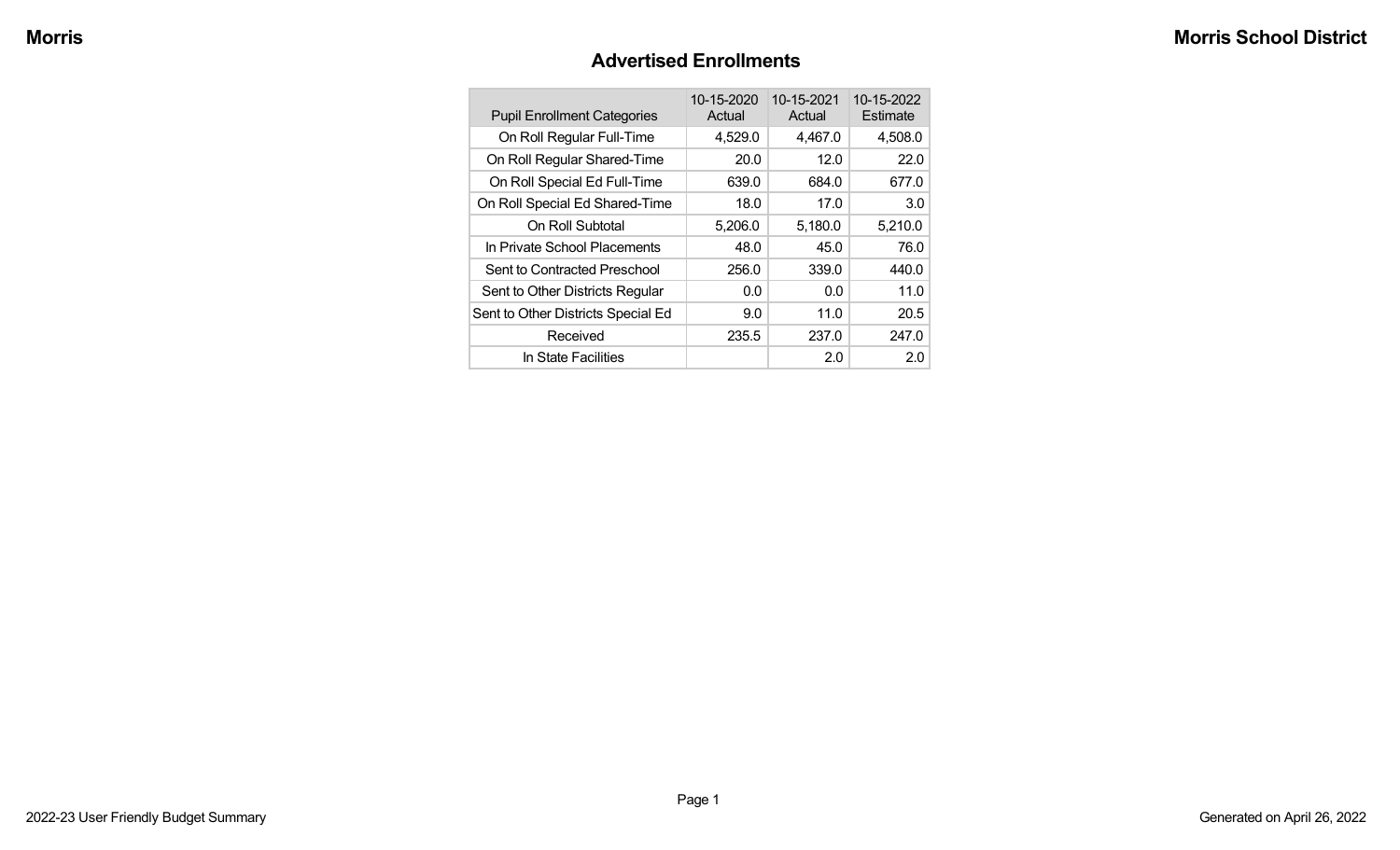#### **Advertised Revenues**

| <b>Budget Category</b>                            | Description                                      | Account | 2020-21<br>Actual         | 2021-22<br>Revised | 2022-23<br>Proposed |
|---------------------------------------------------|--------------------------------------------------|---------|---------------------------|--------------------|---------------------|
|                                                   | Local Tax Levy                                   | 10-1210 | 95,309,814                | 97,216,010         | 98,829,832          |
|                                                   | <b>Total Tuition</b>                             | 10-1300 | 4,814,832                 | 4,277,221          | 4,787,326           |
|                                                   | <b>Transportation Fees from Individuals</b>      | 10-1410 | 48,742                    | $\mathbf 0$        | $\Omega$            |
|                                                   | Rents and Royalties                              | 10-1910 | 84,704                    | 84,500             | 84,500              |
| <b>General Fund Revenues from Local Sources</b>   | <b>Unrestricted Miscellaneous Revenues</b>       | 10-1XXX | 112,771                   | 36,000             | 36,000              |
|                                                   | Interest Earned on Maintenance Reserve           | 10-1XXX | 2,047                     | 350                | 350                 |
|                                                   | Interest Earned on Capital Reserve Funds         | 10-1XXX | 6,528                     | 10,000             | 10,000              |
|                                                   | <b>Other Restricted Miscellaneous Revenues</b>   | 10-1XXX | 10,976                    | $\Omega$           | $\mathbf{0}$        |
|                                                   | <b>Total Revenues from Local Sources</b>         |         | 100,390,414               | 101,624,081        | 103,748,008         |
|                                                   | School Choice Aid                                | 10-3116 | 400,827                   | 387,919            | 245,115             |
|                                                   | <b>Categorical Transportation Aid</b>            | 10-3121 | 1,736,086                 | 1,736,086          | 1,736,086           |
|                                                   | <b>Extraordinary Aid</b>                         | 10-3131 | 3,944,680                 | $\mathbf{0}$       | $\mathbf 0$         |
| <b>General Fund Revenues from State Sources</b>   | <b>Categorical Special Education Aid</b>         | 10-3132 | 3,802,913                 | 4,229,932          | 4,844,218           |
|                                                   | <b>Categorical Security Aid</b>                  | 10-3177 | 994,301                   | 994,301            | 994,301             |
|                                                   | Adjustment Aid                                   | 10-3178 | 218,451                   | 218,451            | 218,451             |
|                                                   | <b>Other State Aids</b>                          | 10-3XXX | 110,053                   | $\Omega$           | <sup>0</sup>        |
|                                                   | <b>Total Revenues from State Sources</b>         |         | 11,207,311                | 7,566,689          | 8,038,171           |
|                                                   | <b>Medicaid Reimbursement</b>                    | 10-4200 | 182,060                   | 122,700            | 151,235             |
| <b>General Fund Revenues from Federal Sources</b> | Other Federal Grant Revenue-Passed Through State | 10-42XX | 174,372                   | 127,225            | 315,000             |
|                                                   | <b>Total Revenues from Federal Sources</b>       |         | 356,432                   | 249,925            | 466,235             |
|                                                   | <b>Budgeted Fund Balance-Operating Budget</b>    | 10-303  | $\mathbf 0$               | 5,731,271          | 6,704,215           |
|                                                   | Withdrawal from Capital Reserve for Local Share  | 10-307  | 0                         | 7,671,000          | 2,000,000           |
| <b>General Fund Revenues from Other Sources</b>   | Withdrawal from Maintenance Reserve              | 10-310  | $\Omega$                  | 653,500            | 0                   |
|                                                   | <b>Other Financing Sources</b>                   | 10-5XXX | 1,512,339                 | 128,579            | 475,000             |
|                                                   | <b>Adjustment for Prior Year Encumbrances</b>    |         | 0                         | 552,924            | 0                   |
|                                                   | Actual Revenues (Over)/Under Expenditures        |         | $-6,518,961$              | 0                  | $\mathbf{0}$        |
| <b>General Fund Revenues</b>                      | <b>Total Operating Budget</b>                    |         | 106,947,535   124,177,969 |                    | 121,431,629         |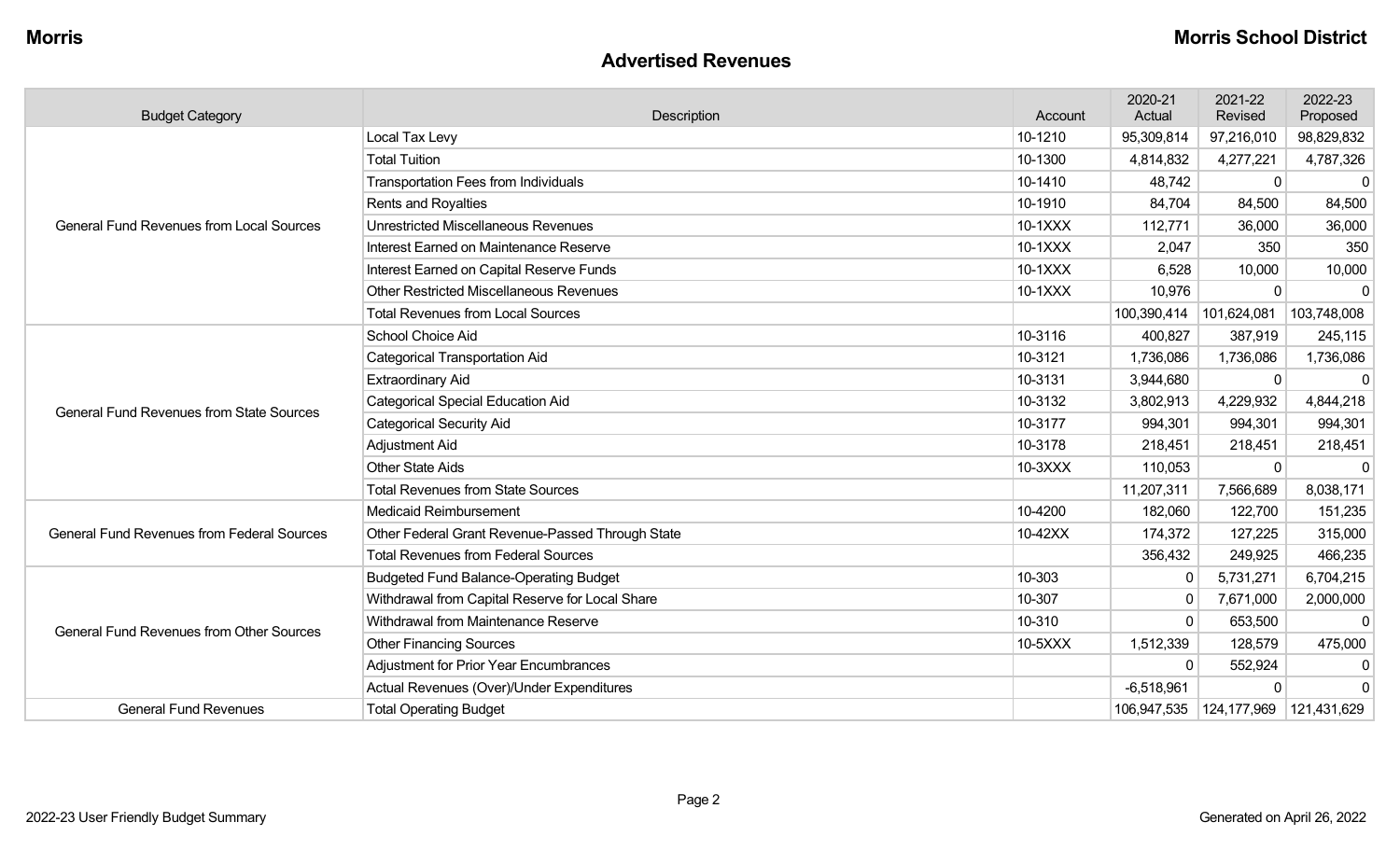#### **Advertised Revenues**

| <b>Budget Category</b>                              | Description                                                                                             | Account      | 2020-21<br>Actual | 2021-22<br>Revised | 2022-23<br>Proposed |
|-----------------------------------------------------|---------------------------------------------------------------------------------------------------------|--------------|-------------------|--------------------|---------------------|
|                                                     | <b>Student Activity Fund Revenue</b>                                                                    | 20-1760      | 160,393           | 294,100            | 294,100             |
| Special Revenue Fund Revenues from Local<br>Sources | Scholarship Fund Revenue                                                                                | 20-1770      | 2,245             | 16,000             | 16,000              |
|                                                     | Other Revenue from Local Sources                                                                        | 20-1XXX      | 175,751           | 241,375            | 165,190             |
|                                                     | <b>Total Revenues from Local Sources</b>                                                                | 20-1XXX      | 338,389           | 551,475            | 475,290             |
|                                                     | Preschool Education Aid-Prior Year Carryover                                                            | 20-3218      | $\mathbf{0}$      | 751,716            | 375,012             |
| Special Revenue Fund Revenues from State<br>Sources | <b>Preschool Education Aid</b>                                                                          | 20-3218      | 5,970,391         | 7,743,160          | 8,522,293           |
|                                                     | <b>Other Restricted Entitlements</b>                                                                    | 20-32XX      | 1,003,167         | 1,323,556          | 1,058,845           |
|                                                     | <b>Total Revenues from State Sources</b>                                                                |              | 6,973,558         | 9,818,432          | 9,956,150           |
|                                                     | Title I                                                                                                 | 20-4411-4416 | 645,072           | 836,072            | 619,933             |
|                                                     | <b>Title II</b>                                                                                         | 20-4451-4455 | 98,474            | 266,071            | 109,261             |
|                                                     | Title III                                                                                               | 20-4491-4494 | 154,216           | 396,096            | 175,036             |
|                                                     | <b>Title IV</b>                                                                                         | 20-4471-4474 | 20,906            | 78,376             | 31,584              |
|                                                     | <b>ARP-IDEA Preschool</b>                                                                               | 20-4409      | 0                 | 31,231             | 0                   |
|                                                     | <b>ARP-IDEA Basic</b>                                                                                   | 20-4419      | $\mathbf 0$       | 366,770            | $\mathbf 0$         |
|                                                     | IDEA Part B (Handicapped)                                                                               | 20-4420-4429 | 1,757,819         | 1,724,453          | 1,351,461           |
|                                                     | ARP-ESSER Subgrant-Accelerated Learning Coaching and Educator Support Grant                             | 20-4541      | 0                 | 470,031            | 235,016             |
| Special Revenue Fund Revenues from Federal          | ARP-ESSER Subgrant-Evidence-Based Summer Learning and Enrichment Activities Grant                       | 20-4542      | $\mathbf 0$       | 40,000             | 40,000              |
| Sources                                             | ARP-ESSER Subgrant-Evidence-Based Comprehensive Beyond the School Day Activities Grant                  | 20-4543      | $\mathbf 0$       | 40,000             | $\mathbf 0$         |
|                                                     | ARP-ESSER Subgrant-New Jersey Tiered System of Supports (NJTSS) Mental Health Support Staffing<br>Grant | 20-4544      | $\mathbf 0$       | 45,000             | 22,500              |
|                                                     | <b>ARP-ESSER</b>                                                                                        | 20-4540      | $\Omega$          | 3,984,364          | 2,283,621           |
|                                                     | <b>CARES Act Education Stabilization Fund</b>                                                           | 20-4530      | 424,616           | 146,342            | 54,313              |
|                                                     | <b>CARES-Digital Divide Grant</b>                                                                       | 20-4531      | 887,979           | $\mathbf{0}$       | $\mathbf 0$         |
|                                                     | Coronavirus Relief Fund (CRF)                                                                           | 20-4532      | 370,607           | $\Omega$           | $\mathbf 0$         |
|                                                     | <b>CRRSA Act-ESSER II</b>                                                                               | 20-4534      | $\mathbf 0$       | 1,772,849          | 417,722             |
|                                                     | <b>CRRSA Act-Learning Acceleration Grant</b>                                                            | 20-4535      | $\mathbf 0$       | 113,773            | 61,861              |
|                                                     | Other                                                                                                   | 20-4XXX      | 108,660           | $\mathbf 0$        | $\mathbf 0$         |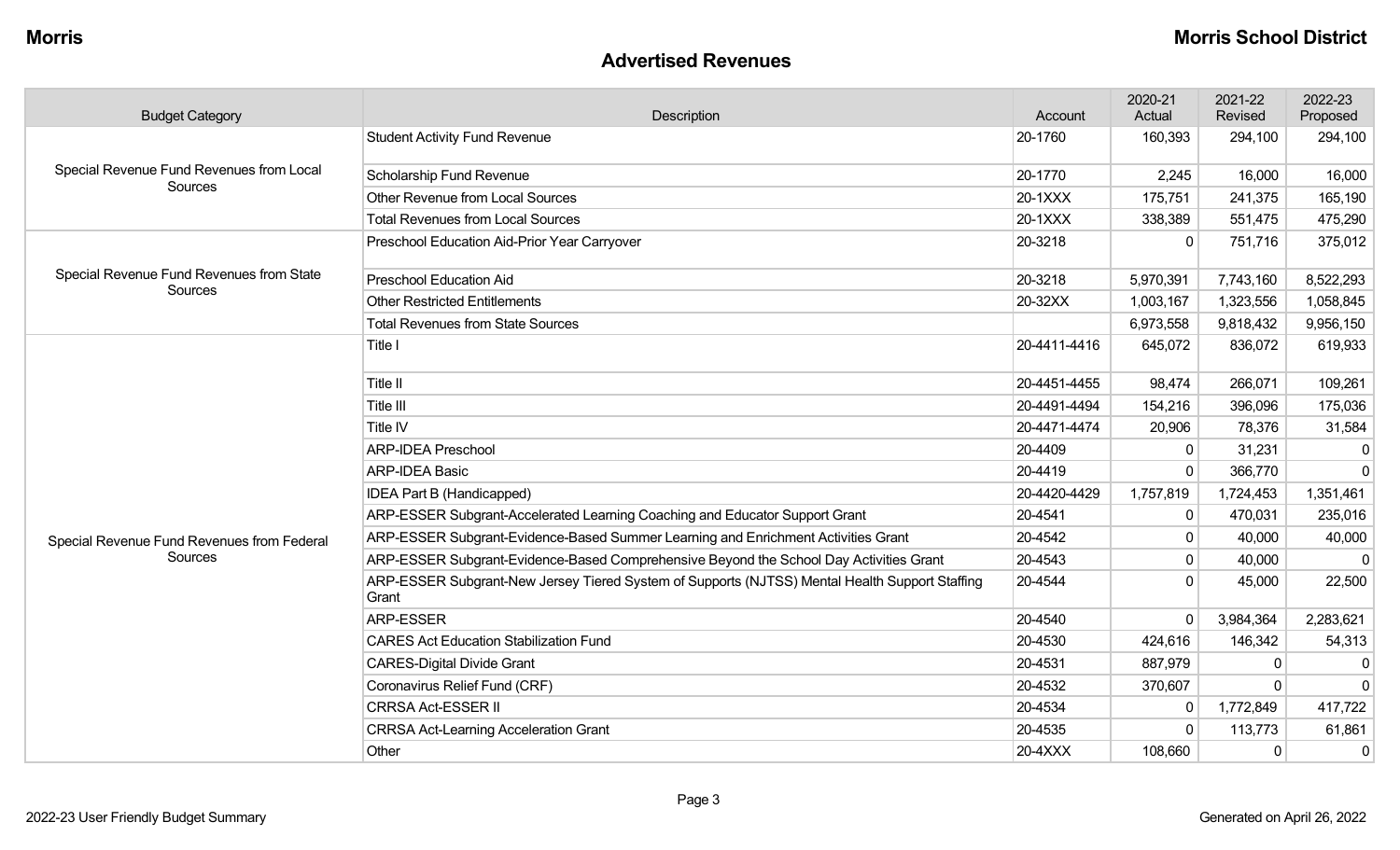#### **Advertised Revenues**

| <b>Budget Category</b>                              | Description                                                                          | Account | 2020-21<br>Actual | 2021-22<br>Revised | 2022-23<br>Proposed |
|-----------------------------------------------------|--------------------------------------------------------------------------------------|---------|-------------------|--------------------|---------------------|
| Special Revenue Fund Revenues from Federal          | <b>CRRSA Act-Mental Health Grant</b>                                                 | 20-4536 |                   | 45,000             | 32,555              |
| Sources                                             | <b>Total Revenues from Federal Sources</b>                                           |         | 4,468,349         | 10,356,428         | 5,434,863           |
| Special Revenue Fund Revenues from Other<br>Sources | Transfers from Operating Budget-Pre-Kindergarten (Special Education)                 | 20-5200 | 537,277           | 1,197,203          | 981,032             |
| Special Revenue Fund Revenues                       | <b>Total Grants and Entitlements</b>                                                 |         | 12,332,972        | 21,923,538         | 16,847,335          |
| All Fund Revenues                                   | <b>Total Revenues/Sources</b>                                                        |         | 119,280,507       | 146, 101, 507      | 138,278,964         |
|                                                     | Deduct Transfer-Transfers from Operating Budget-Pre-Kindergarten (Special Education) | 20-5200 | 537,277           | 1,197,203          | 981,032             |
| Revenues Net of Transfers                           | <b>Total Revenues/Sources Net of Transfers</b>                                       |         | 118,743,230       | 144,904,304        | 137,297,932         |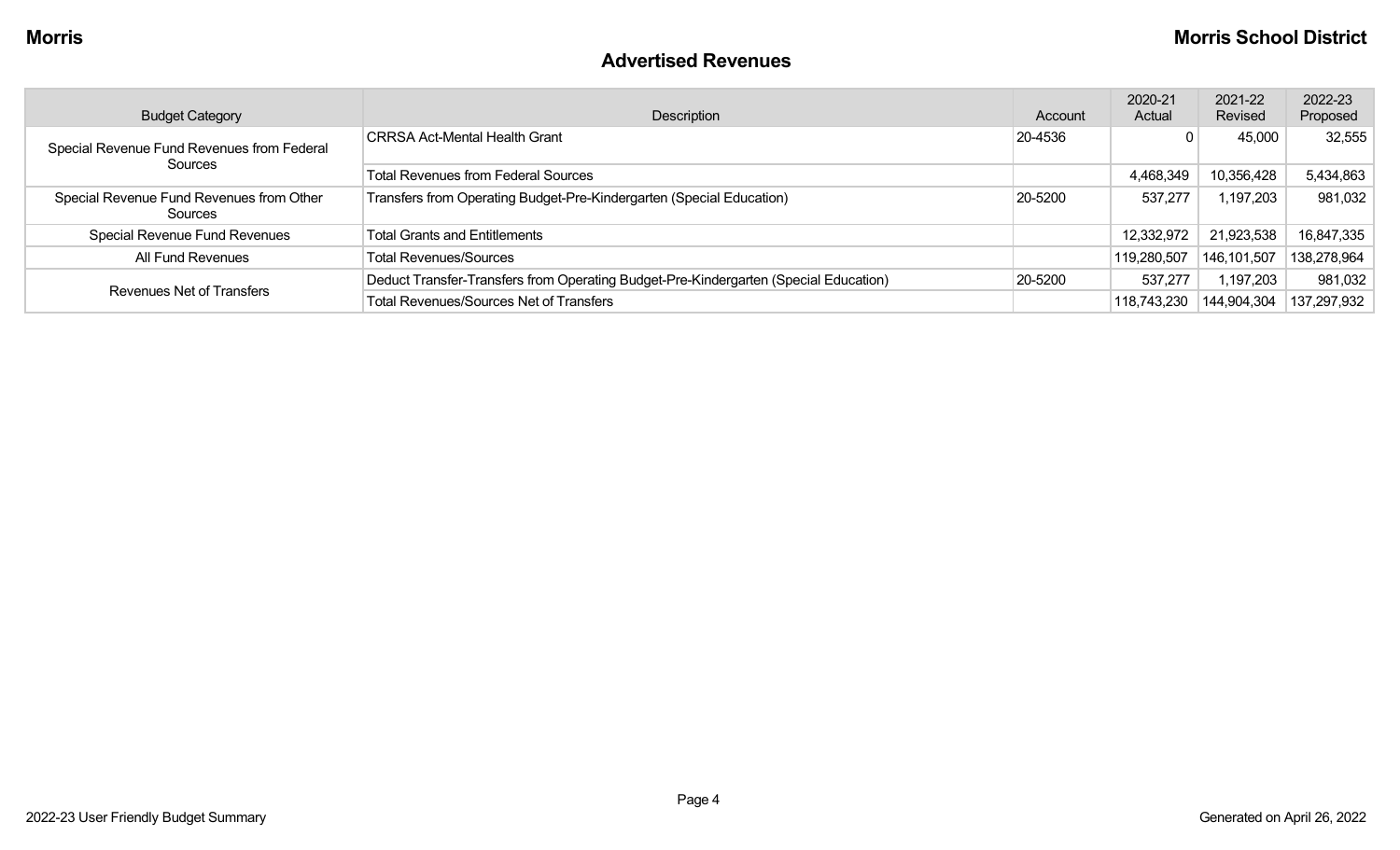# **Advertised Appropriations**

| <b>Budget Category</b>                                  | Description                                                                        | Account        | 2020-21<br>Actual | 2021-22<br>Revised | 2022-23<br>Proposed |
|---------------------------------------------------------|------------------------------------------------------------------------------------|----------------|-------------------|--------------------|---------------------|
|                                                         | <b>Regular Programs-Instruction</b>                                                | 11-1XX-100-XXX | 30,893,244        | 31,553,252         | 31,467,284          |
|                                                         | <b>Special Education-Instruction</b>                                               | 11-2XX-100-XXX | 7,367,452         | 8,907,500          | 9,441,278           |
|                                                         | <b>Basic Skills/Remedial-Instruction</b>                                           | 11-230-100-XXX | 411,316           | 337,656            | 322,528             |
| <b>General Fund Current Expenses for Instruction</b>    | <b>Bilingual Education-Instruction</b>                                             | 11-240-100-XXX | 2,825,291         | 2,815,615          | 3,092,939           |
|                                                         | School-Sponsored Cocurricular or Extracurricular Activities-Instruction            | 11-401-100-XXX | 264,525           | 321,305            | 318,629             |
|                                                         | School-Sponsored Athletics-Instruction                                             | 11-402-100-XXX | 1,087,160         | 1,313,680          | 1,313,348           |
|                                                         | Before/After School Programs                                                       | 11-421-XXX-XXX | 1,140             | 55,481             | 59,668              |
|                                                         | Undistributed Expenditures-Instruction (Tuition)                                   | 11-000-100-XXX | 5,050,199         | 5,590,203          | 6,833,812           |
|                                                         | Undistributed Expenditures-Attendance and Social Work                              | 11-000-211-XXX | 56,871            | 77,496             | 115,826             |
|                                                         | Undistributed Expenditures-Health Services                                         | 11-000-213-XXX | 1,189,850         | 1,309,277          | 1,398,007           |
|                                                         | Undistributed Expenditures-Speech, OT, PT and Related Services                     | 11-000-216-XXX | 2,543,589         | 3,016,120          | 2,906,020           |
|                                                         | Undistributed Expenditures-Other Support Services, Students-Extraordinary Services | 11-000-217-XXX | 925,217           | 974,213            | 968,136             |
|                                                         | Undistributed Expenditures-Guidance                                                | 11-000-218-XXX | 2,417,670         | 2,678,587          | 2,813,898           |
|                                                         | Undistributed Expenditures-Child Study Teams                                       | 11-000-219-XXX | 2,919,249         | 3,031,551          | 2,945,637           |
|                                                         | Undistributed Expenditures-Improvement of Instruction Services                     | 11-000-221-XXX | 873,035           | 666,423            | 554,560             |
| General Fund Current Expenses for Support Services      | Undistributed Expenditures-Education Media Services/Library                        | 11-000-222-XXX | 1,821,835         | 1,952,958          | 2,028,191           |
|                                                         | Undistributed Expenditures-Instructional Staff Training Services                   | 11-000-223-XXX | 113,030           | 174,111            | 149,518             |
|                                                         | Undistributed Expenditures-Support Services-General Administration                 | 11-000-230-XXX | 1,359,557         | 1,940,839          | 2,033,541           |
|                                                         | Undistributed Expenditures-Support Services-School Administration                  | 11-000-240-XXX | 3,918,595         | 4,698,668          | 4,411,007           |
|                                                         | Undistributed Expenditures-Central Services                                        | 11-000-251-XXX | 1,552,388         | 1,892,699          | 2,091,487           |
|                                                         | Undistributed Expenditures-Administrative InformationTechnology                    | 11-000-252-XXX | 575,475           | 578,528            | 562,215             |
|                                                         | Undistributed Expenditures-Operation and Maintenance of Plant Services             | 11-000-26X-XXX | 8,935,912         | 10,962,587         | 11,309,402          |
|                                                         | Undistributed Expenditures-Student Transportation Services                         | 11-000-270-XXX | 7,210,327         | 8,793,027          | 9,632,823           |
|                                                         | Personal Services-Employee Benefits                                                | 11-XXX-XXX-2XX | 17,664,272        | 19,508,539         | 20,051,788          |
|                                                         | <b>Total Undistributed Expenditures</b>                                            |                | 59,127,071        | 67,845,826         | 70,805,868          |
| General Fund Current Expenses for Increased<br>Reserves | Interest Earned on Maintenance Reserve                                             | 10-606         | 0                 | 350                | 350                 |
| <b>General Fund Current Expenses</b>                    | <b>Total General Current Expense</b>                                               |                |                   |                    |                     |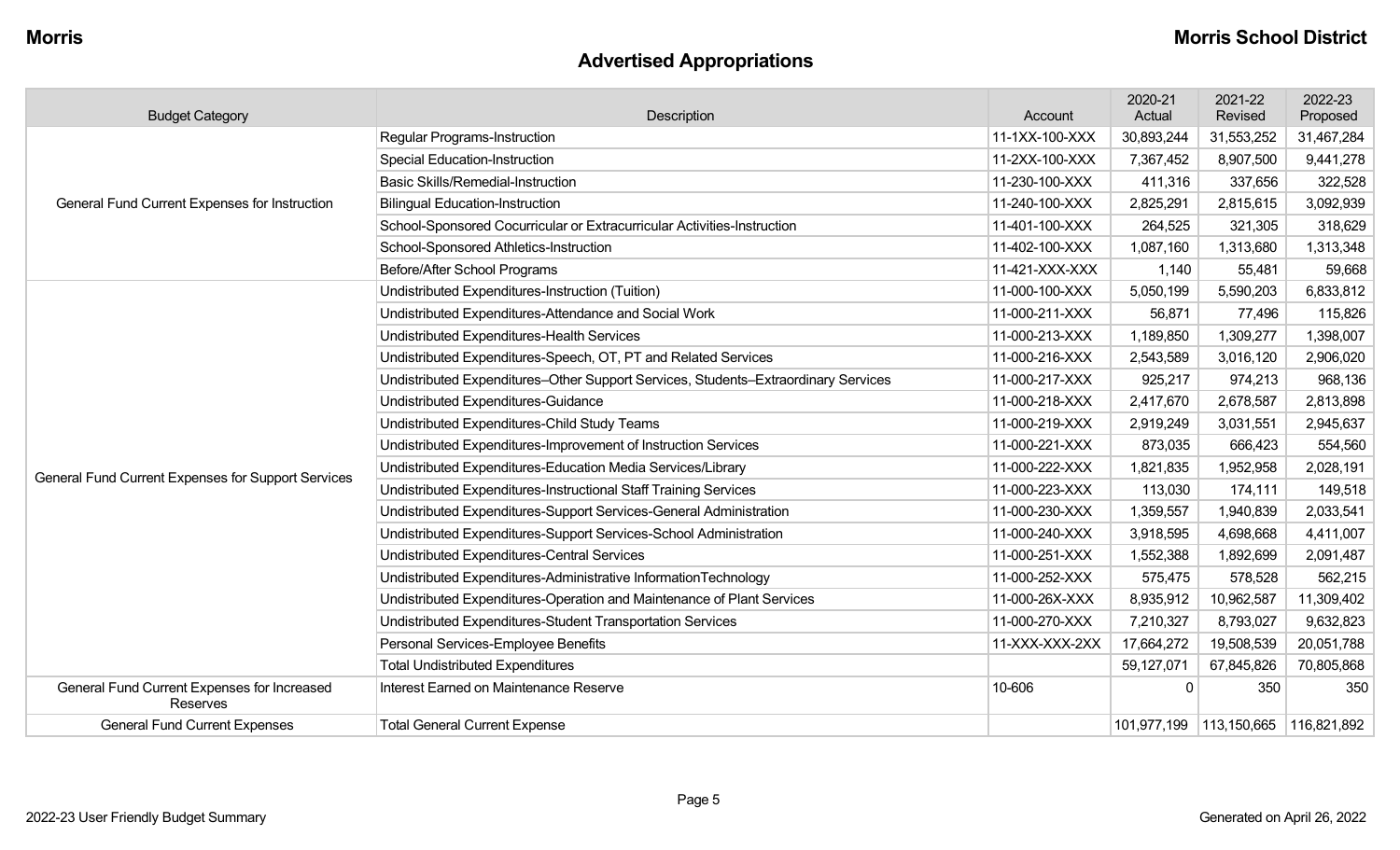# **Advertised Appropriations**

| <b>Budget Category</b>                                              | Description                                           | Account        | 2020-21<br>Actual | 2021-22<br>Revised | 2022-23<br>Proposed |
|---------------------------------------------------------------------|-------------------------------------------------------|----------------|-------------------|--------------------|---------------------|
|                                                                     | Equipment                                             | 12-XXX-XXX-730 | 2,053,294         | 1,412,507          | 701,763             |
|                                                                     | Facilities Acquisition and Construction Services      | 12-000-400-XXX | 37,738            | 442,738            | 37,738              |
| <b>Capital Outlay</b>                                               | Capital Reserve-Transfer to Capital Projects          | 12-000-400-931 | 1,603,000         | 7,671,000          | 2,000,000           |
|                                                                     | Interest Deposit to Capital Reserve                   | 10-604         | $\mathbf 0$       | 10,000             | 10,000              |
|                                                                     | <b>Total Capital Outlay</b>                           |                | 3,694,032         | 9,536,245          | 2,749,501           |
| <b>General Fund Expenses and Transfers</b>                          | <b>Transfer of Funds to Charter Schools</b>           | 10-000-100-56X | 1,276,304         | 1,491,059          | 1,860,236           |
|                                                                     | <b>General Fund Grand Total</b>                       |                | 106,947,535       | 124,177,969        | 121,431,629         |
| Special Revenue Fund Expenses for Grants and<br>Entitlements        | <b>Local Projects</b>                                 | 20-XXX-XXX-XXX | 175,751           | 241,375            | 165,190             |
|                                                                     | <b>Preschool Education Aid Instruction</b>            | 20-218-100-XXX | 1,193,205         | 2,135,807          | 1,887,618           |
| Special Revenue Fund Expenses for Preschool<br><b>Education Aid</b> | <b>Support Services</b>                               | 20-218-200-XXX | 5,269,463         | 7,412,147          | 7,774,470           |
|                                                                     | <b>Facility Acquisition and Construction Services</b> | 20-218-400-XXX | 45,000            | 144,125            | 216,249             |
|                                                                     | <b>Total Preschool Education Aid</b>                  | 20-218-XXX-XXX | 6,507,668         | 9,692,079          | 9,878,337           |
|                                                                     | Nonpublic Textbooks                                   | 20-XXX-XXX-XXX | 121,193           | 121,841            | 97,473              |
|                                                                     | Nonpublic Auxiliary Services                          | 20-XXX-XXX-XXX | 78,115            | 98,738             | 78,990              |
| Special Revenue Fund Expenses for Other State<br>Projects           | Nonpublic Handicapped Services                        | 20-XXX-XXX-XXX | 170,726           | 233,570            | 186,856             |
|                                                                     | <b>Nonpublic Nursing Services</b>                     | 20-XXX-XXX-XXX | 271,894           | 296,240            | 236,992             |
|                                                                     | Nonpublic Technology Initiative                       | 20-XXX-XXX-XXX | $\Omega$          | 110,292            | 88,234              |
|                                                                     | Nonpublic Security Aid                                | 20-XXX-XXX-XXX | 361,239           | 462,875            | 370,300             |
| Special Revenue Fund Expenses for State Projects                    | <b>Total State Projects</b>                           | 20-XXX-XXX-XXX | 7,510,835         | 11,015,635         | 10,937,182          |
|                                                                     | Title I                                               | 20-XXX-XXX-XXX | 645,072           | 836,072            | 619,933             |
|                                                                     | Title II                                              | 20-XXX-XXX-XXX | 98,474            | 266,071            | 109,261             |
|                                                                     | Title III                                             | 20-XXX-XXX-XXX | 154,216           | 396,096            | 175,036             |
| Special Revenue Fund Expenses for Federal Projects                  | Title IV                                              | 20-XXX-XXX-XXX | 20,906            | 78,376             | 31,584              |
|                                                                     | IDEA Part B (Handicapped)                             | 20-XXX-XXX-XXX | 1,757,819         | 1,724,453          | 1,351,461           |
|                                                                     | <b>ARP-IDEA Basic Grant Program</b>                   | 20-223-xxx-xxx | 0                 | 366,770            | $\mathbf 0$         |
|                                                                     | ARP-IDEA Preschool Grant Program                      | 20-224-XXX-XXX | $\mathbf 0$       | 31,231             | $\Omega$            |
|                                                                     | <b>CARES Act Education Stabilization Fund</b>         | 20-477-XXX-XXX | 424,616           | 146,342            | 54,313              |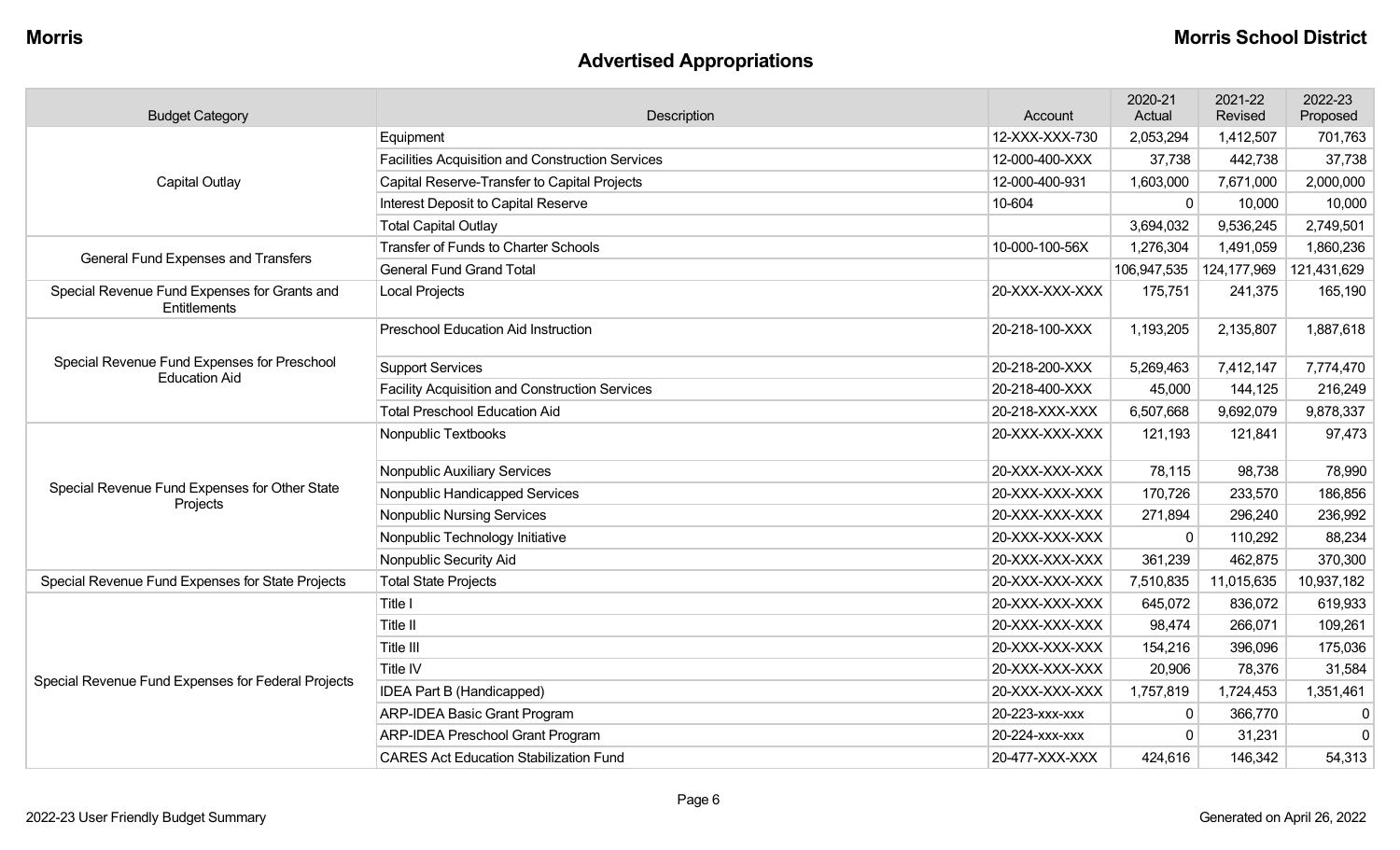# **Advertised Appropriations**

| <b>Budget Category</b>                             | Description                                                                                                    | Account        | 2020-21<br>Actual | 2021-22<br>Revised | 2022-23<br>Proposed |
|----------------------------------------------------|----------------------------------------------------------------------------------------------------------------|----------------|-------------------|--------------------|---------------------|
|                                                    | Bridging the Digital Divide Program                                                                            | 20-478-XXX-XXX | 887,979           |                    | 0                   |
|                                                    | Coronavirus Relief Fund (CRF) Grant Program                                                                    | 20-479-XXX-XXX | 370,607           |                    |                     |
|                                                    | Nonpublic Technology Funds Under CRF                                                                           | 20-482-xxx-xxx | 108,660           |                    |                     |
|                                                    | CRRSA Act-ESSER II Grant Program                                                                               | 20-483-xxx-xxx | 0                 | 1,772,849          | 417,722             |
|                                                    | <b>CRRSA Act-Learning Acceleration Grant Program</b>                                                           | 20-484-XXX-XXX | 0                 | 113,773            | 61,861              |
|                                                    | <b>CRRSA Act-Mental Health Grant Program</b>                                                                   | 20-485-XXX-XXX | 0                 | 45,000             | 32,555              |
| Special Revenue Fund Expenses for Federal Projects | <b>ARP-ESSER Grant Program</b>                                                                                 | 20-487-XXX-XXX | 0                 | 3,984,364          | 2,283,621           |
|                                                    | ARP-ESSER Subgrant Accelerated Learning Coaching and Educator Support Grant                                    | 20-488-xxx-xxx | $\mathbf{0}$      | 470,031            | 235,016             |
|                                                    | ARP-ESSER Subgrant Evidence-Based Summer Learning and Enrichment Activities Grant                              | 20-489-XXX-XXX | 0                 | 40,000             | 40,000              |
|                                                    | ARP-ESSER Subgrant Evidence-Based Comprehensive Beyond the School Day Activities Grant                         | 20-490-XXX-XXX | 0                 | 40,000             |                     |
|                                                    | ARP-ESSER Subgrant New Jersey Tiered System of Supports (NJTSS) Mental Health Support<br><b>Staffing Grant</b> | 20-491-xxx-xxx | 0                 | 45,000             | 22,500              |
|                                                    | <b>Total Federal Projects</b>                                                                                  | 20-XXX-XXX-XXX | 4,468,349         | 10,356,428         | 5,434,863           |
| Special Revenue Fund Expenses                      | <b>Total Special Revenue Funds</b>                                                                             |                | 12,332,972        | 21,923,538         | 16,847,335          |
| All Fund Expenses                                  | <b>Total Expenditures/Appropriations</b>                                                                       |                | 119,280,507       | 146, 101, 507      | 138,278,964         |
|                                                    | Deduct Transfer-Local Contribution-Transfer To Special Revenues-Inclusion                                      | 11-105-100-936 | 537,277           | 1,197,203          | 981,032             |
| <b>Expenses Net of Transfers</b>                   | <b>Total Expenditures Net of Transfers</b>                                                                     |                | 118,743,230       |                    |                     |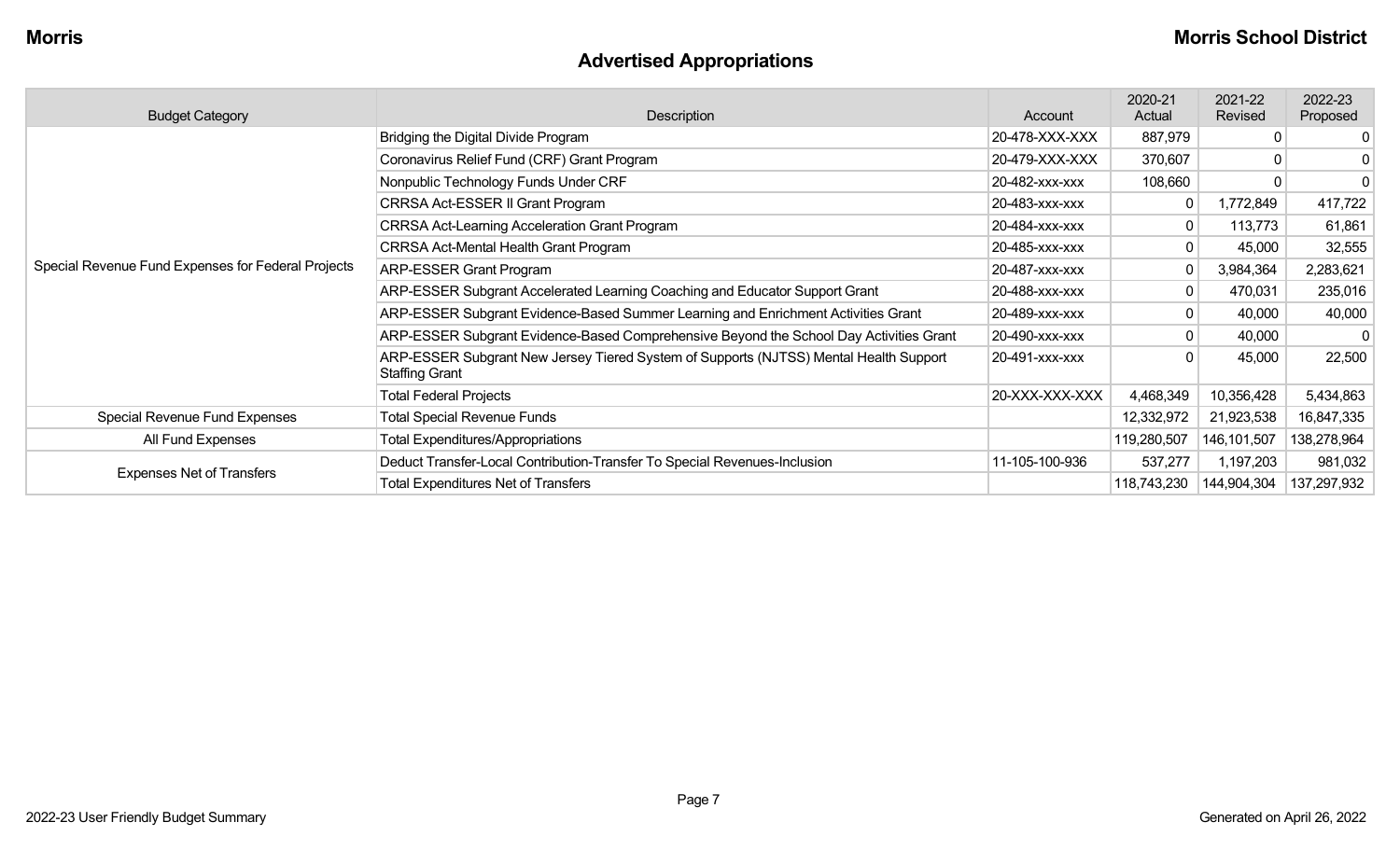# **Advertised Recapitulation of Balances**

| <b>Fund Balance Category</b>                   | <b>Budget Category</b>                                           | Audited<br><b>Balance</b><br>06/30/2020 | Audited<br><b>Balance</b><br>06/30/2021 | Estimated<br><b>Balance</b><br>06/30/2022 | <b>Estimated</b><br><b>Balance</b><br>06/30/2023 |
|------------------------------------------------|------------------------------------------------------------------|-----------------------------------------|-----------------------------------------|-------------------------------------------|--------------------------------------------------|
|                                                | <b>General Operating Budget</b>                                  | 5,513,230                               | 9,191,738                               | 8,177,131                                 | 4,834,642                                        |
| Unrestricted                                   | Repayment of Debt                                                | 0                                       | 0                                       | 0                                         |                                                  |
|                                                | Capital Reserve                                                  | 13,048,917                              | 15,452,444                              | 7,791,444                                 | 5,801,444                                        |
|                                                | <b>Adult Education Programs</b>                                  |                                         |                                         |                                           |                                                  |
|                                                | Maintenance Reserve                                              | 4,097,669                               | 4,599,716                               | 3,946,566                                 | 3,946,916                                        |
|                                                | Legal Reserve                                                    | 8,597,969                               | 8,078,390                               | 3,361,726                                 |                                                  |
| <b>Restricted for General Operating Budget</b> | Unemployment Fund                                                | 2,085,979                               | 2,086,678                               | 2,086,678                                 | 2,086,678                                        |
|                                                | <b>Tuition Reserve</b>                                           |                                         | 0                                       |                                           |                                                  |
|                                                | <b>Current Expense Emergency Reserve</b>                         | 0                                       | $\Omega$                                | 0                                         |                                                  |
|                                                | Impact Aid Reserve for General Expenses (Sections 8002 and 8003) | 0                                       | 0                                       | 0                                         | 0                                                |
|                                                | Impact Aid Reserve for Capital Expenses (Sections 8007 and 8008) | 0                                       | 0                                       | 0                                         |                                                  |
|                                                | <b>Student Activity Fund</b>                                     | 168,866                                 | 157,145                                 | 157,145                                   | 157,145                                          |
| Restricted for Special Revenue Fund            | Scholarship Fund                                                 | 97,673                                  | 93,995                                  | 93,995                                    | 93,995                                           |
| Restricted for Repayment of Debt               | Restricted for Repayment of Debt                                 |                                         |                                         | 0                                         | 0                                                |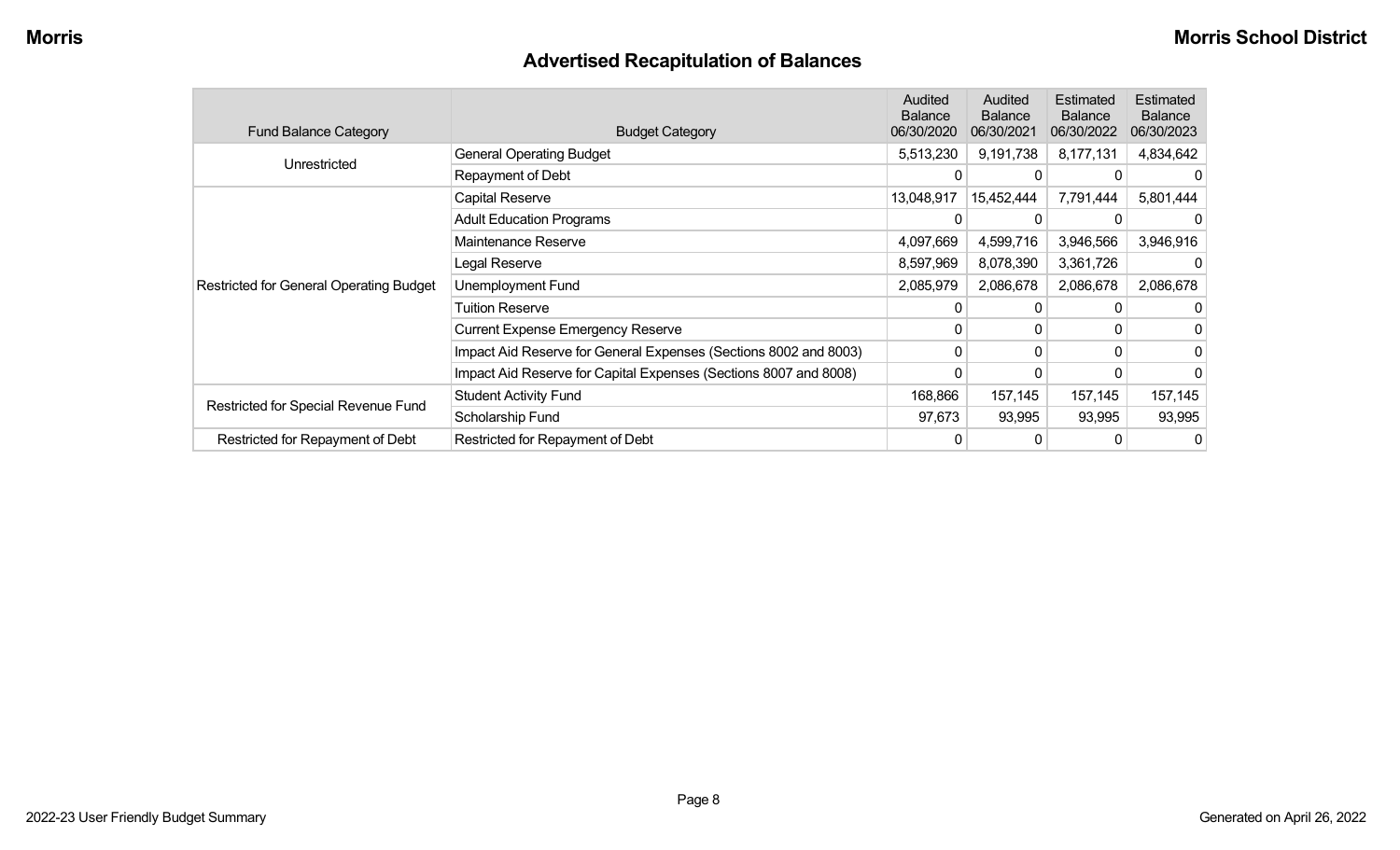#### **Advertised Per Pupil Cost Calculations**

| Per Pupil Cost Calculations                       | 2019-20<br><b>Actual Costs</b> | 2020-21<br><b>Actual Costs</b> | 2021-22<br><b>Original Budget</b> | 2021-22<br><b>Revised Budget</b> | 2022-23<br><b>Proposed Budget</b> |
|---------------------------------------------------|--------------------------------|--------------------------------|-----------------------------------|----------------------------------|-----------------------------------|
| <b>Total Budgetary Comparative Per Pupil Cost</b> | \$17,203                       | \$18,214                       | \$18,961                          | \$20,000                         | \$20,216                          |
| <b>Total Classroom Instruction</b>                | \$9,698                        | \$10,593                       | \$10,725                          | \$11,097                         | \$11,302                          |
| <b>Classroom-Salaries and Benefits</b>            | \$9,171                        | \$9,969                        | \$10,132                          | \$10,462                         | \$10,670                          |
| Classroom-General Supplies and Textbooks          | \$276                          | \$310                          | \$305                             | \$326                            | \$326                             |
| <b>Classroom-Purchased Services</b>               | \$251                          | \$314                          | \$288                             | \$309                            | \$306                             |
| <b>Total Support Services</b>                     | \$3,198                        | \$3,305                        | \$3,448                           | \$3,669                          | \$3,627                           |
| Support Services-Salaries and Benefits            | \$2,782                        | \$2,834                        | \$2,915                           | \$3,059                          | \$3,068                           |
| <b>Total Administrative Costs</b>                 | \$1,704                        | \$1,790                        | \$1,927                           | \$2,172                          | \$2,167                           |
| <b>Administration Salaries and Benefits</b>       | \$1,388                        | \$1,448                        | \$1,490                           | \$1,673                          | \$1,668                           |
| Total Operations and Maintenance of Plant         | \$2,116                        | \$2,029                        | \$2,299                           | \$2,440                          | \$2,511                           |
| Operations and Maintenance-Salaries and Benefits  | \$1,108                        | \$1,130                        | \$1,153                           | \$1,248                          | \$1,272                           |
| <b>Board Contribution to Food Services</b>        | \$0                            | \$0                            | \$0                               | \$0                              | \$0                               |
| <b>Total Extracurricular Costs</b>                | \$334                          | \$329                          | \$370                             | \$392                            | \$391                             |
| <b>Total Equipment Costs</b>                      | \$210                          | \$418                          | \$227                             | \$306                            | \$180                             |
| Legal Costs                                       | \$36                           | \$26                           | \$52                              | \$55                             | \$55                              |
| Employee Benefits as a percentage of salaries*    | 28.73%                         | 28.27%                         | 29.54%                            | 29.23%                           | 29.53%                            |

\*Does not include pension and social security paid by the State on-behalf of the district.

\*\*Federal and State funds in the blended resource school-based budgets.

The information presented in columns 1 through 3 as well as the related descriptions of the per pupil cost calculations are contained in the Taxpayers' Guide to Education Spending and can be found on the Department of Education's Internet website: http://www.state.nj.us/education/guide/. This publication is also available in the board office and public libraries. The same calculations were performed using the 2021-22 revised appropriations and the 2022-23 budgeted appropriations presented in this advertised budget. Total Budgetary Comparative Per Pupil Cost is defined as current expense exclusive of tuition expenditures, transportation, residential costs, and judgments against the school district. For all years it also includes the restricted entitlement aids. With the exception of Total Equipment Cost, each of the other per pupil cost calculations presented is a component of the total comparative per pupil cost, although all components are not shown.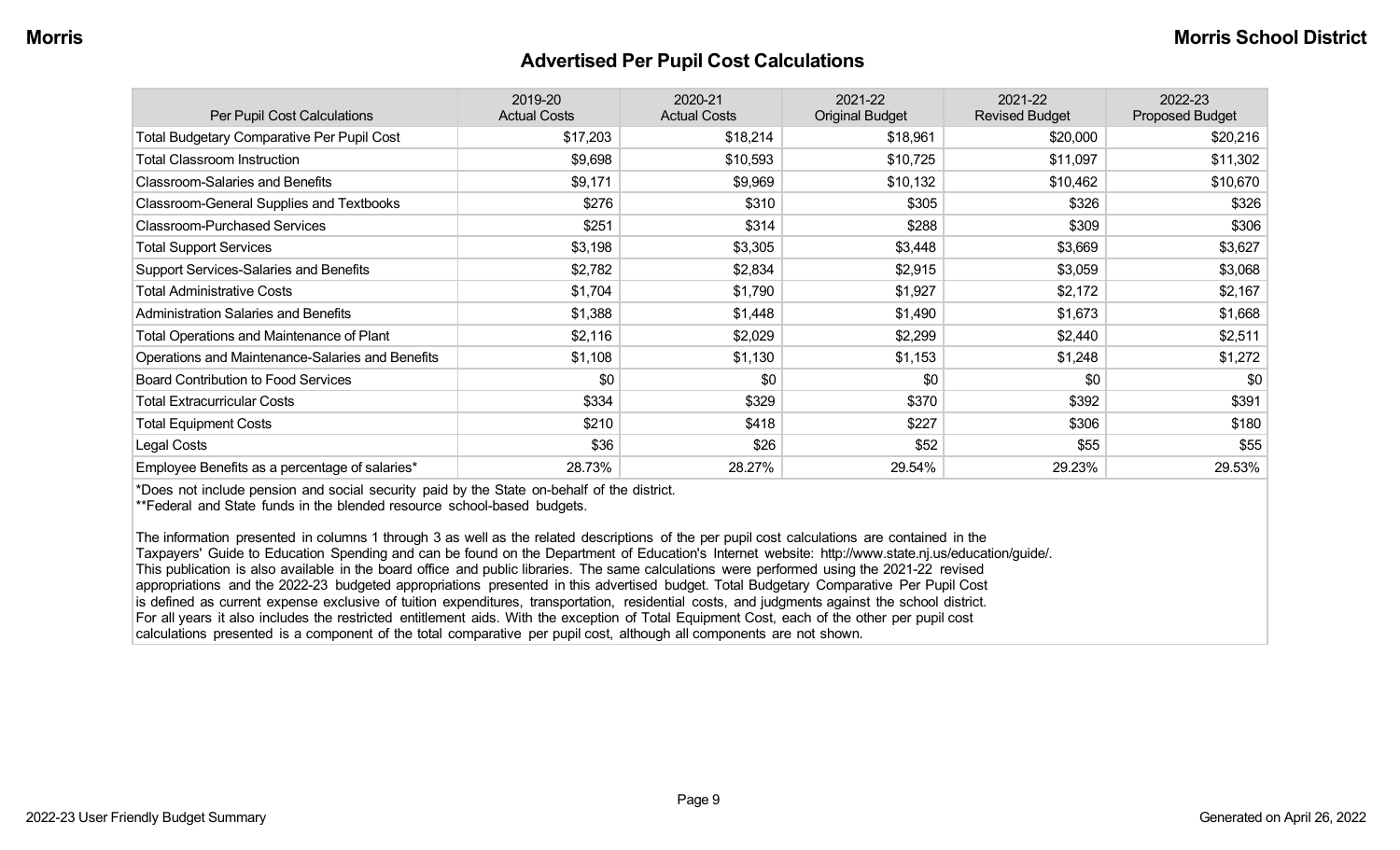| <b>Shared Service Category</b>             |                                                                                                                                                                                                                                         | Amount<br>Saved |
|--------------------------------------------|-----------------------------------------------------------------------------------------------------------------------------------------------------------------------------------------------------------------------------------------|-----------------|
| <b>Type</b>                                | <b>Shared Service Category Description</b>                                                                                                                                                                                              | (Optional)      |
| <b>Food Services</b>                       | Food services and administrative oversight provided to Shepard School                                                                                                                                                                   |                 |
| Insurance Coverages and<br><b>Benefits</b> | Member of N.J. Schools Insurance Group (NJSIG) and sub fund Educational Risk & Insurance Consortium - West (ERIC WEST) and School Alliance Insurance Fund (SAIF)                                                                        | U               |
| Municipal/Public Works                     | Morris County Utility Authority Recycling                                                                                                                                                                                               | $\mathbf 0$     |
|                                            | Morris Township and Morristown Public Works - shared use of materials and equipment                                                                                                                                                     | 0               |
|                                            | Morris Education Foundation                                                                                                                                                                                                             | 0               |
| <b>Others</b>                              | Morris School District Preschool Outreach provides professional development and consultation services to local preschools (Neighborhood House, Head Start, Greater<br>Morris YMCA, Kirby Madison YMCA, Salvation Army, Temple B'Nai Or) | 0               |
|                                            | NJ Department of Treasury, Division of Purchasing and Property - State Contract Pricing                                                                                                                                                 | 0               |
|                                            | <b>Educatioal Data Services</b>                                                                                                                                                                                                         | 0               |
|                                            | Educational Services Commission of New Jersey                                                                                                                                                                                           | 0               |
|                                            | Hunterdon County Educational Services Commission Pricing System                                                                                                                                                                         | 0               |
| Purchasing                                 | Morris County Cooperative Pricing Council (MCCPC)                                                                                                                                                                                       | $\mathbf 0$     |
|                                            | Somerset County Cooperative Pricing System                                                                                                                                                                                              | 0               |
|                                            | Middlesex County Cooperative Pricing System                                                                                                                                                                                             | 0               |
|                                            | The Interlocal Purchasing System (TIPS) - national purchasing cooperative                                                                                                                                                               | 0               |
|                                            | Gov Deals - Sale of District Assets                                                                                                                                                                                                     | $\mathbf{0}$    |
|                                            | Power/Utilities - Alliance for Competitive Energy Services - ACES energy aggregation bidding                                                                                                                                            | 0               |
|                                            | Morris County Educational Services - CST Services                                                                                                                                                                                       | $\mathbf 0$     |
| <b>Special Education Services</b>          | Morris School District Multiple Disabilities Program (K-8 program accepting students including students with Autism) into self-contained and general education settings<br>involving ABA services                                       | 0               |
|                                            | Morris Union Jointure Commission - Professional development and autistic programs                                                                                                                                                       | 0               |
| Transportation Services,                   | Educational Services Commission of Morris County - Special education transportation services                                                                                                                                            | 0               |
| including Fuel                             | Educational Services Commission of Morris County - Use of transportation depot                                                                                                                                                          | 0               |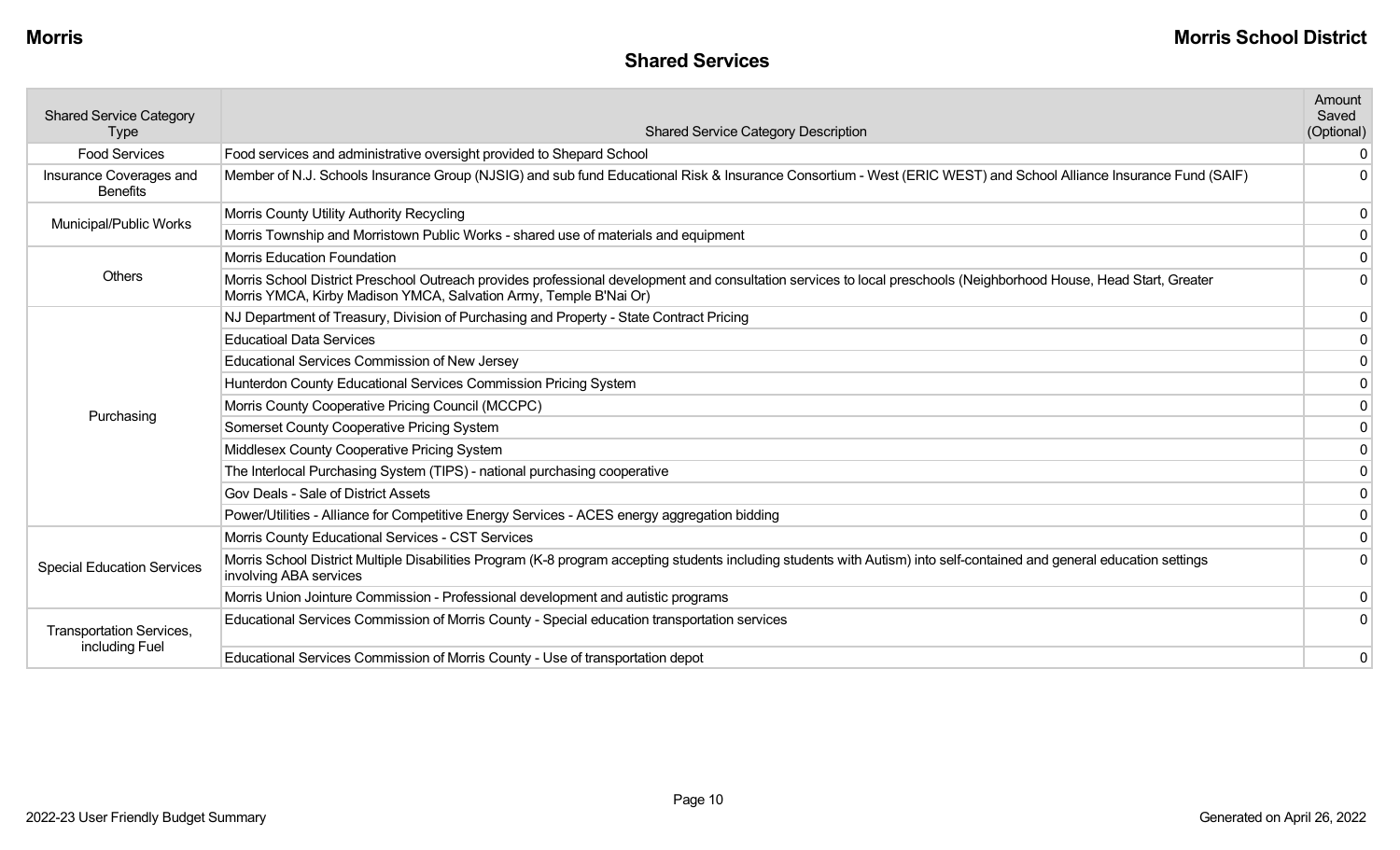#### **Estimated Tax Rates**

| Municipality    | Category                                                                                                           | Amount        |
|-----------------|--------------------------------------------------------------------------------------------------------------------|---------------|
|                 | (A) General Fund School Levy                                                                                       | 64,513,478    |
|                 | (D) Total School Levy                                                                                              | 64,513,478    |
|                 | (B) Estimated Net Taxable Valuation (as of 10/01/21)                                                               | 5,402,534,838 |
| Morris Township | (H) Estimated Equalized Valuation (as of 10/01/21)                                                                 | 5,807,928,228 |
|                 | (C) Estimated 2022-23 General Fund School Tax Rate, Without Repayment of Debt or Adjustments=100x(A)/(B)           | 1.1941        |
|                 | (F) Estimated 2022-23 Total School Tax Rate, With Repayment of Debt and Adjustments=100x(D)/(B)                    | 1.1941        |
|                 | (I) Estimated 2022-23 Equalized General Fund School Tax Rate, Without Repayment of Debt or Adjustments=100x(A)/(H) | 1.1108        |
|                 | (L) Estimated 2022-23 Equalized Total School Tax Rate, With Repayment of Debt and Adjustments=100x(D)/(H)          | 1.1108        |
|                 | (A) General Fund School Levy                                                                                       | 33,509,444    |
|                 | (D) Total School Levy                                                                                              | 33,509,444    |
|                 | (B) Estimated Net Taxable Valuation (as of 10/01/21)                                                               | 2,296,447,513 |
|                 | (H) Estimated Equalized Valuation (as of 10/01/21)                                                                 | 2,935,867,451 |
| Morristown Town | (C) Estimated 2022-23 General Fund School Tax Rate, Without Repayment of Debt or Adjustments=100x(A)/(B)           | 1.4592        |
|                 | (F) Estimated 2022-23 Total School Tax Rate, With Repayment of Debt and Adjustments=100x(D)/(B)                    | 1.4592        |
|                 | (I) Estimated 2022-23 Equalized General Fund School Tax Rate, Without Repayment of Debt or Adjustments=100x(A)/(H) | 1.1414        |
|                 | (L) Estimated 2022-23 Equalized Total School Tax Rate, With Repayment of Debt and Adjustments=100x(D)/(H)          | 1.1414        |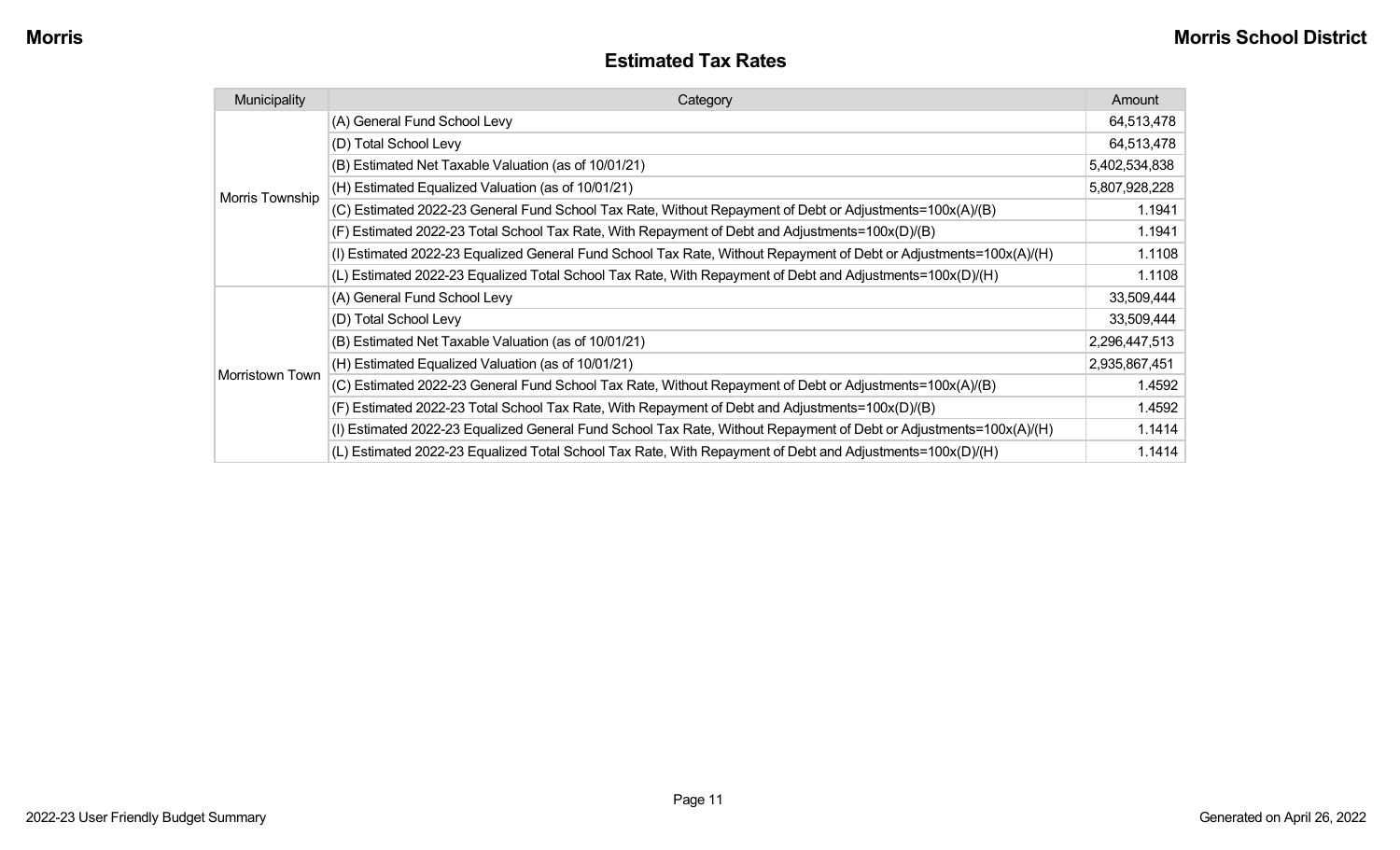| Name | Category                                                                                  | Measure                                                                           |
|------|-------------------------------------------------------------------------------------------|-----------------------------------------------------------------------------------|
|      | Job Title                                                                                 | <b>Business Administrator</b>                                                     |
|      | Job Title II                                                                              | <b>Business Administrator</b>                                                     |
|      | <b>Base Annual Salary Amount</b>                                                          | \$167,331                                                                         |
|      | Full-Time Equivalent (FTE)                                                                | 1.0                                                                               |
|      | Shared with Another District?                                                             | $\mathsf{N}$                                                                      |
|      | <b>Shared County</b>                                                                      | None Reported                                                                     |
|      | <b>Shared District</b>                                                                    | None Reported                                                                     |
|      | Job Title Other District                                                                  | None Reported                                                                     |
|      | Member of Collective Bargaining Unit (CBU)?                                               | N                                                                                 |
|      | Beginning Date of Contract                                                                | 07/01/21                                                                          |
|      | <b>End Date of Contract</b>                                                               | 06/30/22                                                                          |
|      | Contracted Number of Annual Work Days                                                     | 260                                                                               |
|      | Contracted Number of Annual Vacation Days                                                 | 22                                                                                |
|      | <b>Contracted Number of Annual Sick Days</b>                                              | 15                                                                                |
|      | ANTHONY LO FRANCO Contracted Number of Annual Personal Days                               | 5                                                                                 |
|      | <b>Contracted Number of Annual Consulting Days</b>                                        | $\mathbf 0$                                                                       |
|      | Number of Other Contracted Non-Working Days                                               |                                                                                   |
|      | Description of Other Contracted Non-Working Days                                          | Bereavement                                                                       |
|      | <b>Total Allowances Amount</b>                                                            | \$21,855                                                                          |
|      | <b>Total Bonuses Amount</b>                                                               | \$0                                                                               |
|      | <b>Total Stipends Amount</b>                                                              | \$0                                                                               |
|      | District Contributions Above Teacher Contract for Insurance (Health, Dental, Life, Other) | \$1,437                                                                           |
|      | District Contributions Above Teacher Contract for Retirement Plans                        | \$0                                                                               |
|      | <b>Total Contractual Post-Employment Benefit Amount</b>                                   | \$35,595                                                                          |
|      | Contractual Post-Employment Benefit Description of Payout of Sick days                    | Upon retirement, 1/3 daily rate, \$15,000 cap, based on actual thrugh Jan 1, 2022 |
|      | Contractual Post-Employment Benefit Description of Payout of Vacation days                | Daily rate, max 32 days                                                           |
|      | Contractual Post-Employment Benefit Description of Payout of Personal days                | No payout of unused personal days                                                 |
|      | Contractual Post-Employment Benefit Description of Other Benefits 1                       | None Reported                                                                     |
|      | Contractual Post-Employment Benefit Description of Other Benefits 2                       | None Reported                                                                     |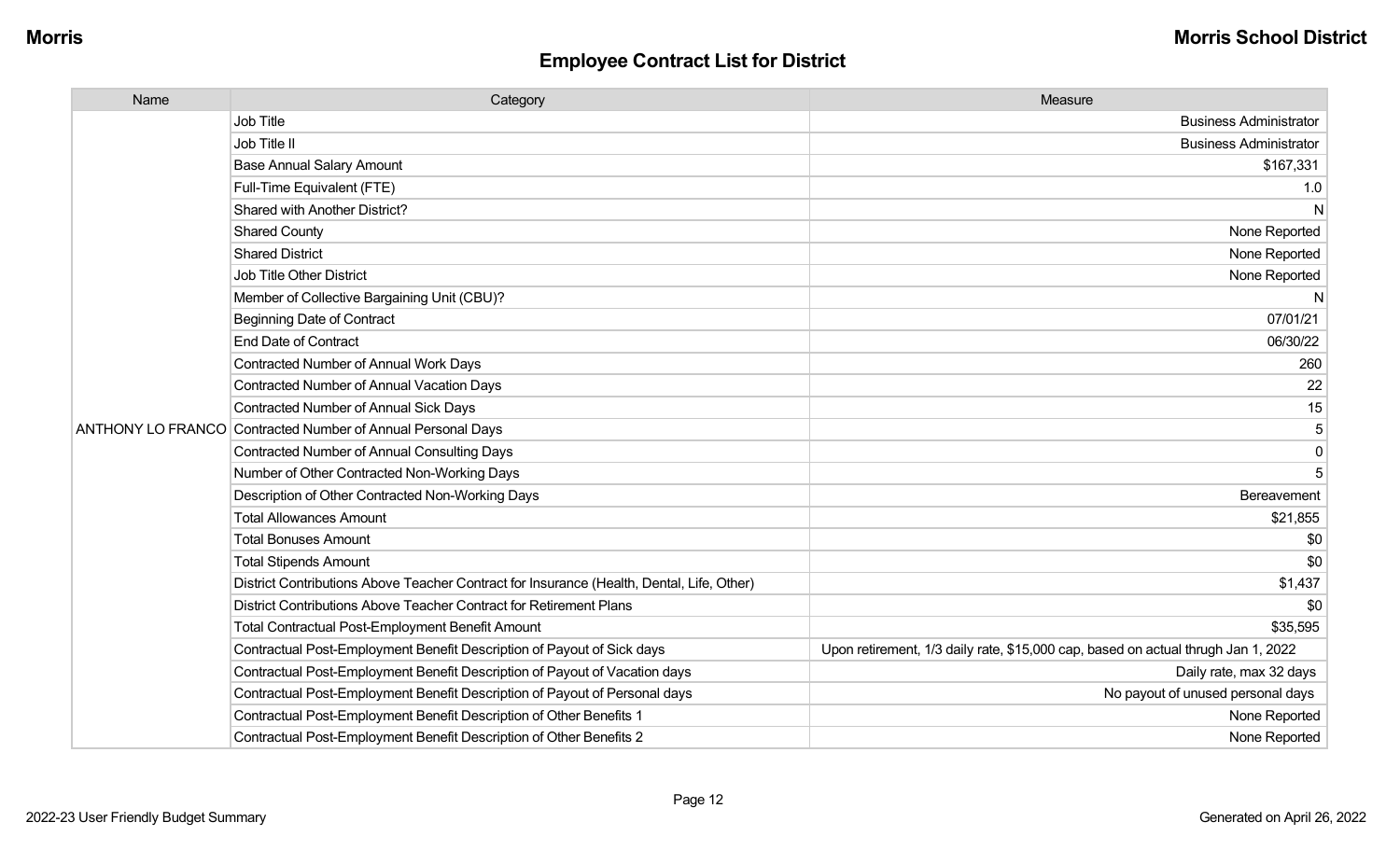| Name                      | Category                                                                                          | Measure                                 |
|---------------------------|---------------------------------------------------------------------------------------------------|-----------------------------------------|
|                           | Contractual Post-Employment Benefit Description of Other Benefits 3                               | None Reported                           |
|                           | Total Other/In-Kind Remuneration Amount                                                           | \$0                                     |
|                           | Description of Other/In-Kind Remuneration Annual Option to Buyback Sick Time in Cash              | None Reported                           |
|                           | Description of Other/In-Kind Remuneration Annual Option to Buyback Vacation Time in Cash          | None Reported                           |
|                           | Description of Other/In-Kind Remuneration Annual Option to Buyback Personal Time in Cash          | None Reported                           |
|                           | ANTHONY LO FRANCO Description of Other/In-Kind Remuneration Annual Option to Other Remuneration 1 | None Reported                           |
|                           | Description of Other/In-Kind Remuneration Annual Option to Other Remuneration 2                   | None Reported                           |
|                           | Description of Other/In-Kind Remuneration Annual Option to Other Remuneration 3                   | None Reported                           |
|                           | <b>Additional Comment 1</b>                                                                       | None Reported                           |
|                           | <b>Additional Comment 2</b>                                                                       | None Reported                           |
|                           | <b>Additional Comment 3</b>                                                                       | None Reported                           |
|                           | Job Title                                                                                         | Coordinator/Director/Manager/Supervisor |
|                           | Job Title II                                                                                      | Payroll Supervisor                      |
|                           | <b>Base Annual Salary Amount</b>                                                                  | \$91,008                                |
|                           | Full-Time Equivalent (FTE)                                                                        | 1.0                                     |
|                           | Shared with Another District?                                                                     | N                                       |
|                           | <b>Shared County</b>                                                                              | None Reported                           |
|                           | <b>Shared District</b>                                                                            | None Reported                           |
|                           | Job Title Other District                                                                          | None Reported                           |
| <b>DANIEL CONSTANTING</b> | Member of Collective Bargaining Unit (CBU)?                                                       | N                                       |
|                           | Beginning Date of Contract                                                                        | 07/01/21                                |
|                           | <b>End Date of Contract</b>                                                                       | 06/30/22                                |
|                           | Contracted Number of Annual Work Days                                                             | 240                                     |
|                           | Contracted Number of Annual Vacation Days                                                         | 22                                      |
|                           | <b>Contracted Number of Annual Sick Days</b>                                                      | 15                                      |
|                           | Contracted Number of Annual Personal Days                                                         |                                         |
|                           | <b>Contracted Number of Annual Consulting Days</b>                                                | $\pmb{0}$                               |
|                           | Number of Other Contracted Non-Working Days                                                       | 3                                       |
|                           | Description of Other Contracted Non-Working Days                                                  | <b>Bereavement</b>                      |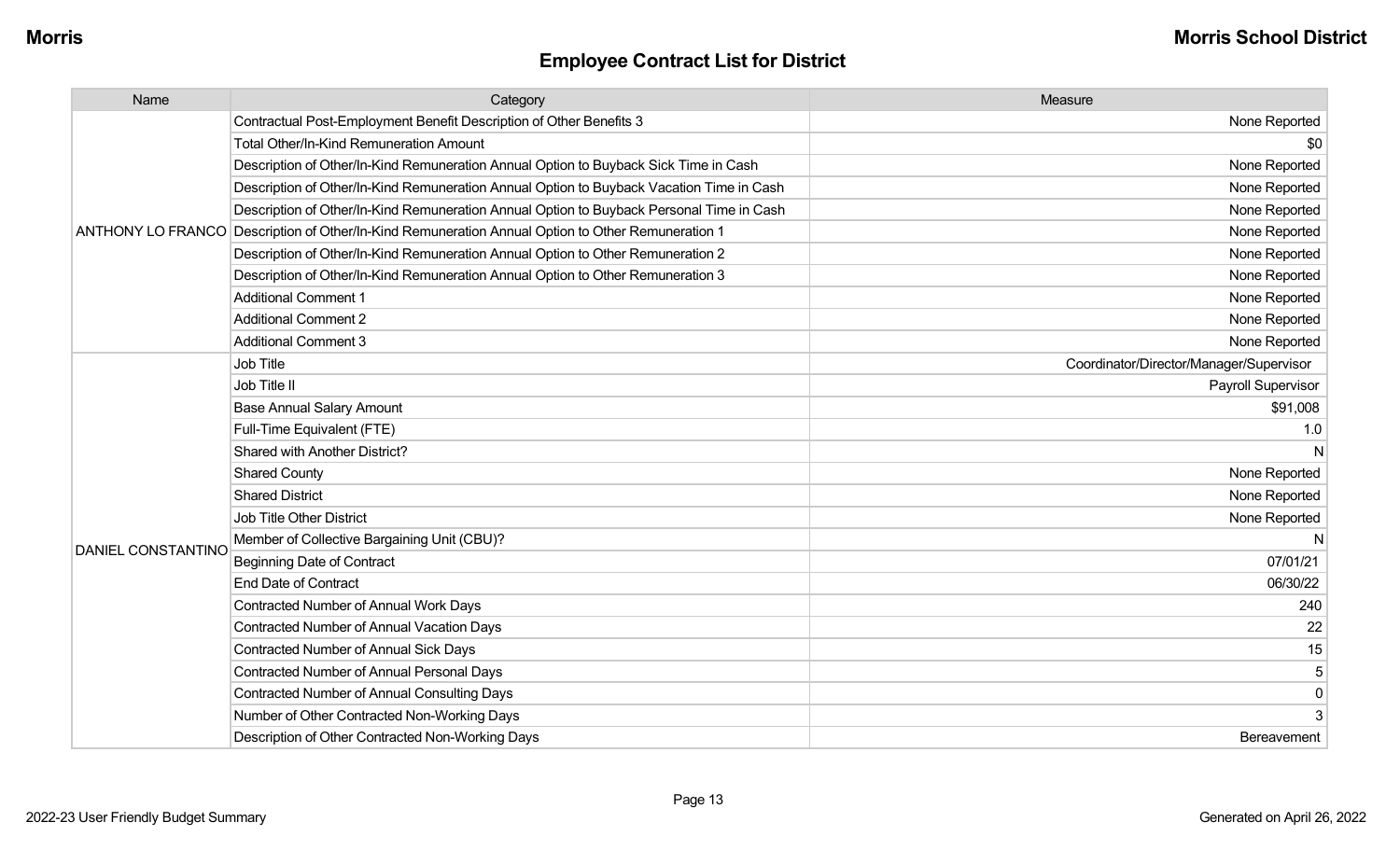| Name                      | Category                                                                                  | Measure                                                                            |
|---------------------------|-------------------------------------------------------------------------------------------|------------------------------------------------------------------------------------|
|                           | <b>Total Allowances Amount</b>                                                            | \$1,836                                                                            |
|                           | <b>Total Bonuses Amount</b>                                                               | \$0                                                                                |
|                           | <b>Total Stipends Amount</b>                                                              | \$0                                                                                |
|                           | District Contributions Above Teacher Contract for Insurance (Health, Dental, Life, Other) | \$1,581                                                                            |
|                           | District Contributions Above Teacher Contract for Retirement Plans                        | \$0                                                                                |
|                           | Total Contractual Post-Employment Benefit Amount                                          | \$27,134                                                                           |
|                           | Contractual Post-Employment Benefit Description of Payout of Sick days                    | Upon retirement, 1/3 daily rate, \$15,000 cap, based on acutal through Jan 1, 2022 |
|                           | Contractual Post-Employment Benefit Description of Payout of Vacation days                | Daily rate, max 32 days                                                            |
|                           | Contractual Post-Employment Benefit Description of Payout of Personal days                | No payout for unused personal days                                                 |
|                           | Contractual Post-Employment Benefit Description of Other Benefits 1                       | None Reported                                                                      |
| <b>DANIEL CONSTANTING</b> | Contractual Post-Employment Benefit Description of Other Benefits 2                       | None Reported                                                                      |
|                           | Contractual Post-Employment Benefit Description of Other Benefits 3                       | None Reported                                                                      |
|                           | <b>Total Other/In-Kind Remuneration Amount</b>                                            | \$0                                                                                |
|                           | Description of Other/In-Kind Remuneration Annual Option to Buyback Sick Time in Cash      | None Reported                                                                      |
|                           | Description of Other/In-Kind Remuneration Annual Option to Buyback Vacation Time in Cash  | None Reported                                                                      |
|                           | Description of Other/In-Kind Remuneration Annual Option to Buyback Personal Time in Cash  | None Reported                                                                      |
|                           | Description of Other/In-Kind Remuneration Annual Option to Other Remuneration 1           | None Reported                                                                      |
|                           | Description of Other/In-Kind Remuneration Annual Option to Other Remuneration 2           | None Reported                                                                      |
|                           | Description of Other/In-Kind Remuneration Annual Option to Other Remuneration 3           | None Reported                                                                      |
|                           | <b>Additional Comment 1</b>                                                               | None Reported                                                                      |
|                           | <b>Additional Comment 2</b>                                                               | None Reported                                                                      |
|                           | <b>Additional Comment 3</b>                                                               | None Reported                                                                      |
|                           | Job Title                                                                                 | Coordinator/Director/Manager/Supervisor                                            |
|                           | Job Title II                                                                              | Dir. of Data Analysis                                                              |
|                           | <b>Base Annual Salary Amount</b>                                                          | \$155,681                                                                          |
|                           | DEBORA ENGELFRIED   Full-Time Equivalent (FTE)                                            | 1.0                                                                                |
|                           | Shared with Another District?                                                             | N                                                                                  |
|                           | <b>Shared County</b>                                                                      | None Reported                                                                      |
|                           | <b>Shared District</b>                                                                    | None Reported                                                                      |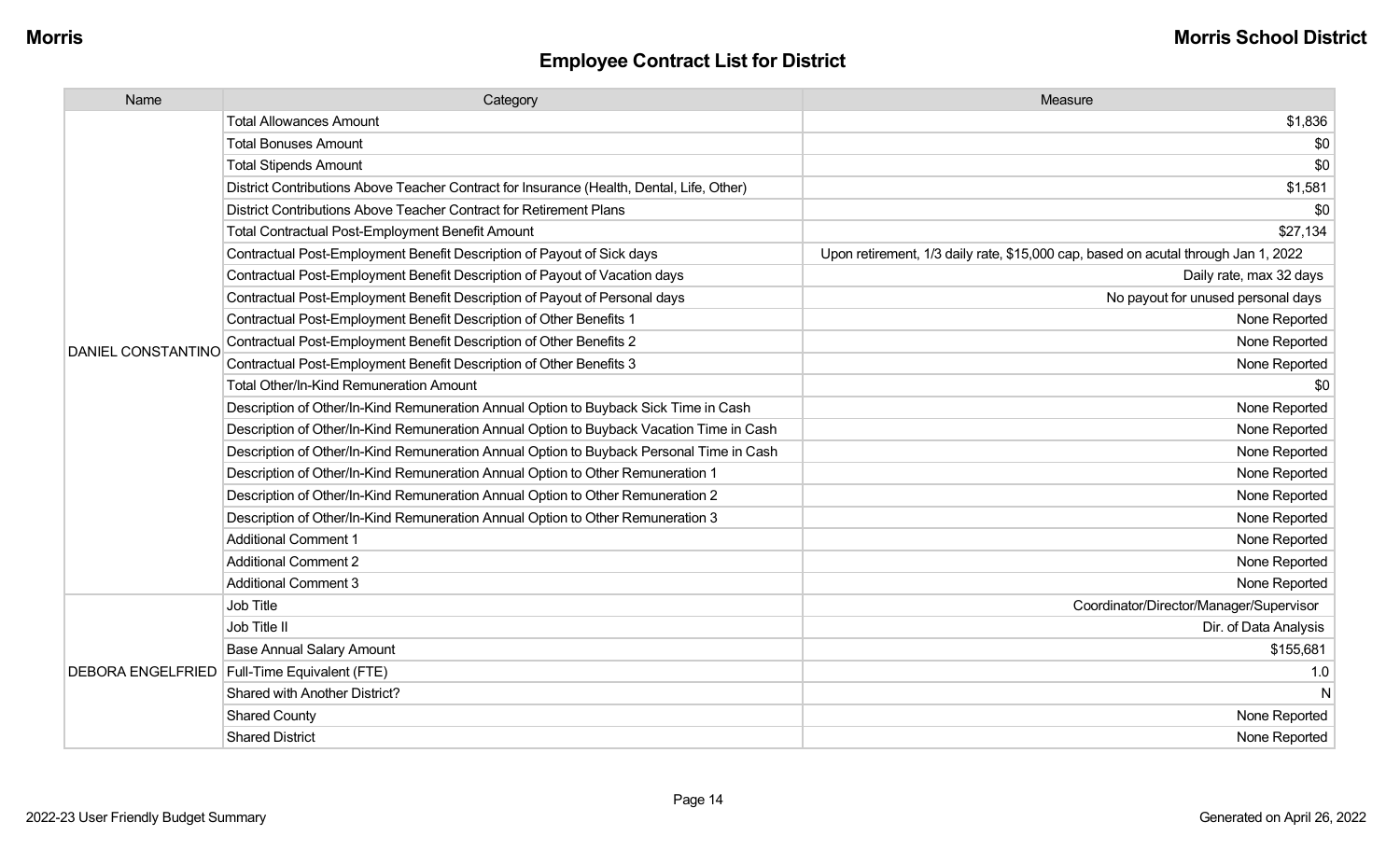| Name                     | Category                                                                                  | Measure                                                                              |
|--------------------------|-------------------------------------------------------------------------------------------|--------------------------------------------------------------------------------------|
|                          | Job Title Other District                                                                  | None Reported                                                                        |
|                          | Member of Collective Bargaining Unit (CBU)?                                               | N                                                                                    |
|                          | <b>Beginning Date of Contract</b>                                                         | 07/01/21                                                                             |
|                          | <b>End Date of Contract</b>                                                               | 06/30/22                                                                             |
|                          | Contracted Number of Annual Work Days                                                     | 240                                                                                  |
|                          | <b>Contracted Number of Annual Vacation Days</b>                                          | 22                                                                                   |
|                          | <b>Contracted Number of Annual Sick Days</b>                                              | 15                                                                                   |
|                          | Contracted Number of Annual Personal Days                                                 | 5                                                                                    |
|                          | <b>Contracted Number of Annual Consulting Days</b>                                        | $\mathbf 0$                                                                          |
|                          | Number of Other Contracted Non-Working Days                                               | 3                                                                                    |
|                          | Description of Other Contracted Non-Working Days                                          | Bereavement                                                                          |
|                          | <b>Total Allowances Amount</b>                                                            | \$5,914                                                                              |
|                          | <b>Total Bonuses Amount</b>                                                               | \$0                                                                                  |
|                          | <b>Total Stipends Amount</b>                                                              | \$0                                                                                  |
| <b>DEBORA ENGELFRIED</b> | District Contributions Above Teacher Contract for Insurance (Health, Dental, Life, Other) | \$1,373                                                                              |
|                          | District Contributions Above Teacher Contract for Retirement Plans                        | \$0                                                                                  |
|                          | Total Contractual Post-Employment Benefit Amount                                          | \$35,757                                                                             |
|                          | Contractual Post-Employment Benefit Description of Payout of Sick days                    | Upon retirement, 1/3 daily rate, \$15,000 cap, based upon actual through Jan 1, 2022 |
|                          | Contractual Post-Employment Benefit Description of Payout of Vacation days                | Daily rate, max 32 days                                                              |
|                          | Contractual Post-Employment Benefit Description of Payout of Personal days                | No payout for unused personal days                                                   |
|                          | Contractual Post-Employment Benefit Description of Other Benefits 1                       | None Reported                                                                        |
|                          | Contractual Post-Employment Benefit Description of Other Benefits 2                       | None Reported                                                                        |
|                          | Contractual Post-Employment Benefit Description of Other Benefits 3                       | None Reported                                                                        |
|                          | <b>Total Other/In-Kind Remuneration Amount</b>                                            | \$0                                                                                  |
|                          | Description of Other/In-Kind Remuneration Annual Option to Buyback Sick Time in Cash      | None Reported                                                                        |
|                          | Description of Other/In-Kind Remuneration Annual Option to Buyback Vacation Time in Cash  | None Reported                                                                        |
|                          | Description of Other/In-Kind Remuneration Annual Option to Buyback Personal Time in Cash  | None Reported                                                                        |
|                          | Description of Other/In-Kind Remuneration Annual Option to Other Remuneration 1           | None Reported                                                                        |
|                          | Description of Other/In-Kind Remuneration Annual Option to Other Remuneration 2           | None Reported                                                                        |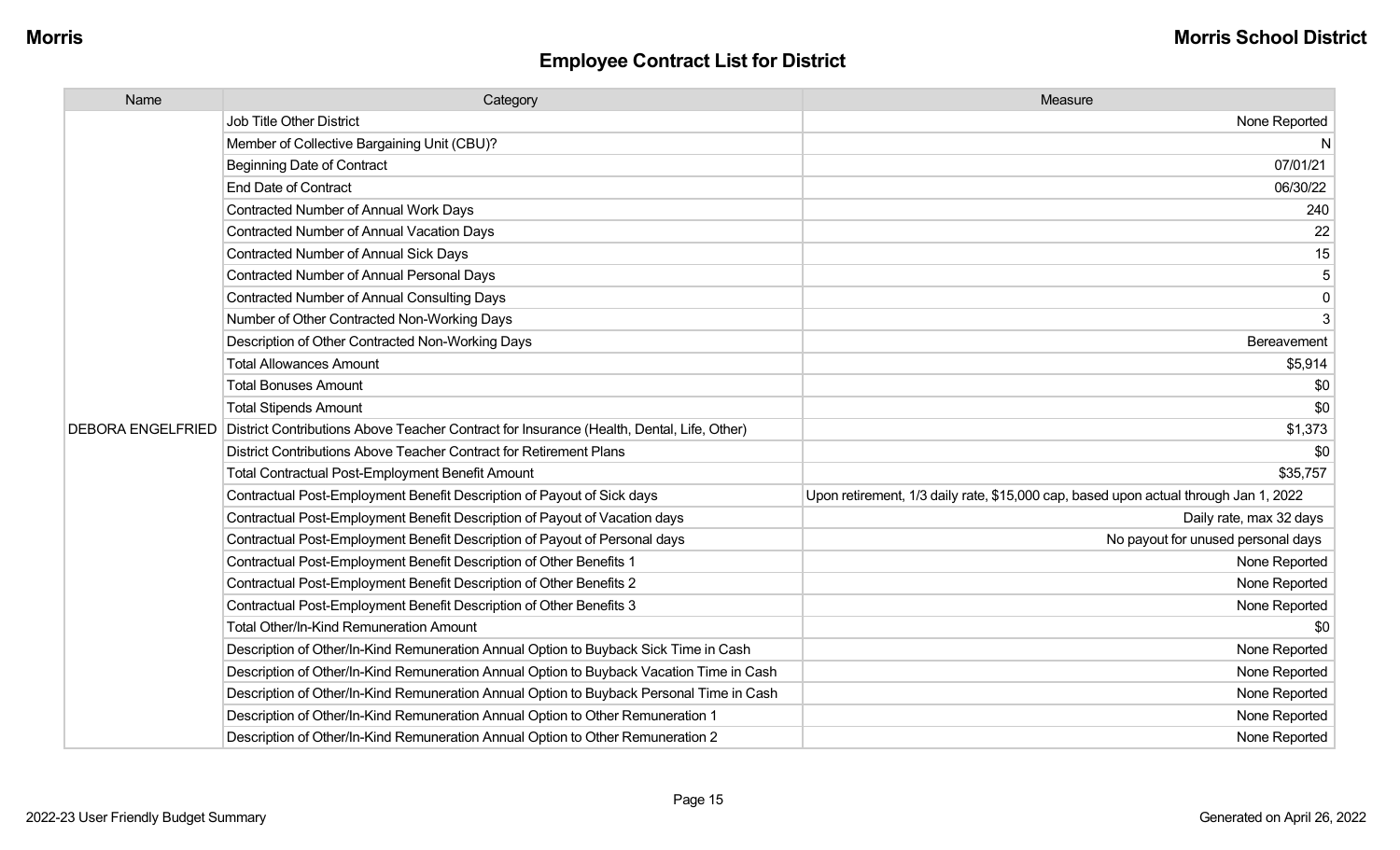| Name                     | Category                                                                                  | Measure                                                                |
|--------------------------|-------------------------------------------------------------------------------------------|------------------------------------------------------------------------|
|                          | Description of Other/In-Kind Remuneration Annual Option to Other Remuneration 3           | None Reported                                                          |
| <b>DEBORA ENGELFRIED</b> | <b>Additional Comment 1</b>                                                               | None Reported                                                          |
|                          | <b>Additional Comment 2</b>                                                               | None Reported                                                          |
|                          | <b>Additional Comment 3</b>                                                               | None Reported                                                          |
|                          | Job Title                                                                                 | <b>Administrative Assistant</b>                                        |
|                          | Job Title II                                                                              | Administrative Asst.                                                   |
|                          | <b>Base Annual Salary Amount</b>                                                          | \$89,351                                                               |
|                          | Full-Time Equivalent (FTE)                                                                | 1.0                                                                    |
|                          | Shared with Another District?                                                             | N                                                                      |
|                          | <b>Shared County</b>                                                                      | None Reported                                                          |
|                          | <b>Shared District</b>                                                                    | None Reported                                                          |
|                          | <b>Job Title Other District</b>                                                           | None Reported                                                          |
|                          | Member of Collective Bargaining Unit (CBU)?                                               | N                                                                      |
|                          | <b>Beginning Date of Contract</b>                                                         | 07/01/21                                                               |
|                          | <b>End Date of Contract</b>                                                               | 06/30/22                                                               |
|                          | Contracted Number of Annual Work Days                                                     | 240                                                                    |
| <b>DONNA KARR</b>        | <b>Contracted Number of Annual Vacation Days</b>                                          | 22                                                                     |
|                          | <b>Contracted Number of Annual Sick Days</b>                                              | 13                                                                     |
|                          | <b>Contracted Number of Annual Personal Days</b>                                          | 3                                                                      |
|                          | <b>Contracted Number of Annual Consulting Days</b>                                        | 0                                                                      |
|                          | Number of Other Contracted Non-Working Days                                               | 3                                                                      |
|                          | Description of Other Contracted Non-Working Days                                          | Bereavement                                                            |
|                          | <b>Total Allowances Amount</b>                                                            | \$1,560                                                                |
|                          | <b>Total Bonuses Amount</b>                                                               | \$0                                                                    |
|                          | <b>Total Stipends Amount</b>                                                              | \$0                                                                    |
|                          | District Contributions Above Teacher Contract for Insurance (Health, Dental, Life, Other) | \$1,559                                                                |
|                          | District Contributions Above Teacher Contract for Retirement Plans                        | \$0                                                                    |
|                          | <b>Total Contractual Post-Employment Benefit Amount</b>                                   | \$29,783                                                               |
|                          | Contractual Post-Employment Benefit Description of Payout of Sick days                    | Upon retirement, 1/3 daily rate, based upon actual through Jan 1, 2022 |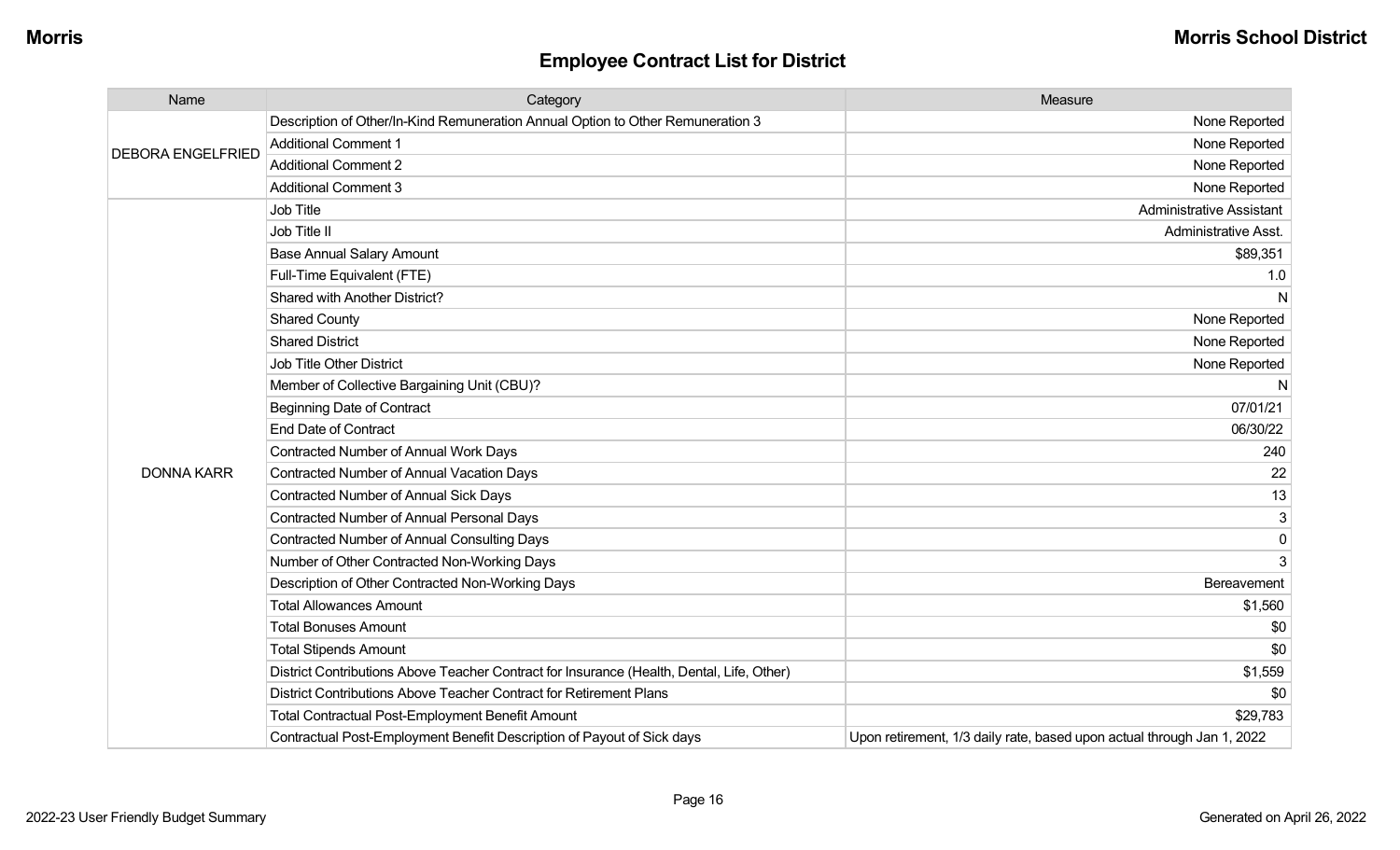| Name                  | Category                                                                                 | Measure                                 |
|-----------------------|------------------------------------------------------------------------------------------|-----------------------------------------|
|                       | Contractual Post-Employment Benefit Description of Payout of Vacation days               | Daily rate, max 32 days                 |
|                       | Contractual Post-Employment Benefit Description of Payout of Personal days               | No payout for unused personal days      |
|                       | Contractual Post-Employment Benefit Description of Other Benefits 1                      | None Reported                           |
|                       | Contractual Post-Employment Benefit Description of Other Benefits 2                      | None Reported                           |
|                       | Contractual Post-Employment Benefit Description of Other Benefits 3                      | None Reported                           |
|                       | <b>Total Other/In-Kind Remuneration Amount</b>                                           | \$0                                     |
|                       | Description of Other/In-Kind Remuneration Annual Option to Buyback Sick Time in Cash     | None Reported                           |
| <b>DONNA KARR</b>     | Description of Other/In-Kind Remuneration Annual Option to Buyback Vacation Time in Cash | None Reported                           |
|                       | Description of Other/In-Kind Remuneration Annual Option to Buyback Personal Time in Cash | None Reported                           |
|                       | Description of Other/In-Kind Remuneration Annual Option to Other Remuneration 1          | None Reported                           |
|                       | Description of Other/In-Kind Remuneration Annual Option to Other Remuneration 2          | None Reported                           |
|                       | Description of Other/In-Kind Remuneration Annual Option to Other Remuneration 3          | None Reported                           |
|                       | <b>Additional Comment 1</b>                                                              | None Reported                           |
|                       | <b>Additional Comment 2</b>                                                              | None Reported                           |
|                       | <b>Additional Comment 3</b>                                                              | None Reported                           |
|                       | Job Title                                                                                | <b>Assistant Business Administrator</b> |
|                       | Job Title II                                                                             | Asst. Business Admin Oper               |
|                       | <b>Base Annual Salary Amount</b>                                                         | \$139,611                               |
|                       | Full-Time Equivalent (FTE)                                                               | 1.0                                     |
|                       | Shared with Another District?                                                            | N                                       |
|                       | <b>Shared County</b>                                                                     | None Reported                           |
| <b>GREGORY SUMSKI</b> | <b>Shared District</b>                                                                   | None Reported                           |
|                       | Job Title Other District                                                                 | None Reported                           |
|                       | Member of Collective Bargaining Unit (CBU)?                                              | N                                       |
|                       | <b>Beginning Date of Contract</b>                                                        | 07/01/21                                |
|                       | <b>End Date of Contract</b>                                                              | 06/30/22                                |
|                       | Contracted Number of Annual Work Days                                                    | 240                                     |
|                       | <b>Contracted Number of Annual Vacation Days</b>                                         | 22                                      |
|                       | <b>Contracted Number of Annual Sick Days</b>                                             | 15                                      |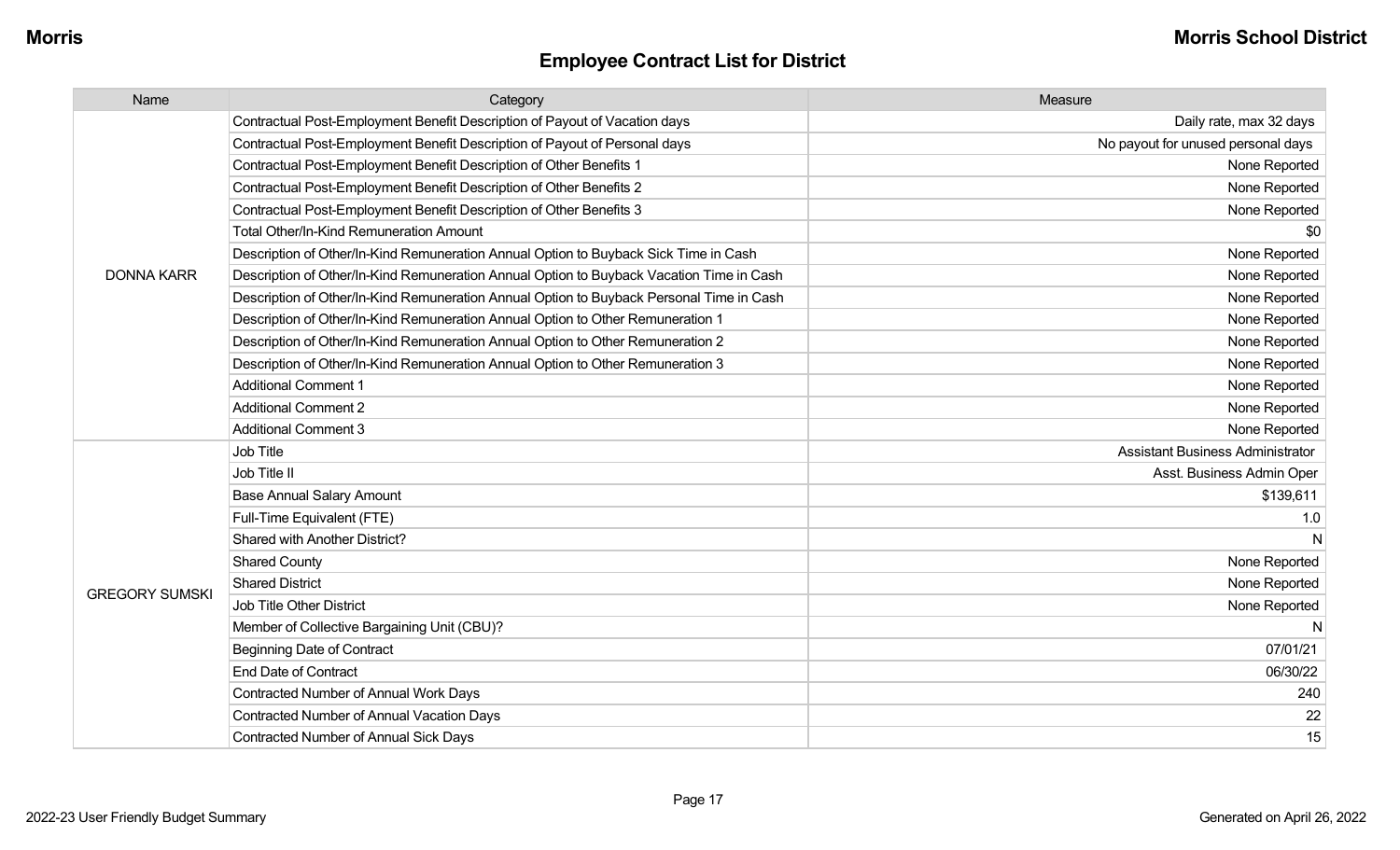| Name                  | Category                                                                                  | Measure                                                                            |
|-----------------------|-------------------------------------------------------------------------------------------|------------------------------------------------------------------------------------|
|                       | <b>Contracted Number of Annual Personal Days</b>                                          |                                                                                    |
|                       | <b>Contracted Number of Annual Consulting Days</b>                                        | $\mathbf 0$                                                                        |
|                       | Number of Other Contracted Non-Working Days                                               | 3                                                                                  |
|                       | Description of Other Contracted Non-Working Days                                          | Bereavement                                                                        |
|                       | <b>Total Allowances Amount</b>                                                            | \$4,418                                                                            |
|                       | <b>Total Bonuses Amount</b>                                                               | \$0                                                                                |
|                       | <b>Total Stipends Amount</b>                                                              | \$0                                                                                |
|                       | District Contributions Above Teacher Contract for Insurance (Health, Dental, Life, Other) | \$1,284                                                                            |
|                       | District Contributions Above Teacher Contract for Retirement Plans                        | \$0                                                                                |
|                       | <b>Total Contractual Post-Employment Benefit Amount</b>                                   | \$33,615                                                                           |
|                       | Contractual Post-Employment Benefit Description of Payout of Sick days                    | Upon retirement, 1/3 daily rate, \$15,000 cap, based on actual through Jan 1, 2022 |
|                       | Contractual Post-Employment Benefit Description of Payout of Vacation days                | Daily rate, max 32 days                                                            |
| <b>GREGORY SUMSKI</b> | Contractual Post-Employment Benefit Description of Payout of Personal days                | No payout for unused personal days                                                 |
|                       | Contractual Post-Employment Benefit Description of Other Benefits 1                       | None Reported                                                                      |
|                       | Contractual Post-Employment Benefit Description of Other Benefits 2                       | None Reported                                                                      |
|                       | Contractual Post-Employment Benefit Description of Other Benefits 3                       | None Reported                                                                      |
|                       | <b>Total Other/In-Kind Remuneration Amount</b>                                            | \$0                                                                                |
|                       | Description of Other/In-Kind Remuneration Annual Option to Buyback Sick Time in Cash      | None Reported                                                                      |
|                       | Description of Other/In-Kind Remuneration Annual Option to Buyback Vacation Time in Cash  | None Reported                                                                      |
|                       | Description of Other/In-Kind Remuneration Annual Option to Buyback Personal Time in Cash  | None Reported                                                                      |
|                       | Description of Other/In-Kind Remuneration Annual Option to Other Remuneration 1           | None Reported                                                                      |
|                       | Description of Other/In-Kind Remuneration Annual Option to Other Remuneration 2           | None Reported                                                                      |
|                       | Description of Other/In-Kind Remuneration Annual Option to Other Remuneration 3           | None Reported                                                                      |
|                       | <b>Additional Comment 1</b>                                                               | None Reported                                                                      |
|                       | <b>Additional Comment 2</b>                                                               | None Reported                                                                      |
|                       | <b>Additional Comment 3</b>                                                               | None Reported                                                                      |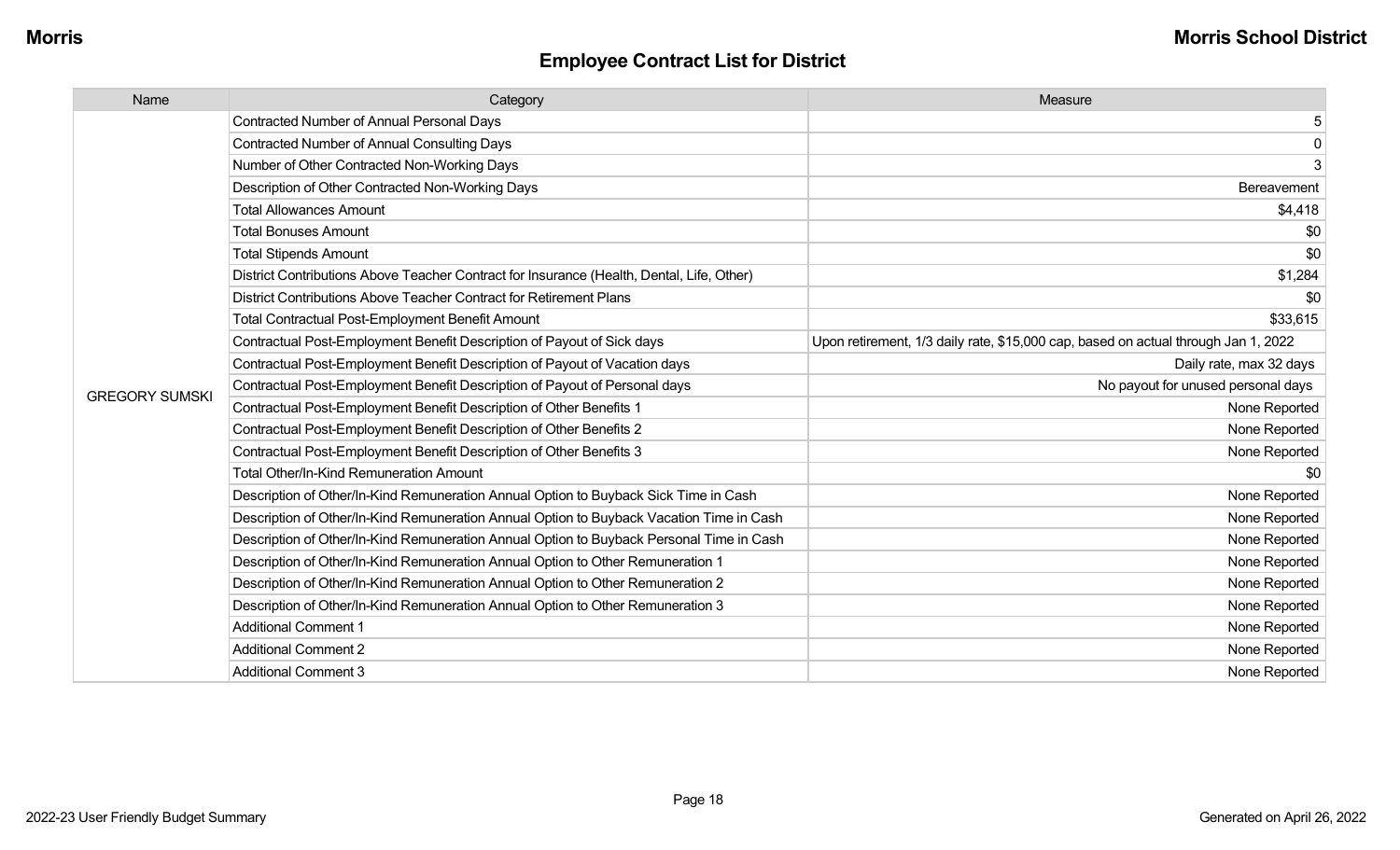| Name | Category                                                                                  | Measure                                                                            |
|------|-------------------------------------------------------------------------------------------|------------------------------------------------------------------------------------|
|      | <b>Job Title</b>                                                                          | <b>Executive Assistant</b>                                                         |
|      | Job Title II                                                                              | Adminstrative Asst.                                                                |
|      | <b>Base Annual Salary Amount</b>                                                          | \$100,000                                                                          |
|      | Full-Time Equivalent (FTE)                                                                | 1.0                                                                                |
|      | <b>Shared with Another District?</b>                                                      | N                                                                                  |
|      | <b>Shared County</b>                                                                      | None Reported                                                                      |
|      | <b>Shared District</b>                                                                    | None Reported                                                                      |
|      | <b>Job Title Other District</b>                                                           | None Reported                                                                      |
|      | Member of Collective Bargaining Unit (CBU)?                                               | N                                                                                  |
|      | <b>Beginning Date of Contract</b>                                                         | 09/21/21                                                                           |
|      | <b>End Date of Contract</b>                                                               | 06/30/22                                                                           |
|      | <b>Contracted Number of Annual Work Days</b>                                              | 240                                                                                |
|      | <b>Contracted Number of Annual Vacation Days</b>                                          | 22                                                                                 |
|      | <b>Contracted Number of Annual Sick Days</b>                                              | 13                                                                                 |
|      | JENNIFER VAN FRANK Contracted Number of Annual Personal Days                              | $\mathbf{3}$                                                                       |
|      | <b>Contracted Number of Annual Consulting Days</b>                                        | $\mathbf 0$                                                                        |
|      | Number of Other Contracted Non-Working Days                                               | 3                                                                                  |
|      | Description of Other Contracted Non-Working Days                                          | Bereavement                                                                        |
|      | <b>Total Allowances Amount</b>                                                            | \$2,290                                                                            |
|      | <b>Total Bonuses Amount</b>                                                               | \$0                                                                                |
|      | <b>Total Stipends Amount</b>                                                              | \$0                                                                                |
|      | District Contributions Above Teacher Contract for Insurance (Health, Dental, Life, Other) | \$5,908                                                                            |
|      | District Contributions Above Teacher Contract for Retirement Plans                        | \$0                                                                                |
|      | <b>Total Contractual Post-Employment Benefit Amount</b>                                   | \$16,250                                                                           |
|      | Contractual Post-Employment Benefit Description of Payout of Sick days                    | Upon retirement, 1/3 daily rate, \$15,000 cap, based on actual through Jan 1. 2022 |
|      | Contractual Post-Employment Benefit Description of Payout of Vacation days                | Daily rate, max 32 days                                                            |
|      | Contractual Post-Employment Benefit Description of Payout of Personal days                | No payout for unused personal days                                                 |
|      | Contractual Post-Employment Benefit Description of Other Benefits 1                       | None Reported                                                                      |
|      | Contractual Post-Employment Benefit Description of Other Benefits 2                       | None Reported                                                                      |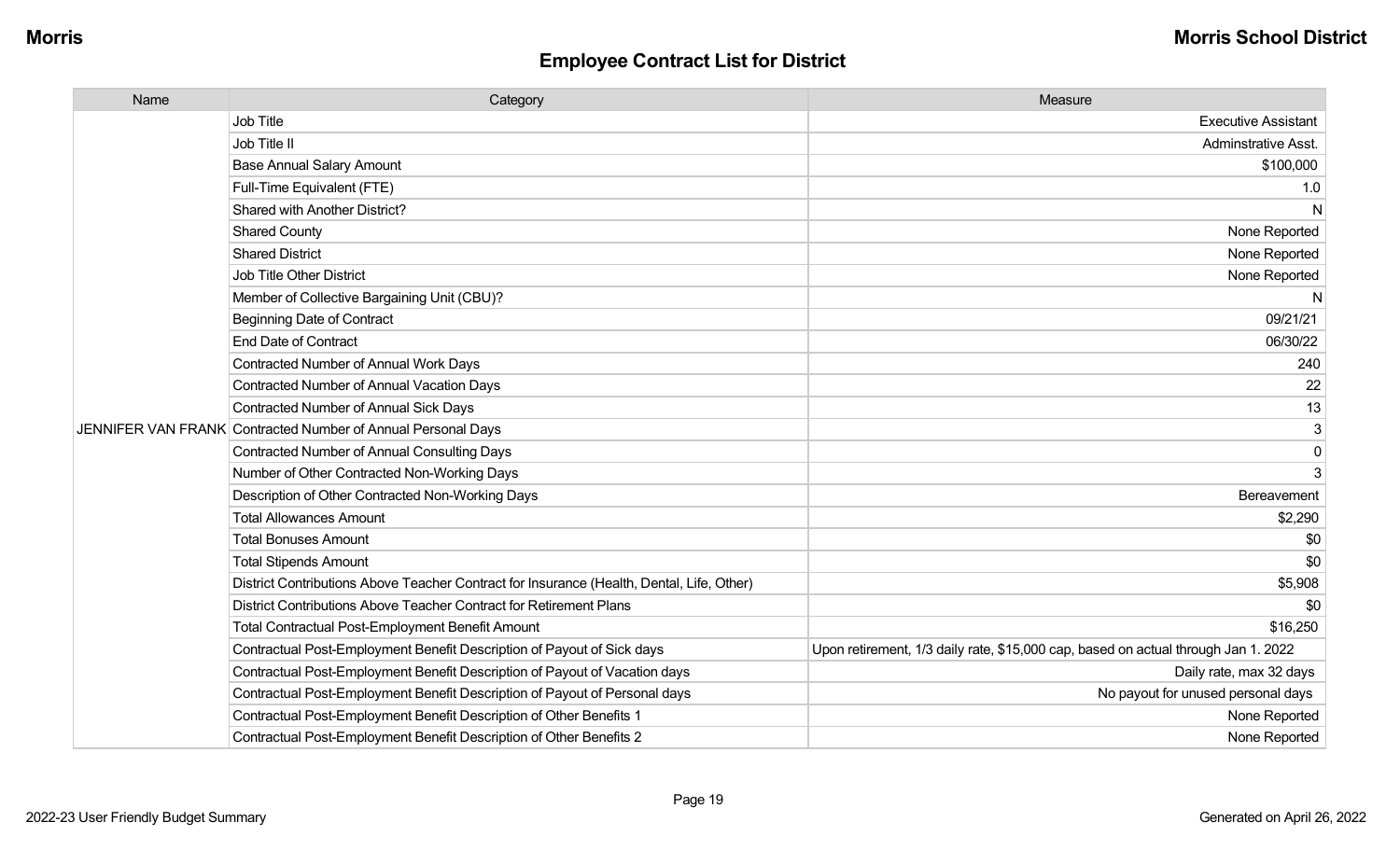| Name                  | Category                                                                                           | Measure                                 |
|-----------------------|----------------------------------------------------------------------------------------------------|-----------------------------------------|
|                       | Contractual Post-Employment Benefit Description of Other Benefits 3                                | None Reported                           |
|                       | <b>Total Other/In-Kind Remuneration Amount</b>                                                     | \$0                                     |
|                       | Description of Other/In-Kind Remuneration Annual Option to Buyback Sick Time in Cash               | None Reported                           |
|                       | Description of Other/In-Kind Remuneration Annual Option to Buyback Vacation Time in Cash           | None Reported                           |
|                       | Description of Other/In-Kind Remuneration Annual Option to Buyback Personal Time in Cash           | None Reported                           |
|                       | JENNIFER VAN FRANK Description of Other/In-Kind Remuneration Annual Option to Other Remuneration 1 | None Reported                           |
|                       | Description of Other/In-Kind Remuneration Annual Option to Other Remuneration 2                    | None Reported                           |
|                       | Description of Other/In-Kind Remuneration Annual Option to Other Remuneration 3                    | None Reported                           |
|                       | <b>Additional Comment 1</b>                                                                        | None Reported                           |
|                       | <b>Additional Comment 2</b>                                                                        | None Reported                           |
|                       | <b>Additional Comment 3</b>                                                                        | None Reported                           |
|                       | Job Title                                                                                          | <b>Assistant Business Administrator</b> |
|                       | Job Title II                                                                                       | Assistant Business Admin.               |
|                       | <b>Base Annual Salary Amount</b>                                                                   | \$139,618                               |
|                       | Full-Time Equivalent (FTE)                                                                         | 1.0                                     |
|                       | <b>Shared with Another District?</b>                                                               | N                                       |
|                       | <b>Shared County</b>                                                                               | None Reported                           |
|                       | <b>Shared District</b>                                                                             | None Reported                           |
|                       | <b>Job Title Other District</b>                                                                    | None Reported                           |
| <b>JOAN FREDERICK</b> | Member of Collective Bargaining Unit (CBU)?                                                        | N                                       |
|                       | <b>Beginning Date of Contract</b>                                                                  | 07/01/21                                |
|                       | <b>End Date of Contract</b>                                                                        | 06/30/22                                |
|                       | <b>Contracted Number of Annual Work Days</b>                                                       | 240                                     |
|                       | <b>Contracted Number of Annual Vacation Days</b>                                                   | 22                                      |
|                       | <b>Contracted Number of Annual Sick Days</b>                                                       | 15                                      |
|                       | Contracted Number of Annual Personal Days                                                          |                                         |
|                       | Contracted Number of Annual Consulting Days                                                        | $\pmb{0}$                               |
|                       | Number of Other Contracted Non-Working Days                                                        | 3                                       |
|                       | Description of Other Contracted Non-Working Days                                                   | Bereavement                             |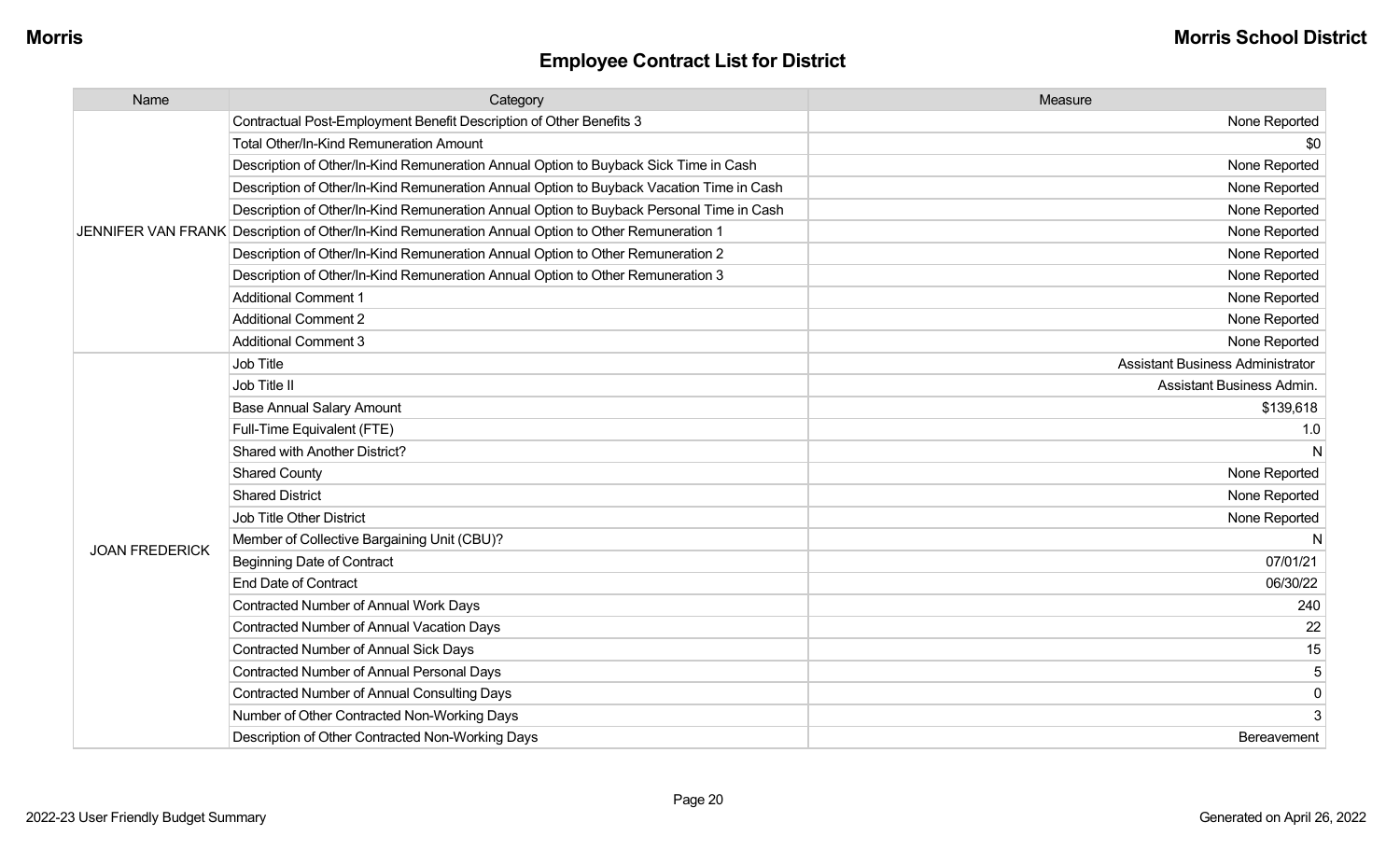| Name                  | Category                                                                                  | Measure                                                                            |
|-----------------------|-------------------------------------------------------------------------------------------|------------------------------------------------------------------------------------|
|                       | <b>Total Allowances Amount</b>                                                            | \$4,599                                                                            |
|                       | <b>Total Bonuses Amount</b>                                                               | \$0                                                                                |
|                       | <b>Total Stipends Amount</b>                                                              | \$0                                                                                |
|                       | District Contributions Above Teacher Contract for Insurance (Health, Dental, Life, Other) | \$1,284                                                                            |
|                       | District Contributions Above Teacher Contract for Retirement Plans                        | \$0                                                                                |
|                       | <b>Total Contractual Post-Employment Benefit Amount</b>                                   | \$33,616                                                                           |
|                       | Contractual Post-Employment Benefit Description of Payout of Sick days                    | Upon retirement, 1/3 daily rate, \$15,000 cap, based on actual through Jan 1, 2022 |
|                       | Contractual Post-Employment Benefit Description of Payout of Vacation days                | Daily rate, max 32 days                                                            |
|                       | Contractual Post-Employment Benefit Description of Payout of Personal days                | No payout for unused personal days                                                 |
|                       | Contractual Post-Employment Benefit Description of Other Benefits 1                       | None Reported                                                                      |
| <b>JOAN FREDERICK</b> | Contractual Post-Employment Benefit Description of Other Benefits 2                       | None Reported                                                                      |
|                       | Contractual Post-Employment Benefit Description of Other Benefits 3                       | None Reported                                                                      |
|                       | <b>Total Other/In-Kind Remuneration Amount</b>                                            | \$0                                                                                |
|                       | Description of Other/In-Kind Remuneration Annual Option to Buyback Sick Time in Cash      | None Reported                                                                      |
|                       | Description of Other/In-Kind Remuneration Annual Option to Buyback Vacation Time in Cash  | None Reported                                                                      |
|                       | Description of Other/In-Kind Remuneration Annual Option to Buyback Personal Time in Cash  | None Reported                                                                      |
|                       | Description of Other/In-Kind Remuneration Annual Option to Other Remuneration 1           | None Reported                                                                      |
|                       | Description of Other/In-Kind Remuneration Annual Option to Other Remuneration 2           | None Reported                                                                      |
|                       | Description of Other/In-Kind Remuneration Annual Option to Other Remuneration 3           | None Reported                                                                      |
|                       | <b>Additional Comment 1</b>                                                               | None Reported                                                                      |
|                       | <b>Additional Comment 2</b>                                                               | None Reported                                                                      |
|                       | <b>Additional Comment 3</b>                                                               | None Reported                                                                      |
|                       | Job Title                                                                                 | Accountant                                                                         |
|                       | Job Title II                                                                              | Accountant                                                                         |
|                       | <b>Base Annual Salary Amount</b>                                                          | \$79,102                                                                           |
|                       | JOANNE ISENBURG Full-Time Equivalent (FTE)                                                | 1.0                                                                                |
|                       | Shared with Another District?                                                             | N                                                                                  |
|                       | <b>Shared County</b>                                                                      | None Reported                                                                      |
|                       | <b>Shared District</b>                                                                    | None Reported                                                                      |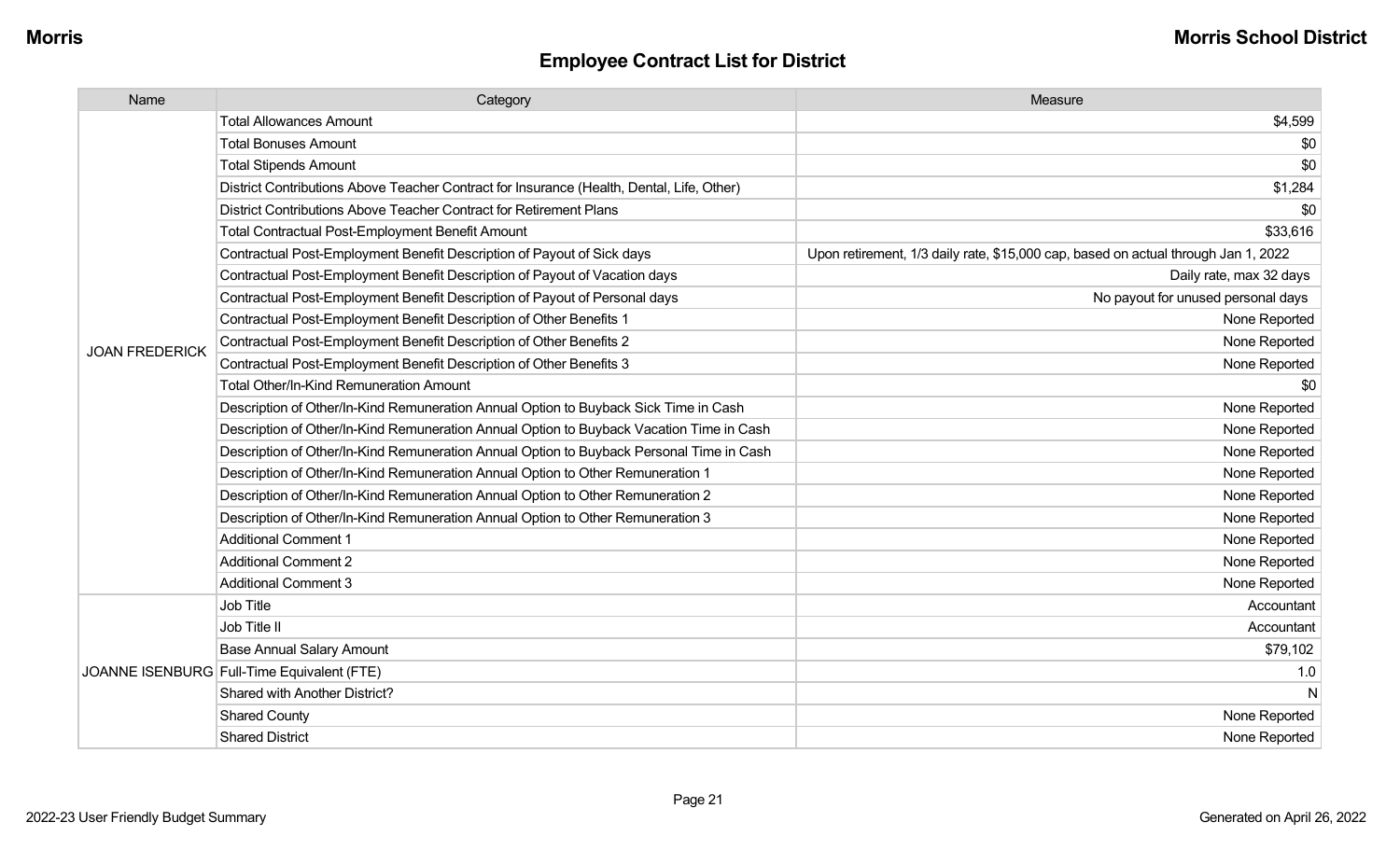| Name                   | Category                                                                                  | Measure                                                                             |
|------------------------|-------------------------------------------------------------------------------------------|-------------------------------------------------------------------------------------|
|                        | <b>Job Title Other District</b>                                                           | None Reported                                                                       |
|                        | Member of Collective Bargaining Unit (CBU)?                                               | N                                                                                   |
|                        | <b>Beginning Date of Contract</b>                                                         | 07/01/21                                                                            |
|                        | <b>End Date of Contract</b>                                                               | 06/30/22                                                                            |
|                        | Contracted Number of Annual Work Days                                                     | 240                                                                                 |
|                        | <b>Contracted Number of Annual Vacation Days</b>                                          | 22                                                                                  |
|                        | <b>Contracted Number of Annual Sick Days</b>                                              | 15                                                                                  |
|                        | <b>Contracted Number of Annual Personal Days</b>                                          |                                                                                     |
|                        | <b>Contracted Number of Annual Consulting Days</b>                                        | $\Omega$                                                                            |
|                        | Number of Other Contracted Non-Working Days                                               |                                                                                     |
|                        | Description of Other Contracted Non-Working Days                                          | Bereavement                                                                         |
|                        | <b>Total Allowances Amount</b>                                                            | \$1,660                                                                             |
|                        | <b>Total Bonuses Amount</b>                                                               | \$0                                                                                 |
|                        | <b>Total Stipends Amount</b>                                                              | \$0                                                                                 |
| <b>JOANNE ISENBURG</b> | District Contributions Above Teacher Contract for Insurance (Health, Dental, Life, Other) | \$771                                                                               |
|                        | District Contributions Above Teacher Contract for Retirement Plans                        | -\$0                                                                                |
|                        | Total Contractual Post-Employment Benefit Amount                                          | \$20,709                                                                            |
|                        | Contractual Post-Employment Benefit Description of Payout of Sick days                    | Upon retiremenet, 1/3 daily rate, \$15,000 cap, based on actual through Jan 1, 2022 |
|                        | Contractual Post-Employment Benefit Description of Payout of Vacation days                | Daily rate, max 32 days                                                             |
|                        | Contractual Post-Employment Benefit Description of Payout of Personal days                | No payout for unused personal days                                                  |
|                        | Contractual Post-Employment Benefit Description of Other Benefits 1                       | None Reported                                                                       |
|                        | Contractual Post-Employment Benefit Description of Other Benefits 2                       | None Reported                                                                       |
|                        | Contractual Post-Employment Benefit Description of Other Benefits 3                       | None Reported                                                                       |
|                        | <b>Total Other/In-Kind Remuneration Amount</b>                                            | \$0                                                                                 |
|                        | Description of Other/In-Kind Remuneration Annual Option to Buyback Sick Time in Cash      | None Reported                                                                       |
|                        | Description of Other/In-Kind Remuneration Annual Option to Buyback Vacation Time in Cash  | None Reported                                                                       |
|                        | Description of Other/In-Kind Remuneration Annual Option to Buyback Personal Time in Cash  | None Reported                                                                       |
|                        | Description of Other/In-Kind Remuneration Annual Option to Other Remuneration 1           | None Reported                                                                       |
|                        | Description of Other/In-Kind Remuneration Annual Option to Other Remuneration 2           | None Reported                                                                       |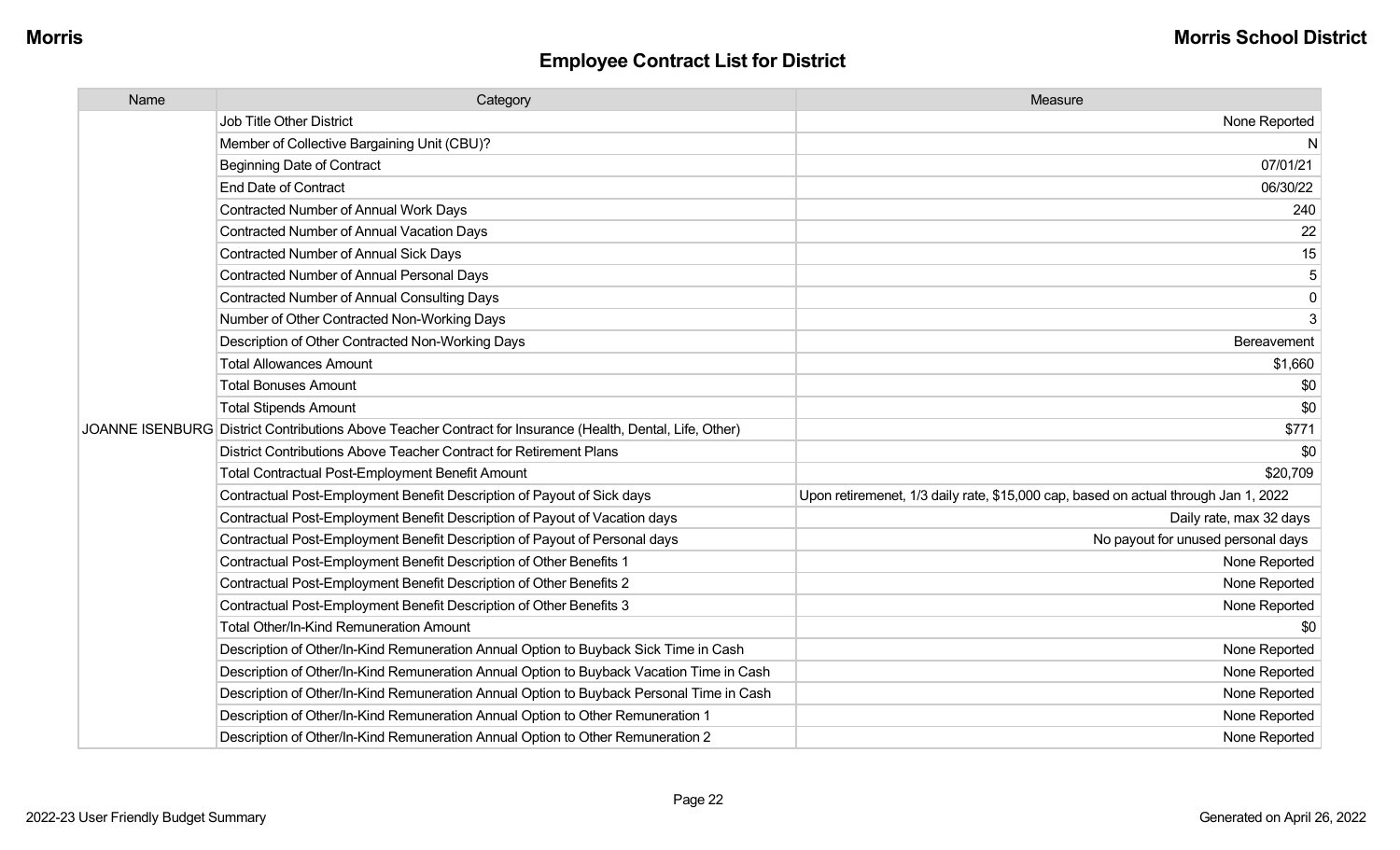| Name                   | Category                                                                                  | Measure                                                                            |
|------------------------|-------------------------------------------------------------------------------------------|------------------------------------------------------------------------------------|
| <b>JOANNE ISENBURG</b> | Description of Other/In-Kind Remuneration Annual Option to Other Remuneration 3           | None Reported                                                                      |
|                        | <b>Additional Comment 1</b>                                                               | None Reported                                                                      |
|                        | <b>Additional Comment 2</b>                                                               | None Reported                                                                      |
|                        | <b>Additional Comment 3</b>                                                               | None Reported                                                                      |
|                        | Job Title                                                                                 | <b>Assistant Superintendent</b>                                                    |
|                        | Job Title II                                                                              | <b>Assistant Superintedent</b>                                                     |
|                        | <b>Base Annual Salary Amount</b>                                                          | \$175,210                                                                          |
|                        | Full-Time Equivalent (FTE)                                                                | 1.0                                                                                |
|                        | Shared with Another District?                                                             | N.                                                                                 |
|                        | <b>Shared County</b>                                                                      | None Reported                                                                      |
|                        | <b>Shared District</b>                                                                    | None Reported                                                                      |
|                        | <b>Job Title Other District</b>                                                           | None Reported                                                                      |
|                        | Member of Collective Bargaining Unit (CBU)?                                               | N                                                                                  |
|                        | <b>Beginning Date of Contract</b>                                                         | 07/01/21                                                                           |
|                        | <b>End Date of Contract</b>                                                               | 06/30/22                                                                           |
|                        | Contracted Number of Annual Work Days                                                     | 260                                                                                |
| <b>KELLY HARTE</b>     | Contracted Number of Annual Vacation Days                                                 | 22                                                                                 |
|                        | <b>Contracted Number of Annual Sick Days</b>                                              | 15                                                                                 |
|                        | <b>Contracted Number of Annual Personal Days</b>                                          | 5                                                                                  |
|                        | <b>Contracted Number of Annual Consulting Days</b>                                        | 0                                                                                  |
|                        | Number of Other Contracted Non-Working Days                                               | 5                                                                                  |
|                        | Description of Other Contracted Non-Working Days                                          | Bereavement                                                                        |
|                        | <b>Total Allowances Amount</b>                                                            | \$22,255                                                                           |
|                        | <b>Total Bonuses Amount</b>                                                               | \$0                                                                                |
|                        | <b>Total Stipends Amount</b>                                                              | \$0                                                                                |
|                        | District Contributions Above Teacher Contract for Insurance (Health, Dental, Life, Other) | \$1,481                                                                            |
|                        | District Contributions Above Teacher Contract for Retirement Plans                        | \$0                                                                                |
|                        | <b>Total Contractual Post-Employment Benefit Amount</b>                                   | \$36,564                                                                           |
|                        | Contractual Post-Employment Benefit Description of Payout of Sick days                    | Upon retirement, 1/3 daily rate, \$15,000 cap, based on actual through Jan 1, 2022 |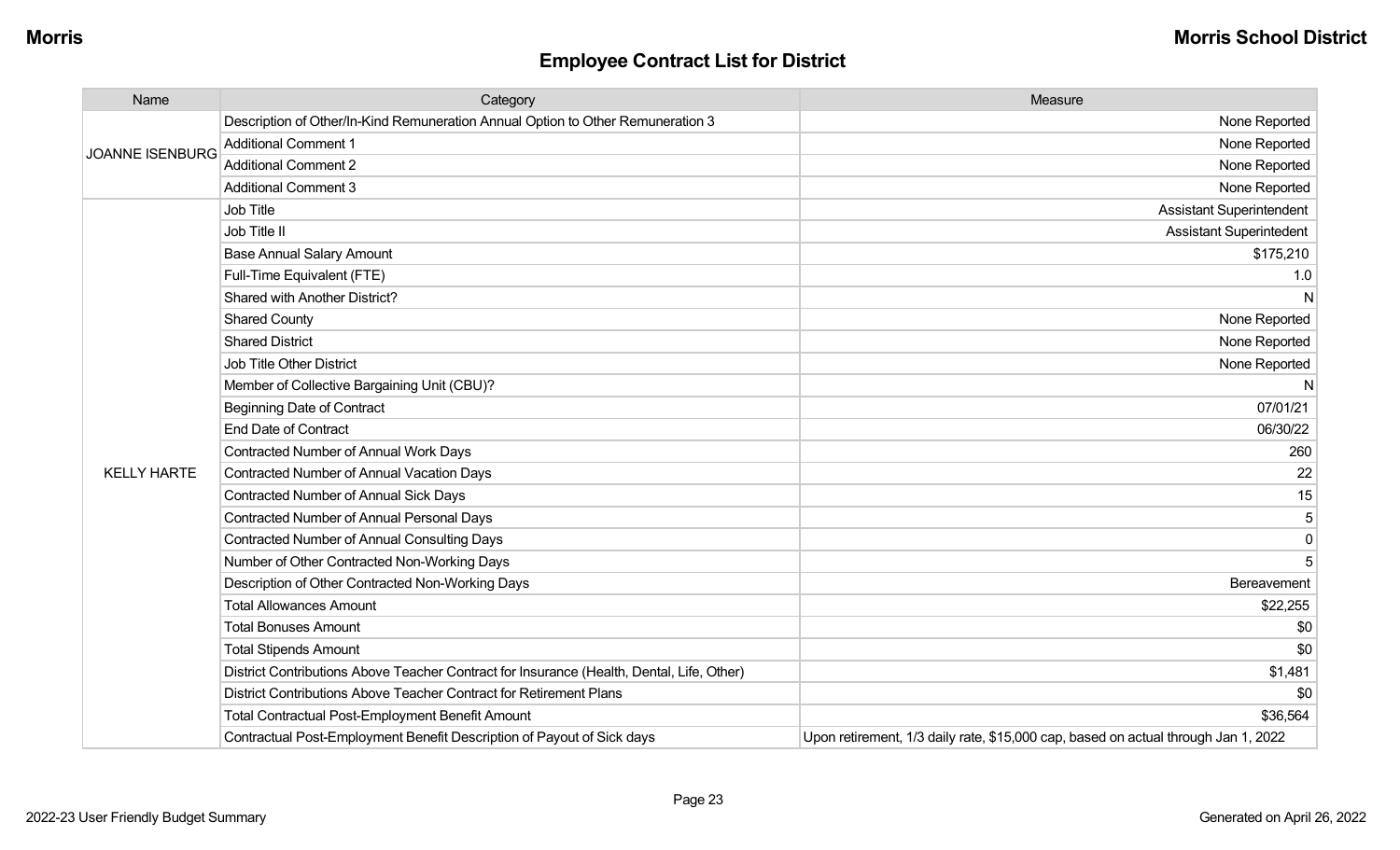| Name               | Category                                                                                 | Measure                                 |
|--------------------|------------------------------------------------------------------------------------------|-----------------------------------------|
|                    | Contractual Post-Employment Benefit Description of Payout of Vacation days               | Daily rate, max 32 days                 |
|                    | Contractual Post-Employment Benefit Description of Payout of Personal days               | No payout for unused personal days      |
|                    | Contractual Post-Employment Benefit Description of Other Benefits 1                      | None Reported                           |
|                    | Contractual Post-Employment Benefit Description of Other Benefits 2                      | None Reported                           |
|                    | Contractual Post-Employment Benefit Description of Other Benefits 3                      | None Reported                           |
|                    | <b>Total Other/In-Kind Remuneration Amount</b>                                           | \$0                                     |
|                    | Description of Other/In-Kind Remuneration Annual Option to Buyback Sick Time in Cash     | None Reported                           |
| <b>KELLY HARTE</b> | Description of Other/In-Kind Remuneration Annual Option to Buyback Vacation Time in Cash | None Reported                           |
|                    | Description of Other/In-Kind Remuneration Annual Option to Buyback Personal Time in Cash | None Reported                           |
|                    | Description of Other/In-Kind Remuneration Annual Option to Other Remuneration 1          | None Reported                           |
|                    | Description of Other/In-Kind Remuneration Annual Option to Other Remuneration 2          | None Reported                           |
|                    | Description of Other/In-Kind Remuneration Annual Option to Other Remuneration 3          | None Reported                           |
|                    | <b>Additional Comment 1</b>                                                              | None Reported                           |
|                    | <b>Additional Comment 2</b>                                                              | None Reported                           |
|                    | <b>Additional Comment 3</b>                                                              | None Reported                           |
|                    | Job Title                                                                                | Coordinator/Director/Manager/Supervisor |
|                    | Job Title II                                                                             | Dir. of Human Resources                 |
|                    | <b>Base Annual Salary Amount</b>                                                         | \$158,992                               |
|                    | Full-Time Equivalent (FTE)                                                               | 1.0                                     |
|                    | Shared with Another District?                                                            | N                                       |
|                    | <b>Shared County</b>                                                                     | None Reported                           |
|                    | <b>Shared District</b>                                                                   | None Reported                           |
| <b>LORA CLARK</b>  | <b>Job Title Other District</b>                                                          | None Reported                           |
|                    | Member of Collective Bargaining Unit (CBU)?                                              | N                                       |
|                    | <b>Beginning Date of Contract</b>                                                        | 07/01/21                                |
|                    | <b>End Date of Contract</b>                                                              | 06/30/22                                |
|                    | Contracted Number of Annual Work Days                                                    | 240                                     |
|                    | <b>Contracted Number of Annual Vacation Days</b>                                         | 22                                      |
|                    | Contracted Number of Annual Sick Days                                                    | 15                                      |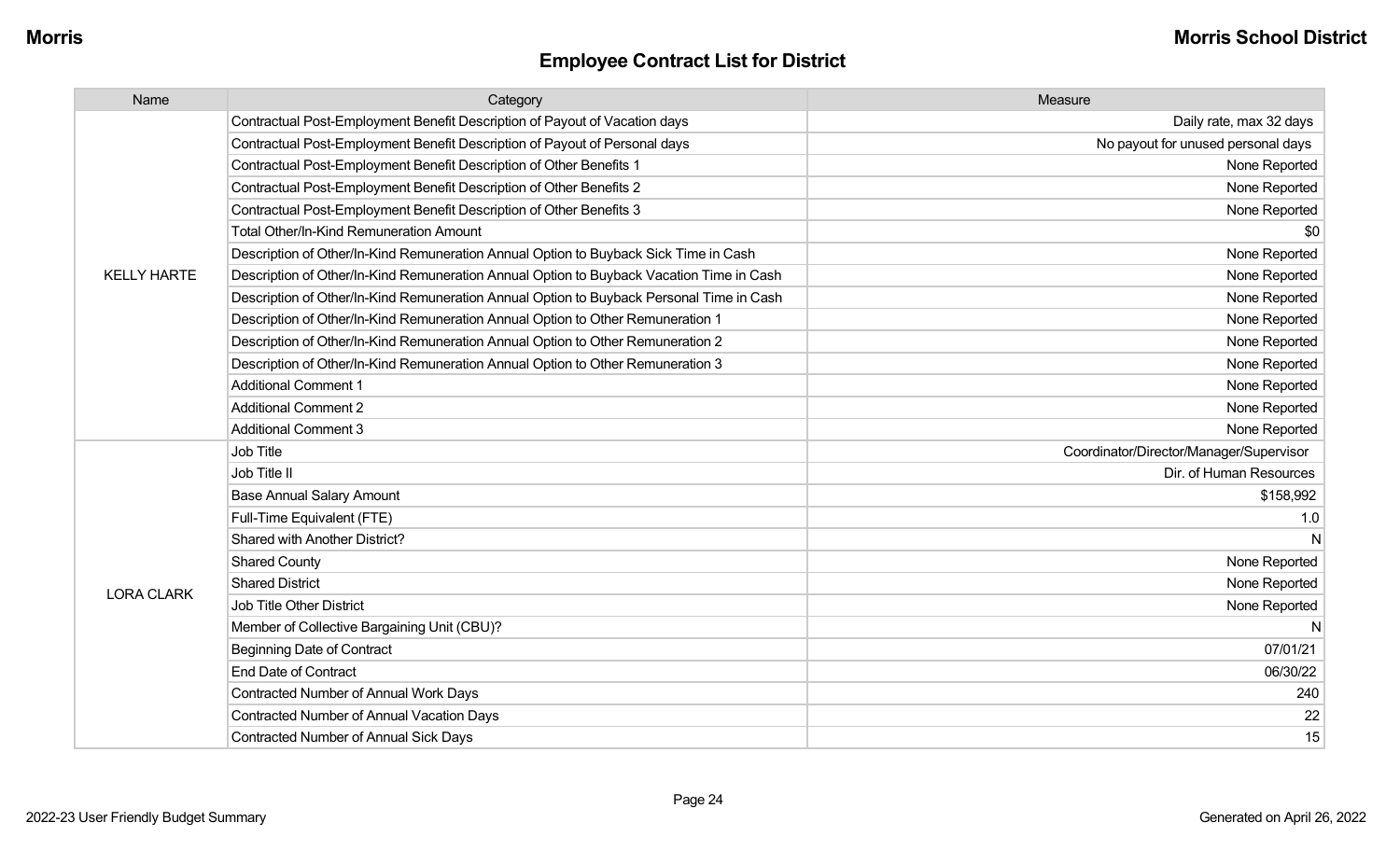| Name              | Category                                                                                  | Measure                                                                            |
|-------------------|-------------------------------------------------------------------------------------------|------------------------------------------------------------------------------------|
|                   | Contracted Number of Annual Personal Days                                                 |                                                                                    |
|                   | Contracted Number of Annual Consulting Days                                               | 0                                                                                  |
|                   | Number of Other Contracted Non-Working Days                                               | 3                                                                                  |
|                   | Description of Other Contracted Non-Working Days                                          | Bereavement                                                                        |
|                   | <b>Total Allowances Amount</b>                                                            | \$5,908                                                                            |
|                   | <b>Total Bonuses Amount</b>                                                               | \$0                                                                                |
|                   | <b>Total Stipends Amount</b>                                                              | \$0                                                                                |
|                   | District Contributions Above Teacher Contract for Insurance (Health, Dental, Life, Other) | \$1,391                                                                            |
|                   | District Contributions Above Teacher Contract for Retirement Plans                        | \$0                                                                                |
|                   | <b>Total Contractual Post-Employment Benefit Amount</b>                                   | \$36,199                                                                           |
|                   | Contractual Post-Employment Benefit Description of Payout of Sick days                    | Upon retirement, 1/3 daily rate, \$15,000 cap, based on actual through Jan 1, 2022 |
|                   | Contractual Post-Employment Benefit Description of Payout of Vacation days                | Daily rate, 32 max days                                                            |
| <b>LORA CLARK</b> | Contractual Post-Employment Benefit Description of Payout of Personal days                | No payout for unused personal days                                                 |
|                   | Contractual Post-Employment Benefit Description of Other Benefits 1                       | None Reported                                                                      |
|                   | Contractual Post-Employment Benefit Description of Other Benefits 2                       | None Reported                                                                      |
|                   | Contractual Post-Employment Benefit Description of Other Benefits 3                       | None Reported                                                                      |
|                   | Total Other/In-Kind Remuneration Amount                                                   | \$0                                                                                |
|                   | Description of Other/In-Kind Remuneration Annual Option to Buyback Sick Time in Cash      | None Reported                                                                      |
|                   | Description of Other/In-Kind Remuneration Annual Option to Buyback Vacation Time in Cash  | None Reported                                                                      |
|                   | Description of Other/In-Kind Remuneration Annual Option to Buyback Personal Time in Cash  | None Reported                                                                      |
|                   | Description of Other/In-Kind Remuneration Annual Option to Other Remuneration 1           | None Reported                                                                      |
|                   | Description of Other/In-Kind Remuneration Annual Option to Other Remuneration 2           | None Reported                                                                      |
|                   | Description of Other/In-Kind Remuneration Annual Option to Other Remuneration 3           | None Reported                                                                      |
|                   | <b>Additional Comment 1</b>                                                               | None Reported                                                                      |
|                   | <b>Additional Comment 2</b>                                                               | None Reported                                                                      |
|                   | <b>Additional Comment 3</b>                                                               | None Reported                                                                      |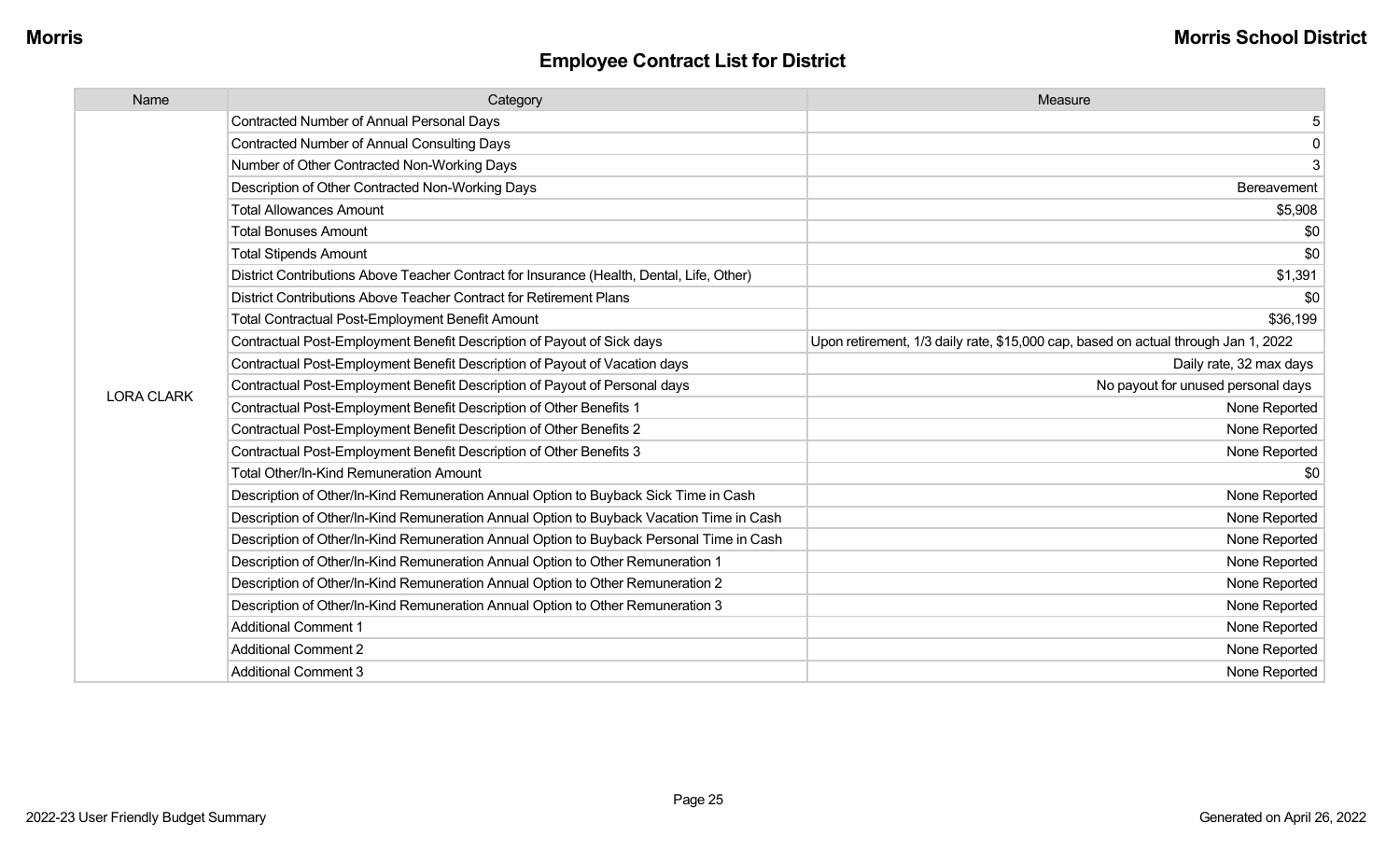| Name | Category                                                                                  | Measure                                                                            |
|------|-------------------------------------------------------------------------------------------|------------------------------------------------------------------------------------|
|      | Job Title                                                                                 | Coordinator/Director/Manager/Supervisor                                            |
|      | Job Title II                                                                              | Network Manager                                                                    |
|      | <b>Base Annual Salary Amount</b>                                                          | \$92,874                                                                           |
|      | Full-Time Equivalent (FTE)                                                                | 1.0                                                                                |
|      | Shared with Another District?                                                             | N                                                                                  |
|      | <b>Shared County</b>                                                                      | None Reported                                                                      |
|      | <b>Shared District</b>                                                                    | None Reported                                                                      |
|      | Job Title Other District                                                                  | None Reported                                                                      |
|      | Member of Collective Bargaining Unit (CBU)?                                               | N                                                                                  |
|      | <b>Beginning Date of Contract</b>                                                         | 07/01/21                                                                           |
|      | End Date of Contract                                                                      | 06/30/22                                                                           |
|      | <b>Contracted Number of Annual Work Days</b>                                              | 240                                                                                |
|      | <b>Contracted Number of Annual Vacation Days</b>                                          | 22                                                                                 |
|      | <b>Contracted Number of Annual Sick Days</b>                                              | 13                                                                                 |
|      | MATTHEW LUMINOSO Contracted Number of Annual Personal Days                                | $\mathbf{3}$                                                                       |
|      | <b>Contracted Number of Annual Consulting Days</b>                                        | $\mathbf 0$                                                                        |
|      | Number of Other Contracted Non-Working Days                                               | 3                                                                                  |
|      | Description of Other Contracted Non-Working Days                                          | Bereavement                                                                        |
|      | <b>Total Allowances Amount</b>                                                            | \$2,435                                                                            |
|      | <b>Total Bonuses Amount</b>                                                               | \$0                                                                                |
|      | <b>Total Stipends Amount</b>                                                              | \$0                                                                                |
|      | District Contributions Above Teacher Contract for Insurance (Health, Dental, Life, Other) | \$1,606                                                                            |
|      | District Contributions Above Teacher Contract for Retirement Plans                        | \$0                                                                                |
|      | Total Contractual Post-Employment Benefit Amount                                          | \$13,995                                                                           |
|      | Contractual Post-Employment Benefit Description of Payout of Sick days                    | Upon retirement, 1/3 daily rate, \$15,000 cap, based on actual through Jan 1, 2022 |
|      | Contractual Post-Employment Benefit Description of Payout of Vacation days                | Daily rate, max 32 days                                                            |
|      | Contractual Post-Employment Benefit Description of Payout of Personal days                | No payout for unused personal days                                                 |
|      | Contractual Post-Employment Benefit Description of Other Benefits 1                       | None Reported                                                                      |
|      | Contractual Post-Employment Benefit Description of Other Benefits 2                       | None Reported                                                                      |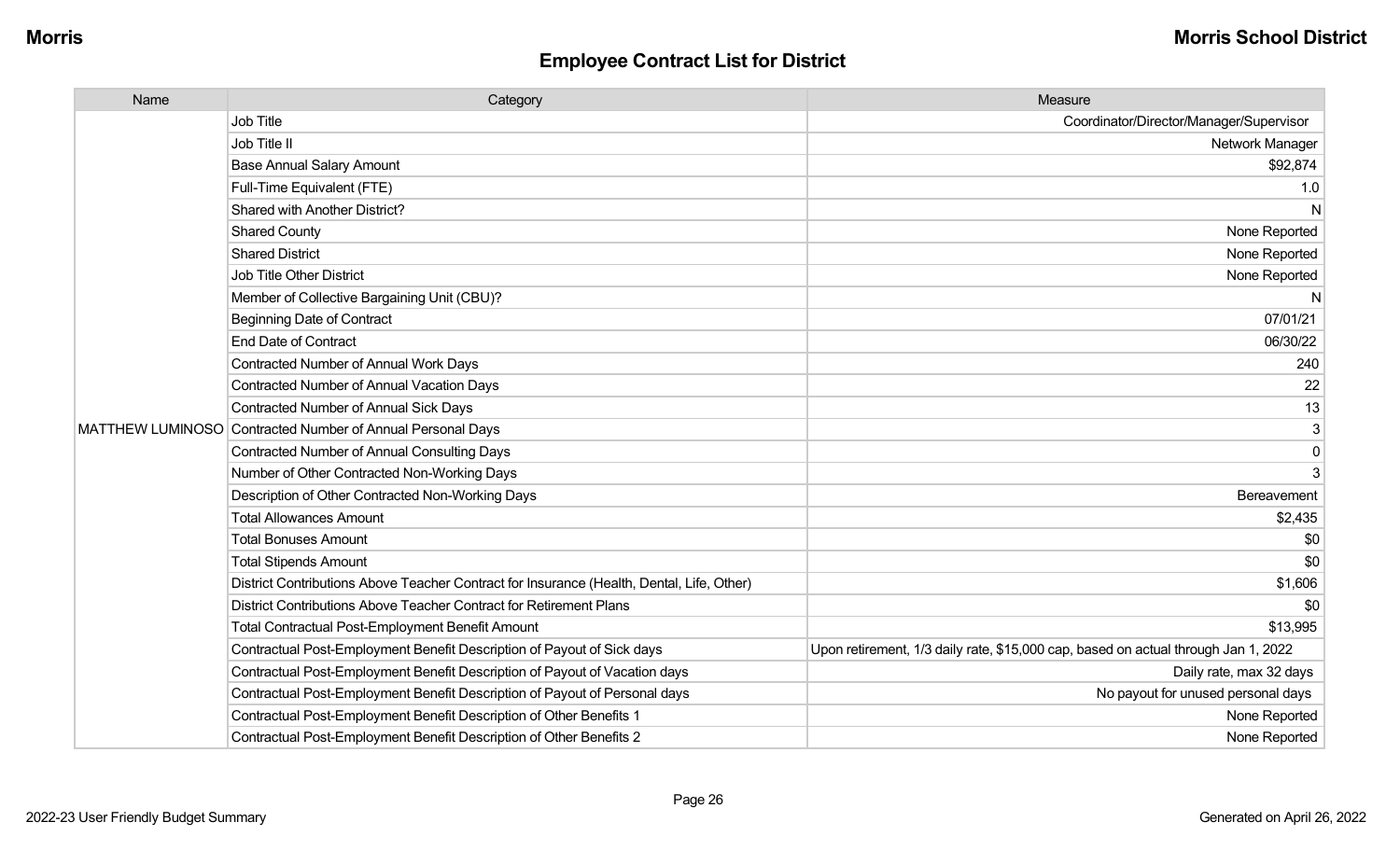| Name                  | Category                                                                                 | Measure                                 |
|-----------------------|------------------------------------------------------------------------------------------|-----------------------------------------|
|                       | Contractual Post-Employment Benefit Description of Other Benefits 3                      | None Reported                           |
|                       | <b>Total Other/In-Kind Remuneration Amount</b>                                           | \$0                                     |
|                       | Description of Other/In-Kind Remuneration Annual Option to Buyback Sick Time in Cash     | None Reported                           |
|                       | Description of Other/In-Kind Remuneration Annual Option to Buyback Vacation Time in Cash | None Reported                           |
|                       | Description of Other/In-Kind Remuneration Annual Option to Buyback Personal Time in Cash | None Reported                           |
| MATTHEW LUMINOSO      | Description of Other/In-Kind Remuneration Annual Option to Other Remuneration 1          | None Reported                           |
|                       | Description of Other/In-Kind Remuneration Annual Option to Other Remuneration 2          | None Reported                           |
|                       | Description of Other/In-Kind Remuneration Annual Option to Other Remuneration 3          | None Reported                           |
|                       | <b>Additional Comment 1</b>                                                              | None Reported                           |
|                       | <b>Additional Comment 2</b>                                                              | None Reported                           |
|                       | <b>Additional Comment 3</b>                                                              | None Reported                           |
|                       | Job Title                                                                                | Coordinator/Director/Manager/Supervisor |
|                       | Job Title II                                                                             | <b>Operations Specialist</b>            |
|                       | <b>Base Annual Salary Amount</b>                                                         | \$81,785                                |
|                       | Full-Time Equivalent (FTE)                                                               | 1.0                                     |
|                       | Shared with Another District?                                                            | N                                       |
|                       | <b>Shared County</b>                                                                     | None Reported                           |
|                       | <b>Shared District</b>                                                                   | None Reported                           |
|                       | <b>Job Title Other District</b>                                                          | None Reported                           |
|                       | Member of Collective Bargaining Unit (CBU)?                                              | N                                       |
| <b>MAUREEN WALKER</b> | <b>Beginning Date of Contract</b>                                                        | 07/01/21                                |
|                       | <b>End Date of Contract</b>                                                              | 06/30/22                                |
|                       | Contracted Number of Annual Work Days                                                    | 240                                     |
|                       | <b>Contracted Number of Annual Vacation Days</b>                                         | 22                                      |
|                       | <b>Contracted Number of Annual Sick Days</b>                                             | 13                                      |
|                       | <b>Contracted Number of Annual Personal Days</b>                                         | 3                                       |
|                       | <b>Contracted Number of Annual Consulting Days</b>                                       | 0                                       |
|                       | Number of Other Contracted Non-Working Days                                              | 3                                       |
|                       | Description of Other Contracted Non-Working Days                                         | Bereavement                             |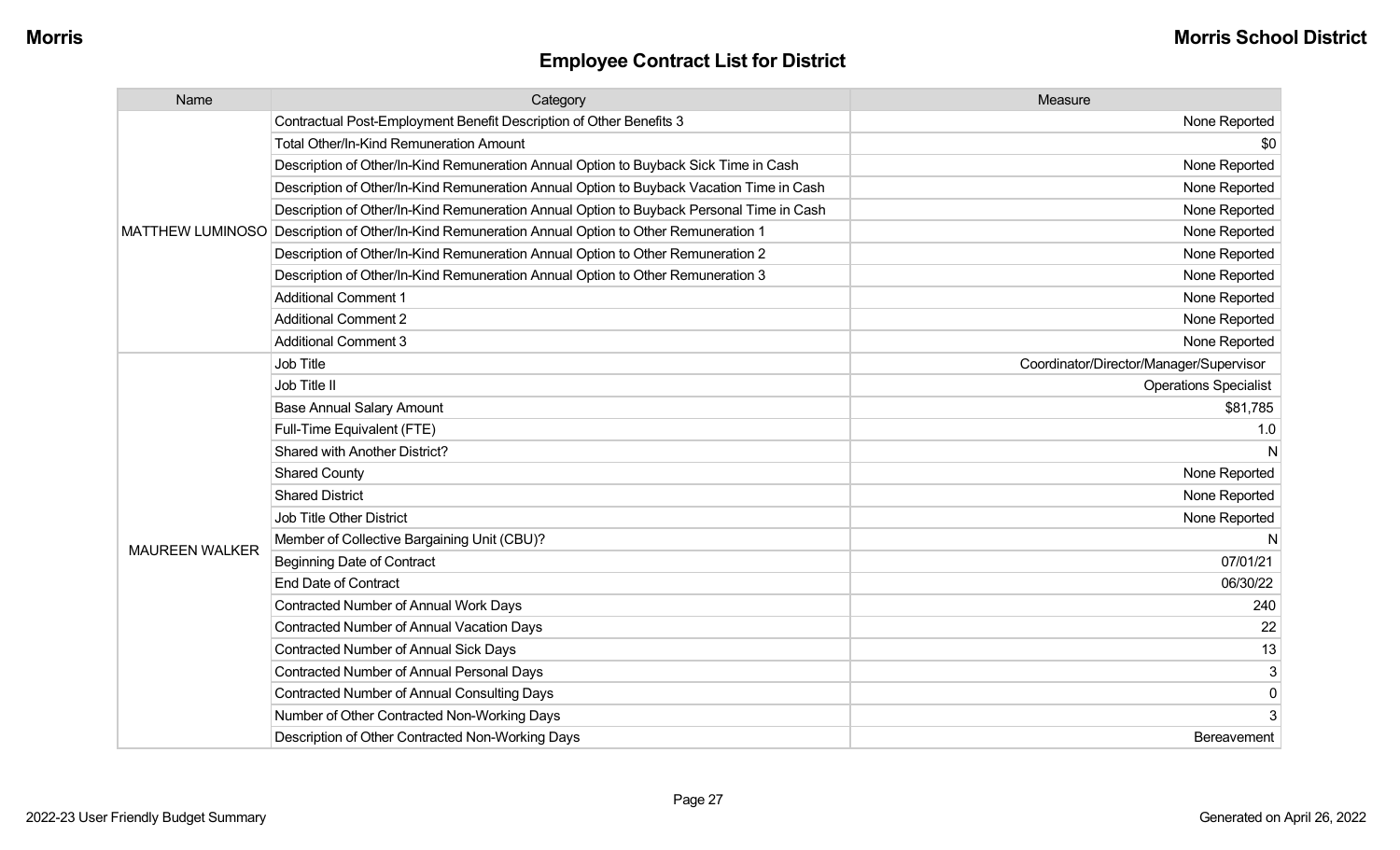| Name                  | Category                                                                                  | Measure                                                              |
|-----------------------|-------------------------------------------------------------------------------------------|----------------------------------------------------------------------|
|                       | <b>Total Allowances Amount</b>                                                            | \$1,560                                                              |
|                       | <b>Total Bonuses Amount</b>                                                               | \$0                                                                  |
|                       | <b>Total Stipends Amount</b>                                                              | \$0                                                                  |
|                       | District Contributions Above Teacher Contract for Insurance (Health, Dental, Life, Other) | \$807                                                                |
|                       | District Contributions Above Teacher Contract for Retirement Plans                        | \$0                                                                  |
|                       | <b>Total Contractual Post-Employment Benefit Amount</b>                                   | \$32,942                                                             |
|                       | Contractual Post-Employment Benefit Description of Payout of Sick days                    | Upon retirement, 1/3 daily rate, based on actual through Jan 1, 2022 |
|                       | Contractual Post-Employment Benefit Description of Payout of Vacation days                | Daily rate, max 32 days                                              |
|                       | Contractual Post-Employment Benefit Description of Payout of Personal days                | No payout for unused personal days                                   |
|                       | Contractual Post-Employment Benefit Description of Other Benefits 1                       | None Reported                                                        |
| <b>MAUREEN WALKER</b> | Contractual Post-Employment Benefit Description of Other Benefits 2                       | None Reported                                                        |
|                       | Contractual Post-Employment Benefit Description of Other Benefits 3                       | None Reported                                                        |
|                       | <b>Total Other/In-Kind Remuneration Amount</b>                                            | \$0                                                                  |
|                       | Description of Other/In-Kind Remuneration Annual Option to Buyback Sick Time in Cash      | None Reported                                                        |
|                       | Description of Other/In-Kind Remuneration Annual Option to Buyback Vacation Time in Cash  | None Reported                                                        |
|                       | Description of Other/In-Kind Remuneration Annual Option to Buyback Personal Time in Cash  | None Reported                                                        |
|                       | Description of Other/In-Kind Remuneration Annual Option to Other Remuneration 1           | None Reported                                                        |
|                       | Description of Other/In-Kind Remuneration Annual Option to Other Remuneration 2           | None Reported                                                        |
|                       | Description of Other/In-Kind Remuneration Annual Option to Other Remuneration 3           | None Reported                                                        |
|                       | <b>Additional Comment 1</b>                                                               | None Reported                                                        |
|                       | <b>Additional Comment 2</b>                                                               | None Reported                                                        |
|                       | <b>Additional Comment 3</b>                                                               | None Reported                                                        |
|                       | Job Title                                                                                 | <b>Executive Assistant</b>                                           |
|                       | Job Title II                                                                              | <b>Administrative Assistant</b>                                      |
|                       | <b>Base Annual Salary Amount</b>                                                          | \$78,381                                                             |
|                       | MICHELLE FERRARO   Full-Time Equivalent (FTE)                                             | 1.0                                                                  |
|                       | Shared with Another District?                                                             | N                                                                    |
|                       | <b>Shared County</b>                                                                      | None Reported                                                        |
|                       | <b>Shared District</b>                                                                    | None Reported                                                        |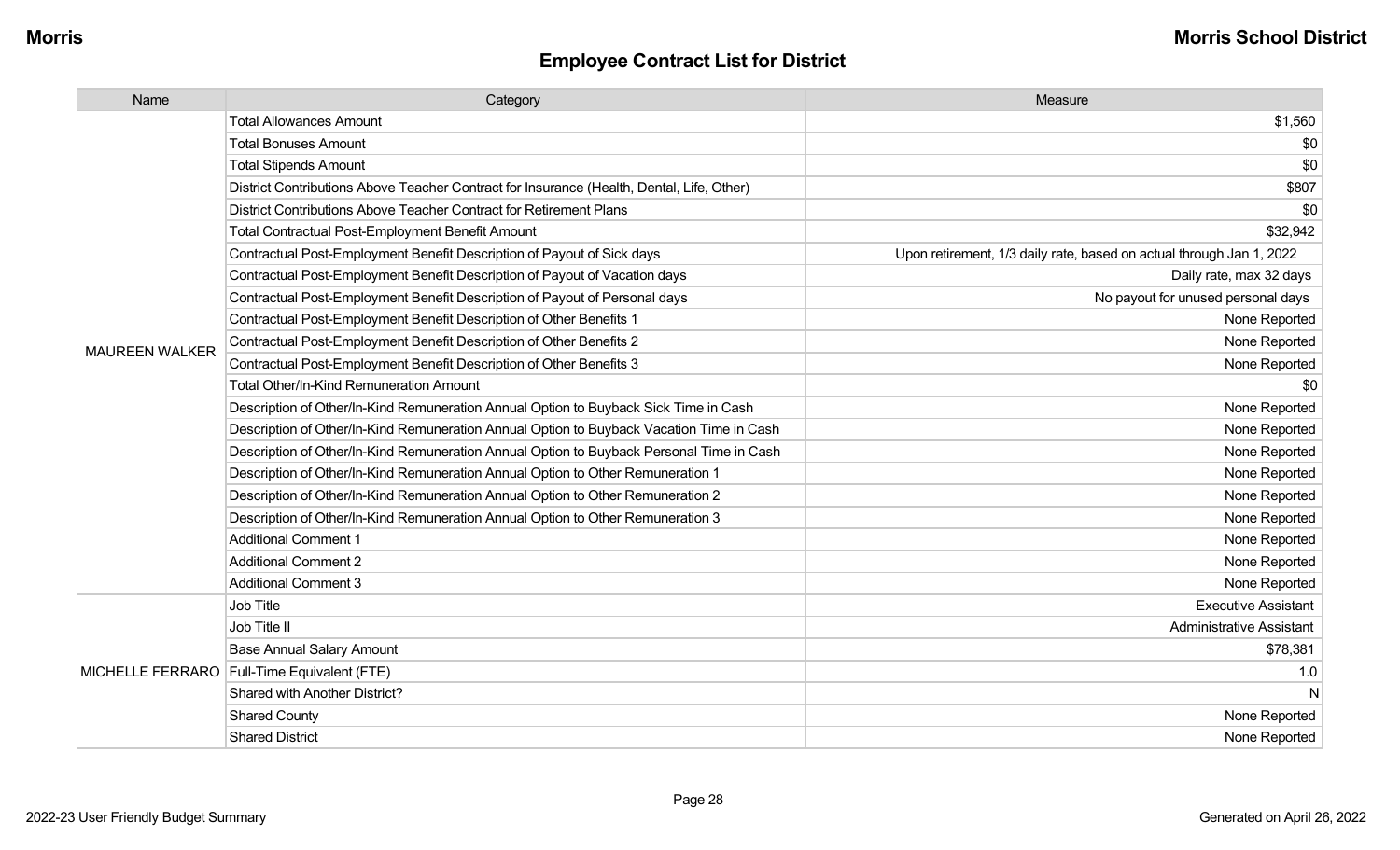| Name | Category                                                                                                   | Measure                                                                            |
|------|------------------------------------------------------------------------------------------------------------|------------------------------------------------------------------------------------|
|      | <b>Job Title Other District</b>                                                                            | None Reported                                                                      |
|      | Member of Collective Bargaining Unit (CBU)?                                                                | N                                                                                  |
|      | <b>Beginning Date of Contract</b>                                                                          | 07/01/21                                                                           |
|      | <b>End Date of Contract</b>                                                                                | 06/30/22                                                                           |
|      | <b>Contracted Number of Annual Work Days</b>                                                               | 240                                                                                |
|      | <b>Contracted Number of Annual Vacation Days</b>                                                           | 22                                                                                 |
|      | Contracted Number of Annual Sick Days                                                                      | 13                                                                                 |
|      | Contracted Number of Annual Personal Days                                                                  | 3                                                                                  |
|      | <b>Contracted Number of Annual Consulting Days</b>                                                         | $\boldsymbol{0}$                                                                   |
|      | Number of Other Contracted Non-Working Days                                                                | 3                                                                                  |
|      | Description of Other Contracted Non-Working Days                                                           | Bereavement                                                                        |
|      | <b>Total Allowances Amount</b>                                                                             | \$1,660                                                                            |
|      | <b>Total Bonuses Amount</b>                                                                                | \$0                                                                                |
|      | <b>Total Stipends Amount</b>                                                                               | \$0                                                                                |
|      | MICHELLE FERRARO District Contributions Above Teacher Contract for Insurance (Health, Dental, Life, Other) | \$1,553                                                                            |
|      | District Contributions Above Teacher Contract for Retirement Plans                                         | -\$0                                                                               |
|      | <b>Total Contractual Post-Employment Benefit Amount</b>                                                    | \$18,235                                                                           |
|      | Contractual Post-Employment Benefit Description of Payout of Sick days                                     | Upon retirement, 1/3 daily rate, \$15,000 cap, based on actual through Jan 1, 2022 |
|      | Contractual Post-Employment Benefit Description of Payout of Vacation days                                 | Daily rate, max 32 days                                                            |
|      | Contractual Post-Employment Benefit Description of Payout of Personal days                                 | No payout for unused sick days                                                     |
|      | Contractual Post-Employment Benefit Description of Other Benefits 1                                        | None Reported                                                                      |
|      | Contractual Post-Employment Benefit Description of Other Benefits 2                                        | None Reported                                                                      |
|      | Contractual Post-Employment Benefit Description of Other Benefits 3                                        | None Reported                                                                      |
|      | Total Other/In-Kind Remuneration Amount                                                                    | -30                                                                                |
|      | Description of Other/In-Kind Remuneration Annual Option to Buyback Sick Time in Cash                       | None Reported                                                                      |
|      | Description of Other/In-Kind Remuneration Annual Option to Buyback Vacation Time in Cash                   | None Reported                                                                      |
|      | Description of Other/In-Kind Remuneration Annual Option to Buyback Personal Time in Cash                   | None Reported                                                                      |
|      | Description of Other/In-Kind Remuneration Annual Option to Other Remuneration 1                            | None Reported                                                                      |
|      | Description of Other/In-Kind Remuneration Annual Option to Other Remuneration 2                            | None Reported                                                                      |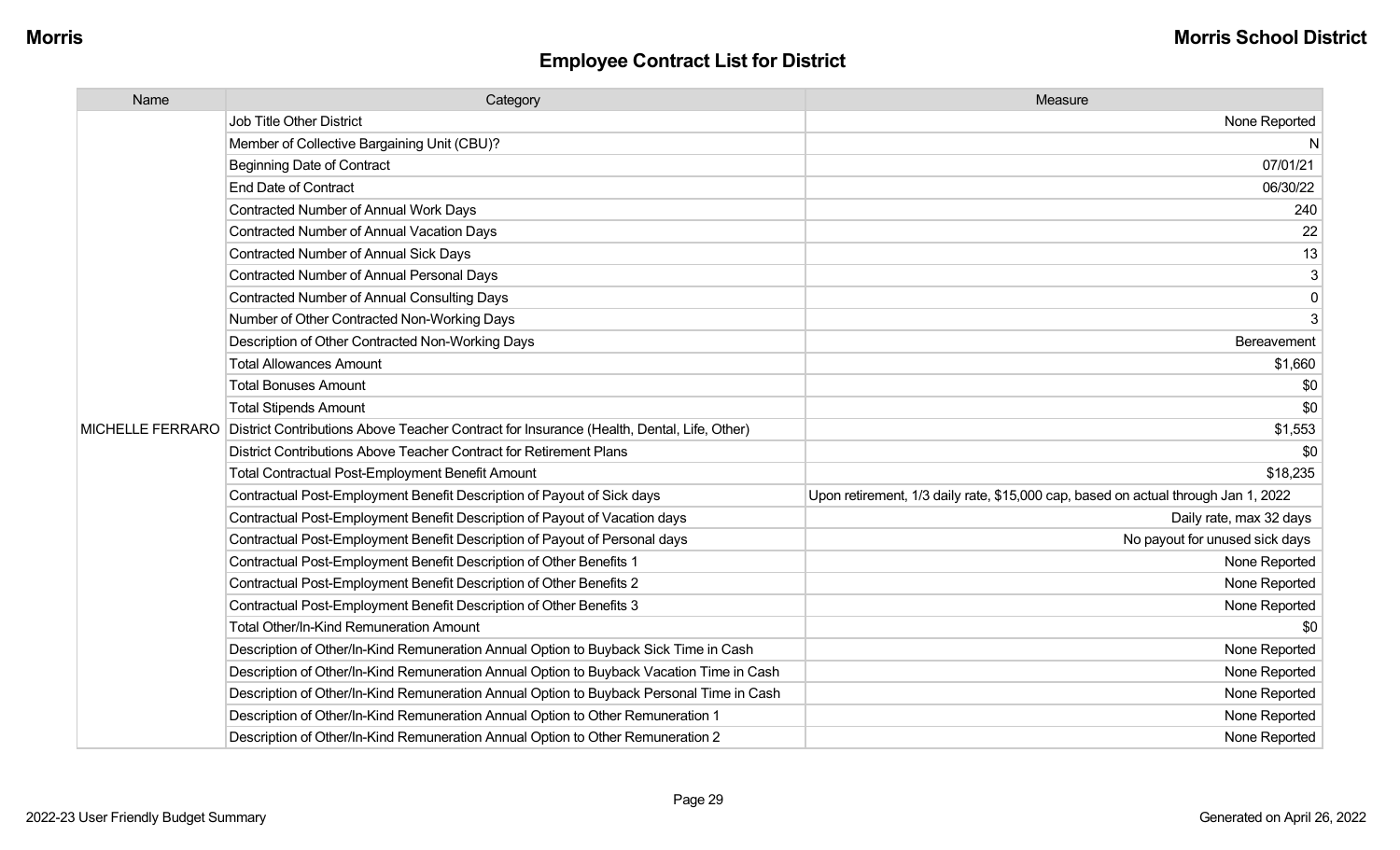| Name                    | Category                                                                                  | Measure                                                                            |
|-------------------------|-------------------------------------------------------------------------------------------|------------------------------------------------------------------------------------|
| <b>MICHELLE FERRARO</b> | Description of Other/In-Kind Remuneration Annual Option to Other Remuneration 3           | None Reported                                                                      |
|                         | <b>Additional Comment 1</b>                                                               | None Reported                                                                      |
|                         | <b>Additional Comment 2</b>                                                               | None Reported                                                                      |
|                         | <b>Additional Comment 3</b>                                                               | None Reported                                                                      |
|                         | Job Title                                                                                 | <b>Executive Assistant</b>                                                         |
|                         | Job Title II                                                                              | Administrative Asst.                                                               |
|                         | <b>Base Annual Salary Amount</b>                                                          | \$80,000                                                                           |
|                         | Full-Time Equivalent (FTE)                                                                | 1.0                                                                                |
|                         | Shared with Another District?                                                             | N                                                                                  |
|                         | <b>Shared County</b>                                                                      | None Reported                                                                      |
|                         | <b>Shared District</b>                                                                    | None Reported                                                                      |
|                         | <b>Job Title Other District</b>                                                           | None Reported                                                                      |
|                         | Member of Collective Bargaining Unit (CBU)?                                               | N                                                                                  |
|                         | <b>Beginning Date of Contract</b>                                                         | 12/01/21                                                                           |
|                         | <b>End Date of Contract</b>                                                               | 06/30/22                                                                           |
|                         | Contracted Number of Annual Work Days                                                     | 240                                                                                |
| <b>RENEE SUAREZ</b>     | <b>Contracted Number of Annual Vacation Days</b>                                          | 22                                                                                 |
|                         | Contracted Number of Annual Sick Days                                                     | 13                                                                                 |
|                         | Contracted Number of Annual Personal Days                                                 | $\mathbf{3}$                                                                       |
|                         | <b>Contracted Number of Annual Consulting Days</b>                                        | $\mathbf 0$                                                                        |
|                         | Number of Other Contracted Non-Working Days                                               | 3                                                                                  |
|                         | Description of Other Contracted Non-Working Days                                          | Bereavement                                                                        |
|                         | <b>Total Allowances Amount</b>                                                            | \$1,560                                                                            |
|                         | <b>Total Bonuses Amount</b>                                                               | \$0                                                                                |
|                         | <b>Total Stipends Amount</b>                                                              | \$0                                                                                |
|                         | District Contributions Above Teacher Contract for Insurance (Health, Dental, Life, Other) | \$1,484                                                                            |
|                         | District Contributions Above Teacher Contract for Retirement Plans                        | \$0                                                                                |
|                         | <b>Total Contractual Post-Employment Benefit Amount</b>                                   | \$11,389                                                                           |
|                         | Contractual Post-Employment Benefit Description of Payout of Sick days                    | Upon retirement, 1/3 daily rate, \$15,000 cap, based on actual through Jan 1, 2022 |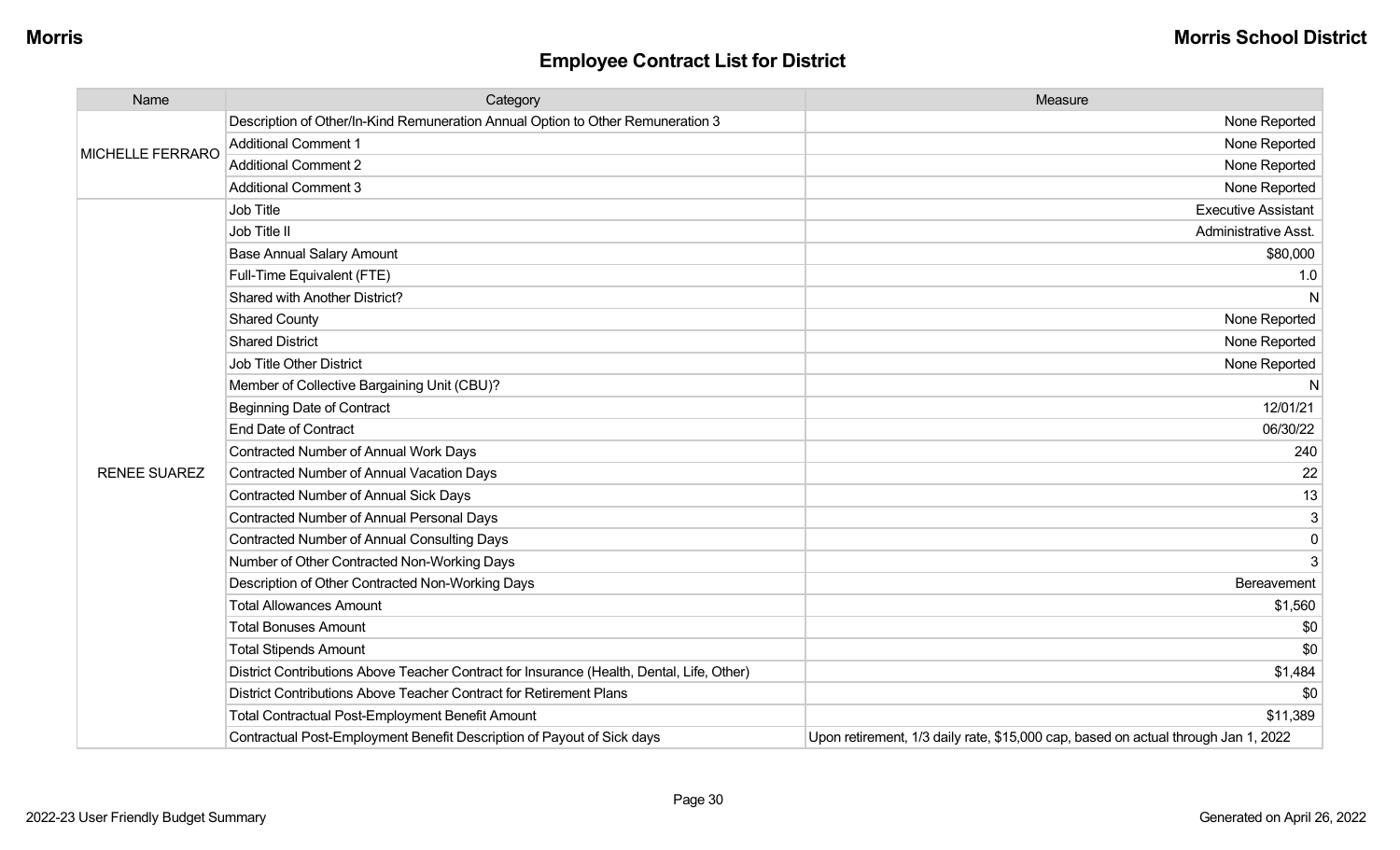| Name                   | Category                                                                                 | Measure                                 |
|------------------------|------------------------------------------------------------------------------------------|-----------------------------------------|
|                        | Contractual Post-Employment Benefit Description of Payout of Vacation days               | Daily rate, max 32 days                 |
|                        | Contractual Post-Employment Benefit Description of Payout of Personal days               | No payout for unused personal days      |
|                        | Contractual Post-Employment Benefit Description of Other Benefits 1                      | None Reported                           |
|                        | Contractual Post-Employment Benefit Description of Other Benefits 2                      | None Reported                           |
|                        | Contractual Post-Employment Benefit Description of Other Benefits 3                      | None Reported                           |
|                        | Total Other/In-Kind Remuneration Amount                                                  | \$0                                     |
|                        | Description of Other/In-Kind Remuneration Annual Option to Buyback Sick Time in Cash     | None Reported                           |
| <b>RENEE SUAREZ</b>    | Description of Other/In-Kind Remuneration Annual Option to Buyback Vacation Time in Cash | None Reported                           |
|                        | Description of Other/In-Kind Remuneration Annual Option to Buyback Personal Time in Cash | None Reported                           |
|                        | Description of Other/In-Kind Remuneration Annual Option to Other Remuneration 1          | None Reported                           |
|                        | Description of Other/In-Kind Remuneration Annual Option to Other Remuneration 2          | None Reported                           |
|                        | Description of Other/In-Kind Remuneration Annual Option to Other Remuneration 3          | None Reported                           |
|                        | <b>Additional Comment 1</b>                                                              | None Reported                           |
|                        | <b>Additional Comment 2</b>                                                              | None Reported                           |
|                        | <b>Additional Comment 3</b>                                                              | None Reported                           |
|                        | Job Title                                                                                | Coordinator/Director/Manager/Supervisor |
|                        | Job Title II                                                                             | Safety & Oper. Mngr.                    |
|                        | <b>Base Annual Salary Amount</b>                                                         | \$84,332                                |
|                        | Full-Time Equivalent (FTE)                                                               | 1.0                                     |
|                        | Shared with Another District?                                                            |                                         |
|                        | <b>Shared County</b>                                                                     | None Reported                           |
| <b>RICHARD FERRONE</b> | <b>Shared District</b>                                                                   | None Reported                           |
|                        | <b>Job Title Other District</b>                                                          | None Reported                           |
|                        | Member of Collective Bargaining Unit (CBU)?                                              |                                         |
|                        | <b>Beginning Date of Contract</b>                                                        | 07/01/21                                |
|                        | <b>End Date of Contract</b>                                                              | 06/30/22                                |
|                        | Contracted Number of Annual Work Days                                                    | 240                                     |
|                        | <b>Contracted Number of Annual Vacation Days</b>                                         | 22                                      |
|                        | <b>Contracted Number of Annual Sick Days</b>                                             | 15                                      |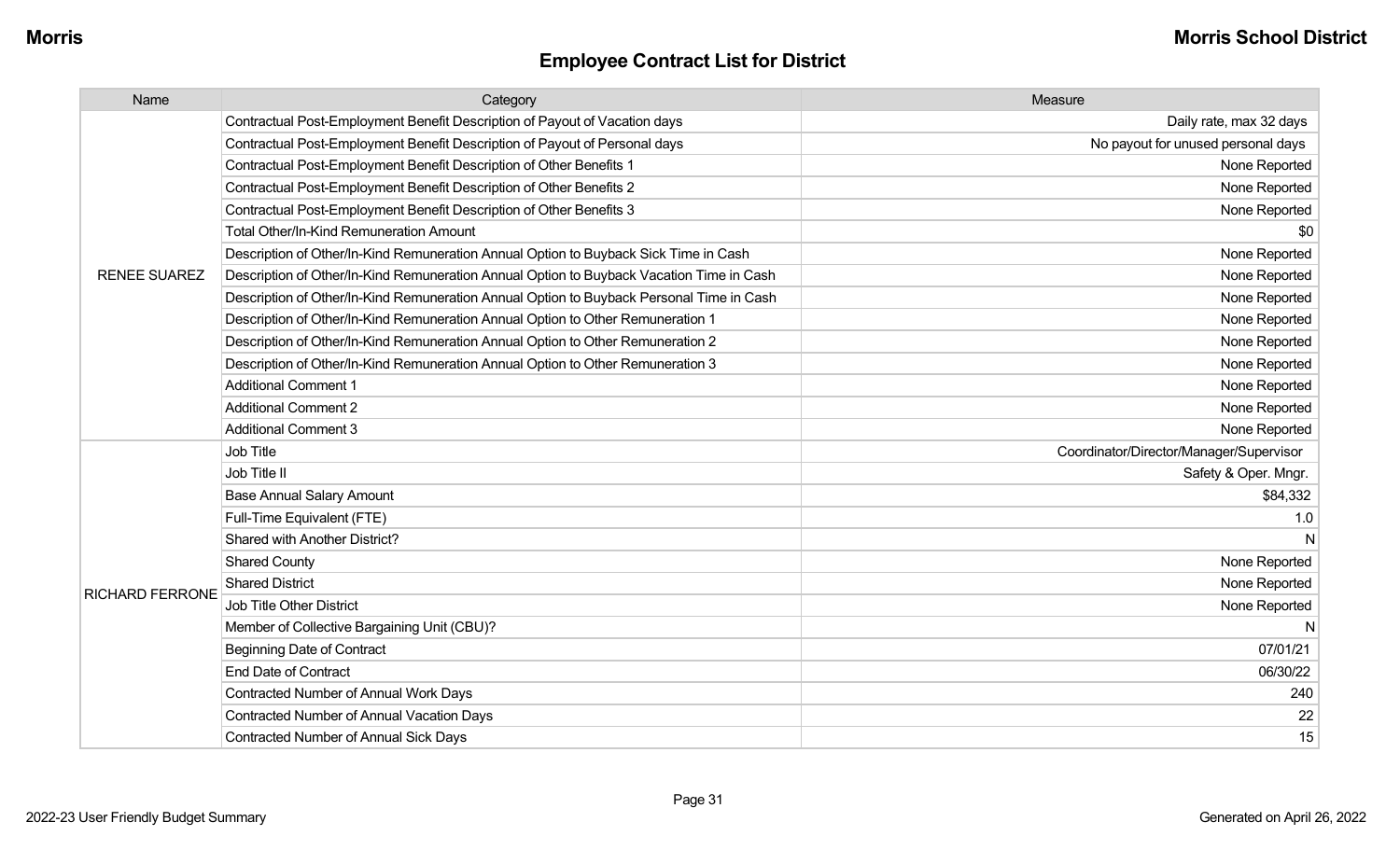| Name                   | Category                                                                                  | Measure                                                                            |
|------------------------|-------------------------------------------------------------------------------------------|------------------------------------------------------------------------------------|
|                        | <b>Contracted Number of Annual Personal Days</b>                                          |                                                                                    |
|                        | <b>Contracted Number of Annual Consulting Days</b>                                        | $\Omega$                                                                           |
|                        | Number of Other Contracted Non-Working Days                                               | 3                                                                                  |
|                        | Description of Other Contracted Non-Working Days                                          | Bereavement                                                                        |
|                        | <b>Total Allowances Amount</b>                                                            | \$3,900                                                                            |
|                        | <b>Total Bonuses Amount</b>                                                               | \$0                                                                                |
|                        | <b>Total Stipends Amount</b>                                                              | \$12,000                                                                           |
|                        | District Contributions Above Teacher Contract for Insurance (Health, Dental, Life, Other) | \$1,491                                                                            |
|                        | District Contributions Above Teacher Contract for Retirement Plans                        | \$0                                                                                |
|                        | Total Contractual Post-Employment Benefit Amount                                          | \$18,564                                                                           |
|                        | Contractual Post-Employment Benefit Description of Payout of Sick days                    | Upon retirement, 1/3 daily rate, \$15,000 cap, based on actual through Jan 1, 2022 |
|                        | Contractual Post-Employment Benefit Description of Payout of Vacation days                | Daily rate, max 32 days                                                            |
| <b>RICHARD FERRONE</b> | Contractual Post-Employment Benefit Description of Payout of Personal days                | No payout for unused personal days                                                 |
|                        | Contractual Post-Employment Benefit Description of Other Benefits 1                       | None Reported                                                                      |
|                        | Contractual Post-Employment Benefit Description of Other Benefits 2                       | None Reported                                                                      |
|                        | Contractual Post-Employment Benefit Description of Other Benefits 3                       | None Reported                                                                      |
|                        | Total Other/In-Kind Remuneration Amount                                                   | \$0                                                                                |
|                        | Description of Other/In-Kind Remuneration Annual Option to Buyback Sick Time in Cash      | None Reported                                                                      |
|                        | Description of Other/In-Kind Remuneration Annual Option to Buyback Vacation Time in Cash  | None Reported                                                                      |
|                        | Description of Other/In-Kind Remuneration Annual Option to Buyback Personal Time in Cash  | None Reported                                                                      |
|                        | Description of Other/In-Kind Remuneration Annual Option to Other Remuneration 1           | None Reported                                                                      |
|                        | Description of Other/In-Kind Remuneration Annual Option to Other Remuneration 2           | None Reported                                                                      |
|                        | Description of Other/In-Kind Remuneration Annual Option to Other Remuneration 3           | None Reported                                                                      |
|                        | <b>Additional Comment 1</b>                                                               | None Reported                                                                      |
|                        | <b>Additional Comment 2</b>                                                               | None Reported                                                                      |
|                        | <b>Additional Comment 3</b>                                                               | None Reported                                                                      |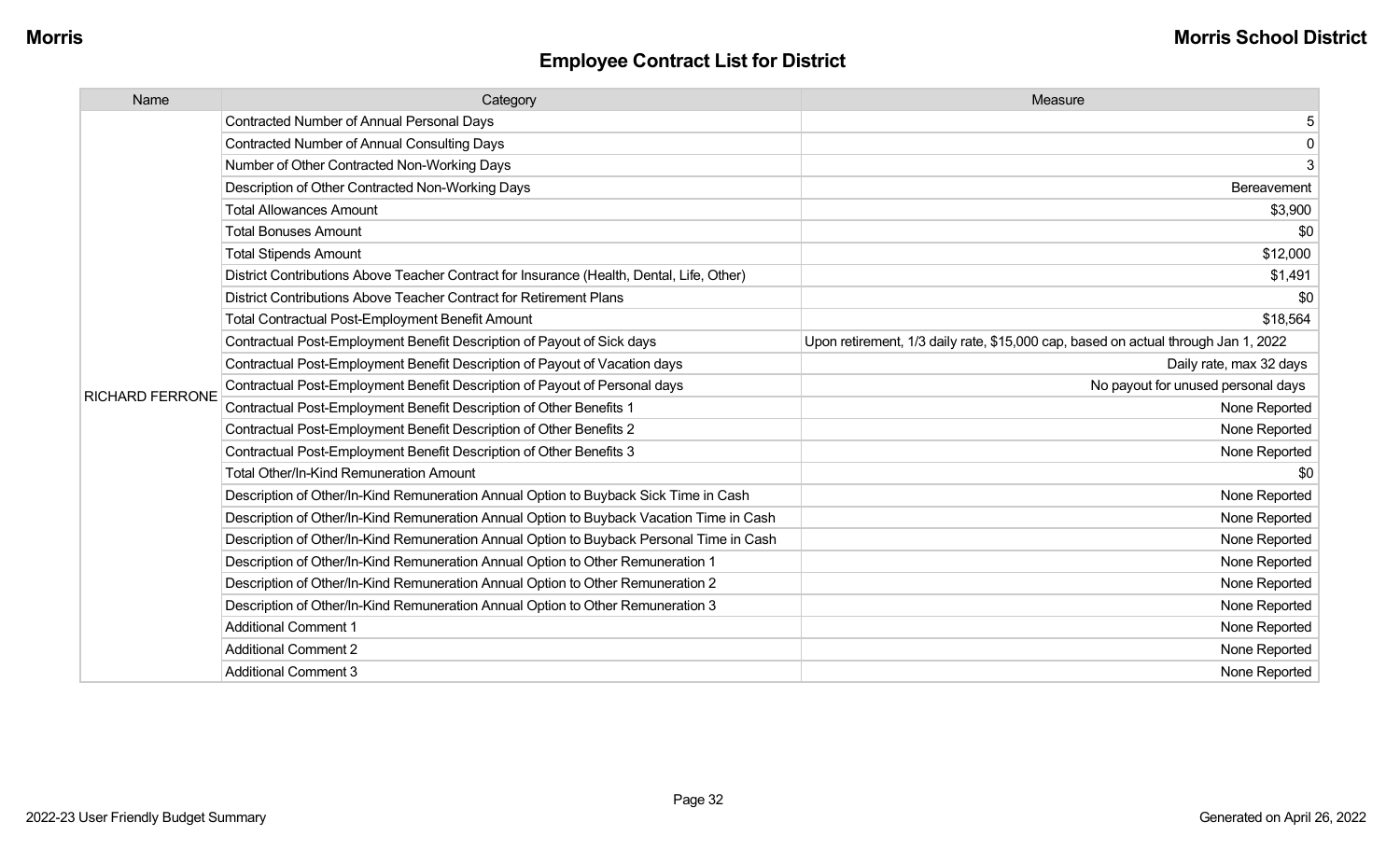| Name | Category                                                                                  | Measure                                                                            |
|------|-------------------------------------------------------------------------------------------|------------------------------------------------------------------------------------|
|      | <b>Job Title</b>                                                                          | Coordinator/Director/Manager/Supervisor                                            |
|      | Job Title II                                                                              | Asst. Dir. Human Resource                                                          |
|      | <b>Base Annual Salary Amount</b>                                                          | \$110,000                                                                          |
|      | Full-Time Equivalent (FTE)                                                                | 1.0                                                                                |
|      | Shared with Another District?                                                             | N                                                                                  |
|      | <b>Shared County</b>                                                                      | None Reported                                                                      |
|      | <b>Shared District</b>                                                                    | None Reported                                                                      |
|      | <b>Job Title Other District</b>                                                           | None Reported                                                                      |
|      | Member of Collective Bargaining Unit (CBU)?                                               | N                                                                                  |
|      | <b>Beginning Date of Contract</b>                                                         | 08/24/21                                                                           |
|      | <b>End Date of Contract</b>                                                               | 06/30/22                                                                           |
|      | <b>Contracted Number of Annual Work Days</b>                                              | 240                                                                                |
|      | <b>Contracted Number of Annual Vacation Days</b>                                          | 22                                                                                 |
|      | Contracted Number of Annual Sick Days                                                     | 15                                                                                 |
|      | ROBERT SPARANO Contracted Number of Annual Personal Days                                  | $\sqrt{5}$                                                                         |
|      | <b>Contracted Number of Annual Consulting Days</b>                                        | $\mathbf 0$                                                                        |
|      | Number of Other Contracted Non-Working Days                                               | 3                                                                                  |
|      | Description of Other Contracted Non-Working Days                                          | Bereavement                                                                        |
|      | <b>Total Allowances Amount</b>                                                            | \$7,408                                                                            |
|      | <b>Total Bonuses Amount</b>                                                               | \$0                                                                                |
|      | <b>Total Stipends Amount</b>                                                              | \$0                                                                                |
|      | District Contributions Above Teacher Contract for Insurance (Health, Dental, Life, Other) | \$1,042                                                                            |
|      | District Contributions Above Teacher Contract for Retirement Plans                        | \$0                                                                                |
|      | <b>Total Contractual Post-Employment Benefit Amount</b>                                   | \$29,667                                                                           |
|      | Contractual Post-Employment Benefit Description of Payout of Sick days                    | Upon retirement, 1/3 daily rate, \$15,000 cap, based on actual through Jan 1, 2022 |
|      | Contractual Post-Employment Benefit Description of Payout of Vacation days                | Daily rate, max 32 days                                                            |
|      | Contractual Post-Employment Benefit Description of Payout of Personal days                | No payout for unused personal days                                                 |
|      | Contractual Post-Employment Benefit Description of Other Benefits 1                       | None Reported                                                                      |
|      | Contractual Post-Employment Benefit Description of Other Benefits 2                       | None Reported                                                                      |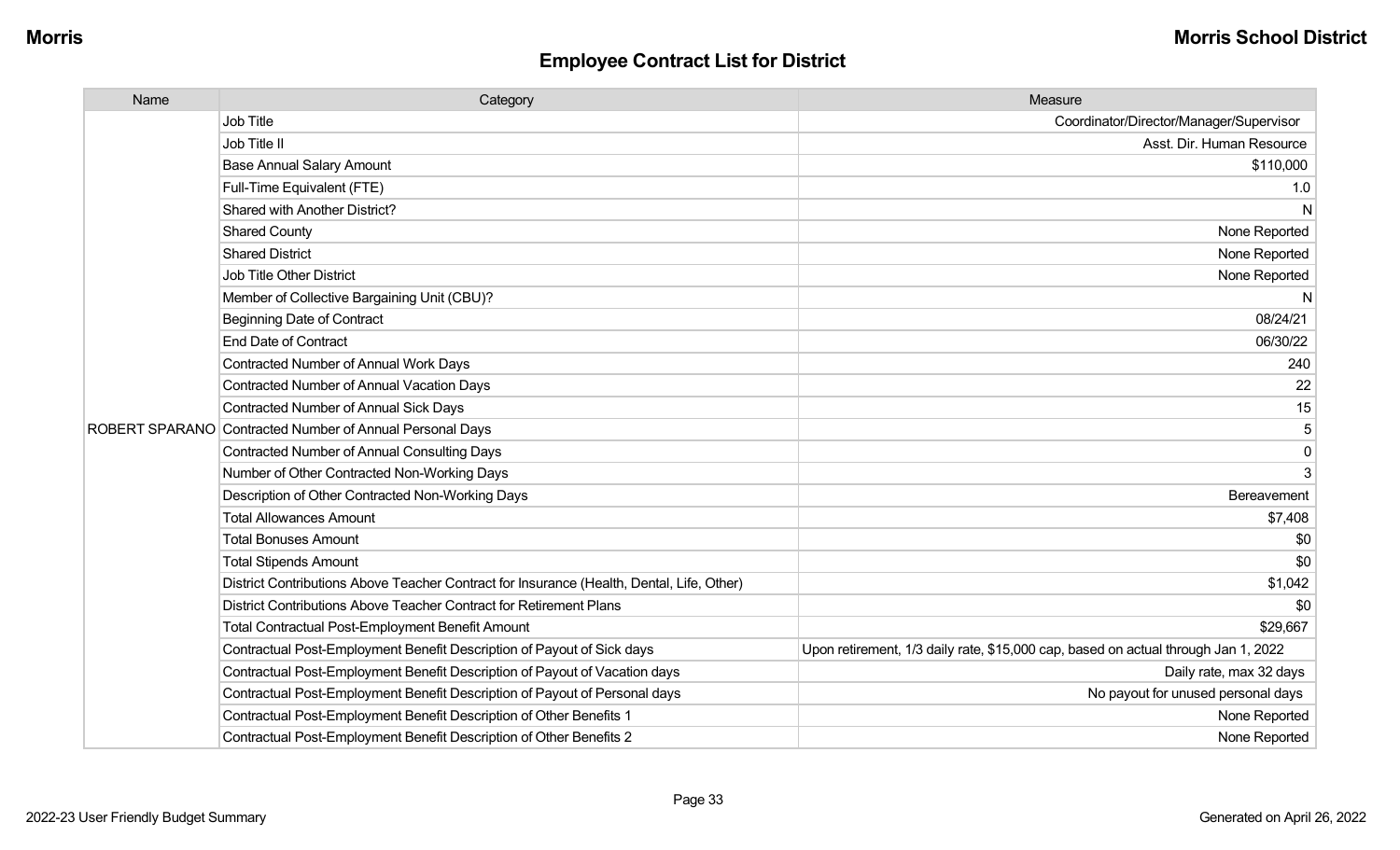| Name                  | Category                                                                                 | Measure                |
|-----------------------|------------------------------------------------------------------------------------------|------------------------|
|                       | Contractual Post-Employment Benefit Description of Other Benefits 3                      | None Reported          |
|                       | <b>Total Other/In-Kind Remuneration Amount</b>                                           | \$0                    |
|                       | Description of Other/In-Kind Remuneration Annual Option to Buyback Sick Time in Cash     | None Reported          |
|                       | Description of Other/In-Kind Remuneration Annual Option to Buyback Vacation Time in Cash | None Reported          |
|                       | Description of Other/In-Kind Remuneration Annual Option to Buyback Personal Time in Cash | None Reported          |
| ROBERT SPARANO        | Description of Other/In-Kind Remuneration Annual Option to Other Remuneration 1          | None Reported          |
|                       | Description of Other/In-Kind Remuneration Annual Option to Other Remuneration 2          | None Reported          |
|                       | Description of Other/In-Kind Remuneration Annual Option to Other Remuneration 3          | None Reported          |
|                       | <b>Additional Comment 1</b>                                                              | None Reported          |
|                       | <b>Additional Comment 2</b>                                                              | None Reported          |
|                       | <b>Additional Comment 3</b>                                                              | None Reported          |
|                       | Job Title                                                                                | Superintendent         |
|                       | Job Title II                                                                             | Interim Superintendent |
|                       | <b>Base Annual Salary Amount</b>                                                         | \$239,980              |
|                       | Full-Time Equivalent (FTE)                                                               | 1.0                    |
|                       | Shared with Another District?                                                            | N                      |
|                       | <b>Shared County</b>                                                                     | None Reported          |
|                       | <b>Shared District</b>                                                                   | None Reported          |
|                       | Job Title Other District                                                                 | None Reported          |
| <b>THOMAS FICARRA</b> | Member of Collective Bargaining Unit (CBU)?                                              | N                      |
|                       | <b>Beginning Date of Contract</b>                                                        | 11/02/21               |
|                       | <b>End Date of Contract</b>                                                              | 06/30/22               |
|                       | Contracted Number of Annual Work Days                                                    | 260                    |
|                       | Contracted Number of Annual Vacation Days                                                | 24                     |
|                       | Contracted Number of Annual Sick Days                                                    | 12                     |
|                       | Contracted Number of Annual Personal Days                                                | 0                      |
|                       | <b>Contracted Number of Annual Consulting Days</b>                                       | 0                      |
|                       | Number of Other Contracted Non-Working Days                                              | $\Omega$               |
|                       | Description of Other Contracted Non-Working Days                                         | None Reported          |